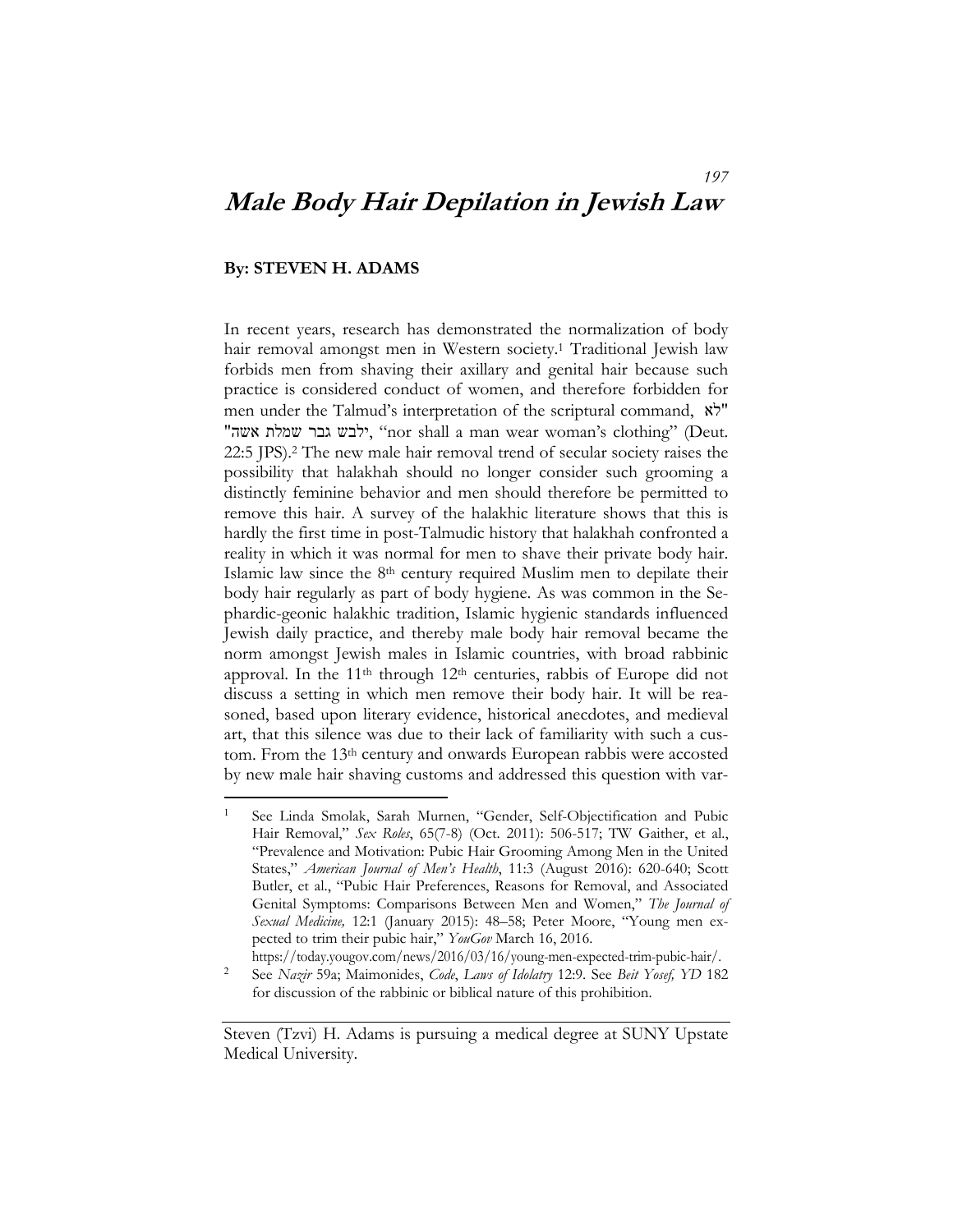ying sentiments—at times with dismay. European notions that male body hair represented masculinity, and signified strength and virility, arguably played a role. It was during this time that halakhists in Spanish Catalonia, living under the influence of Christian ascetic values and being exposed to German pietist ideals, discouraged body hair depilation for devout men (*ḥaveirim*). Maimonides addressed the question of male body shaving with an ambiguous ruling, which was subject to opposing interpretations by Ashkenazi and Sephardic scholars, suggesting an inclination to align Maimonides' words with familiar perspectives and ideals surrounding body hair. This paper surveys the rabbinic literature and reasons that historical halakhic rulings governing the permissibility or limitation of male hair removal generally reflected the local societal perceptions of masculinity and hygiene of the halakhist. Precedent is demonstrated for a lenient application of the halakhah in modern times.

# **The Talmud**

According to the Talmud (*Nazir* 59a), shaving pubic and axillary hair is proscribed for men because it is effeminate behavior:

אמר ר' חייא בר אבא אמר ר' יוחנן: המעביר בית השחי ובית הערוה - לוקה משום לא ילבש גבר שמלת אשה. R. Hiyya b. Abba, citing R. Yohanan, said: One who removes [the

hair of] the armpits or the private parts is to be scourged because of [infringing the prohibition] "neither shall a man put on a woman's garment."3

This statement assumes that pubic and axillary hair removal is exclusively practiced by women, a custom widely attested to in the Talmud and early rabbinic literature.4

# **Change under Islam**

 $\overline{a}$ 

With the spread of Islam during the centuries following the cited ruling of the Talmud, this norm changed and even men came to regularly remove their body hair. Islamic law stressed the importance of personal hygiene as a prerequisite for daily spiritual activities such as prayer. In the 8th and 9th centuries, Islamic hadith, the oral traditions which sup-

<sup>3</sup> Translation is adapted from *Soncino Talmud*.

<sup>4</sup> See *Gittin* 6b; *Sanhedrin* 21a; multiple further sources in Fred Rosner, "Depilatories," *Encyclopedia of Medicine in the Bible and the Talmud* (Jason Aronson, 2000) pp. 98-99.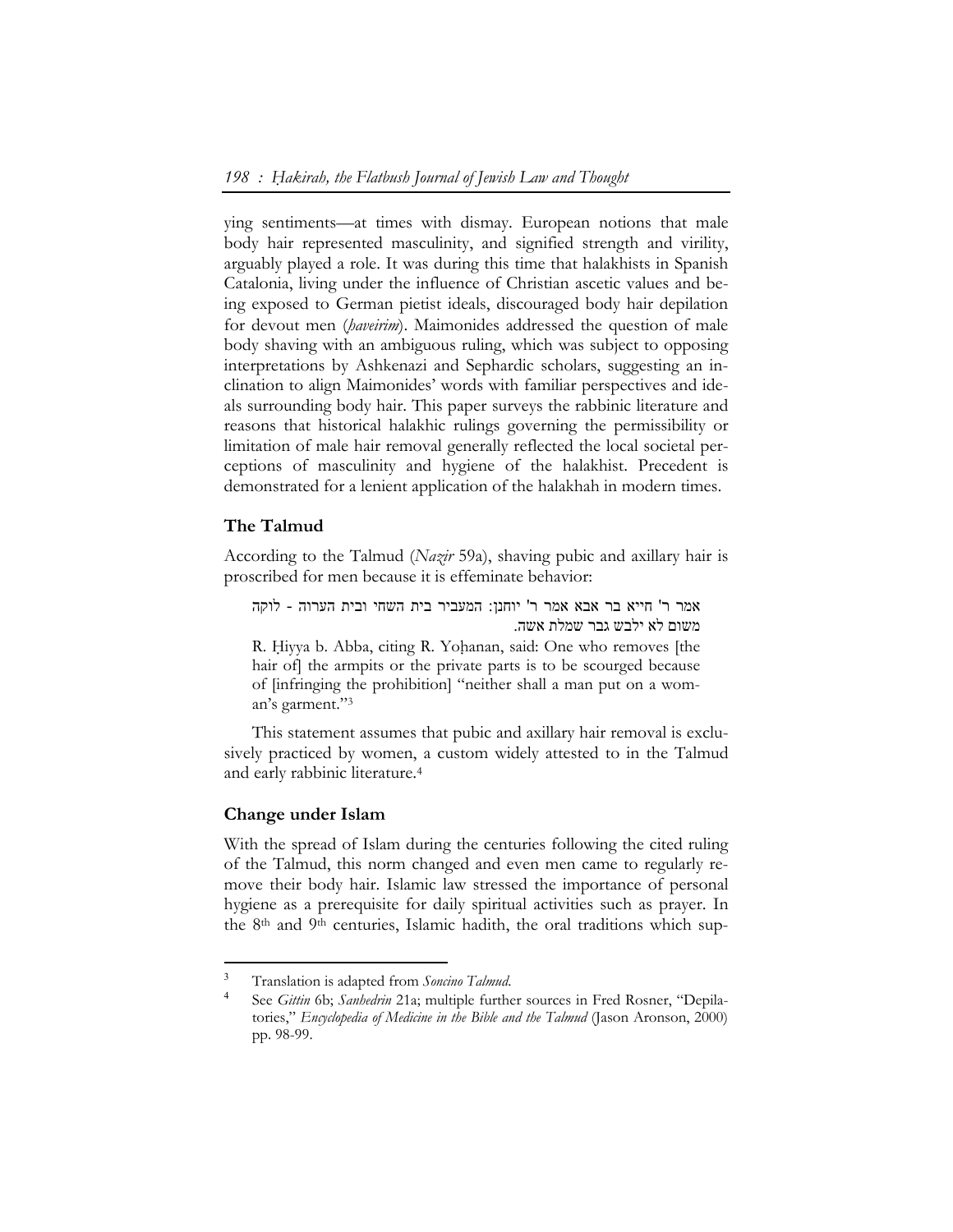plement the Koran, required every Muslim man and woman to shave the axillary and pubic hair regularly.5 These hadith read:

We were given a time limit with regard to trimming the moustache, shaving pubic hairs, plucking the armpit hairs and clipping the nails. We were not to leave that for more than forty days.6 … the Prophet said: "The *fitra* are five: Circumcision, shaving the pubes, plucking the armpit hairs, clipping the nails and taking from the mustache."7

The regular shaving instruction is understood in Islamic legal literature as a necessity for the cleanliness of the body, $8$  and demonstrating this function, depilation was traditionally performed in the *hammam*, or public bathhouse, used regularly in Islamic countries.9 These guidelines

-

- <sup>6</sup> Hadith of Sunan Ibn Majah (9<sup>th</sup> century), narrated by Anas ibn Malik. In Arabic: حَدَّثَنَا بِشْرٌ، بْنُ هِلاَلٍ الصَّوَّافُ، حَدَّثَنَا جَعْفَرُ بْنُ سُلَيْمَانَ، عَنْ أَبِي عِمْرَ انَ الْجُوْنِيِّ، عَنْ أَنَس بْنِ مَالِكٍ، قَالَ .وُقِّتَ لَنَا فِي قَُصِّ الشَّارِ بِ وَحَلْقِ الْعَاذَةِ وَنَتْفِ الإِبْطِ وَتَقْلِيمِ الأَطْفَارِ أَنْ لاَ نَثْرُكَ أَكْثَرَ مِنْ أَرْبَعِينَ لَيْلَةً ֧֖֖֖֖֖֖֧֚֚֚֚֚֚֚֝֟֟֓֕<u>֟</u> ًَََْSunnah.com, "Sunan Ibn majah: The Book of Purification and its Sunnah," English reference: Vol. 1, Book 1, Hadith 295; Arabic reference: Book 1, Hadith 311, Vol. 1, Book 1, Hadith 295, in *Sunnah.com*, accessed November 24, 2018, https://sunnah.com/ibnmajah/1.
- Hadith of Sunan An-Nasai (8th century), narrated by Abu Hurairah. In Arabic: أَخْبَرَ نَا مُحَمَّدُ بْنُ عَبْدِ اللَّهِ بْنِ يَزِيدَ، قَالَ حَدَّثَنَا سُفْيَانُ، عَنِ الزُّ هْرٍ يِّ، عَنْ سَعِيدٍ بْنِ الْمُسَيَّبِ، عَنْ أَبِي َهُرَيْرَةَ، عَنِ النَّبِيِّ صلى الله عليه وسلم قَالَ " خَمْسٌ مِنَ الْفِطْرَةِ الْخِتَانُ وَخَلْقُ الْعَانَةِ وَنَتْفُ الإِبْطِّ ِْ لِيمُ الأَظْفَارِ وَأَخْذُ الشَّارِبِ ا<br>ا

Sunnah.com, "Sunan an-Nasa'i: The Book of Purification," Arabic/English book reference: Vol. 1, Book 1, Hadith 11, in Sunnah.com, accessed November 24, 2018, https://sunnah.com/nasai/1.

- <sup>8</sup> See *Safinah Safinat al-Naja' The Ship of Salvation: A classic manual of Islāmic Doctrine and Jurisprudence*, translated and compiled by Abdullah Muhammad al-Marbuqi (English: Pustaka Tok Kenali, 2014) p. 11. For an observation of the high level of hygiene in 18<sup>th</sup>-century Ottoman Syria, see Alexander Russell and Patrick Russell, *The Natural History of Aleppo*, v. 1 (London, 1794) pp. 193-194.
- <sup>9</sup> For a description of the lengthy traditional Islamic *hammam* experience and how depilatory cream was used, see W. Floor, W. Kleiss, "Bathhouses (*ḥammām*, *garmāba*)," *Encyclopædia Iranica*, Vol. III, Fasc. 8, (1988), pp. 863- 869, http://www.iranicaonline.org/articles/bathhouses (accessed online at 29 April 2017), and Edward William Lane, *Manners and Customs of the Modern Egyptians* (London: J.M. Dent & Co., 1908) p. 348; Sir Richard Francis Burton, *A Plain and Literal Translation of the Arabian Nights' Entertainments: Now Entitled The Book of the Thousand Nights and a Night* (Burton Club, 1900) p. 155-157, for mention of male use of depilatory in the *hammam*.

<sup>&</sup>lt;sup>5</sup> Though Muhammad lived in the 7th century, modern scholarship places the earliest hadith in the 8th century (see John L. Esposito, *Islam: The Straight Path*, 3rd ed. (Oxford University Press, 1998) p. 81.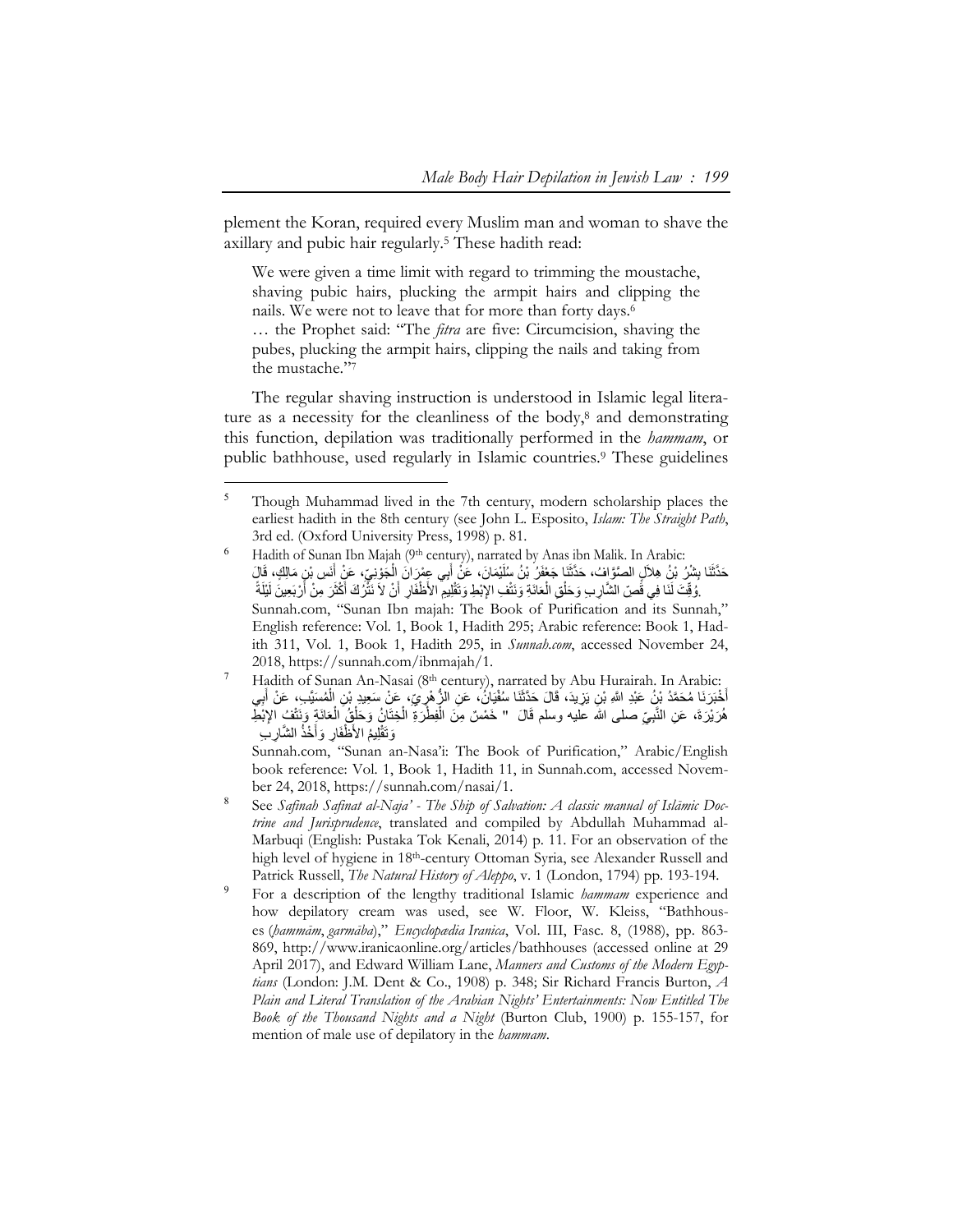continued to be practiced in Islam throughout the ages through modern times.<sup>10</sup>

The geonim Sherira (906–1006) and Hai (d.1038) record that by approximately the 9<sup>th</sup> century these new male shaving practices were adopted by the Jews of Iraq, including the rabbis of the prestigious Sura and Pumbedita academies. In defense of this practice, they argued that the Talmud's prohibition did not apply in a society in which such shaving was not exclusively feminine practice:

תשובה. מנהג כולהו רבנן בשתי ישיבות שלנו ממאתים שנה שמעבירין בית השחי ובית הערוה ואין נמנעין מהם. ... אלא כך אנו רואין כי יש הפרש בין תכשיטי נשים ובין הזמנים ובין המקומות וגם יש בין בגד לבגד הפרש כי כן נהגו כאן שבגדי פשתן ובגדי צמד גפנים אין הנשים לובשות אותן צבועים אבל בגדי כלך ובגדי משי לובשים אותם הגברים צבועים בכל מיני צבעונים לפיכך מותר להם ללבוש מאלו כמנהג הזמן והמקום. ואם היה זמן או מקום שאין רגילים באלו המותרים גם אלו היו אסורים להם. וכן יש כאן מנהג במלבושי נשים ואנשים ובמקומות אחרים מנהג אחר כל מקום האמור כמנהגו והמותר בו כמנהגו כי לא שוים לנו כלי גבר ושמלת אשה אלא לפי המנהגות בהם ובאותם השנים לא היה מנהג הגברים להעביר בית השחי ובית הערוה שלהם והיו רואים מי שעושה כן כנשים שהם מתקשטות אלא היו מגדלים שער גופן עד שמניעין לגדלן מאליו על כן היה אסור להם ...אבל אנשי מקומות הללו בזמן הזה אין בין הנשים והאנשים הפרש בזה אלא כששומעים כי יש הפרש במקומות תמהים מזאת ואומרים הללו בעלי גבורה וכלנו בעיניהם כנשים לפיכך מותר הדבר עכשיו באלו המקומות וכיוצא בהם התר גמור אין בו חשש כל עיקר. וכשהיה לפנינו מ"ר חיים בן מ"ר עבדי' ע"ה שאל מלפנינו זאת וכך השבנוהו ושמח הרבה בתשובתנו ונתקררה דעתו ועשה כן ולא חשש. ואף מ"ר יוסף בן אבי זכריא שאל מלפנינו שאלה זו וכך השבנוהו....

 $\overline{a}$ 

<sup>10</sup> See Richard Burton, *The Book of the Thousand Nights*, ibid.; *A Traveler in Thirteenth-Century Arabia: Ibn al-Mujawir's Tarikh al-Mustabsir*, trans. and ed. by G. Rex Smith (The Hakluyt Society, 2008) p. 152 for a description of the practice in the environs of Baghdad; Edward William Lane, *Manners and Customs*, p. 348 for a description of removal of male armpit hair in the *hammams* of Cairo; see Alexander Russell, *The Natural History of Aleppo, and Parts Adjacent* (London, 1756) pp. 85-87. In his description of the use of public bath houses by men in Aleppo he wrote that depilatory paste was rubbed into the pubes and armpits during the first phase of the *hammam* ordeal; for the modern period see "The Gulf and Saudi Arabia," *Encyclopedia of Women & Islamic Cultures, Volume III*: *Family, Body, Sexuality and Health*, ed. Suad Joseph (Brill, 2006) p. 35; also "Iraq, Syria, Jordan, and Palestine," ibid., p. 38: "Widespread practices across the region include … depilation by the application of sugar paste. Across the region there are strong associations of shaving of body hair with masculinity, and as a result the technique of hair removal by root removal is strongly marked as feminine."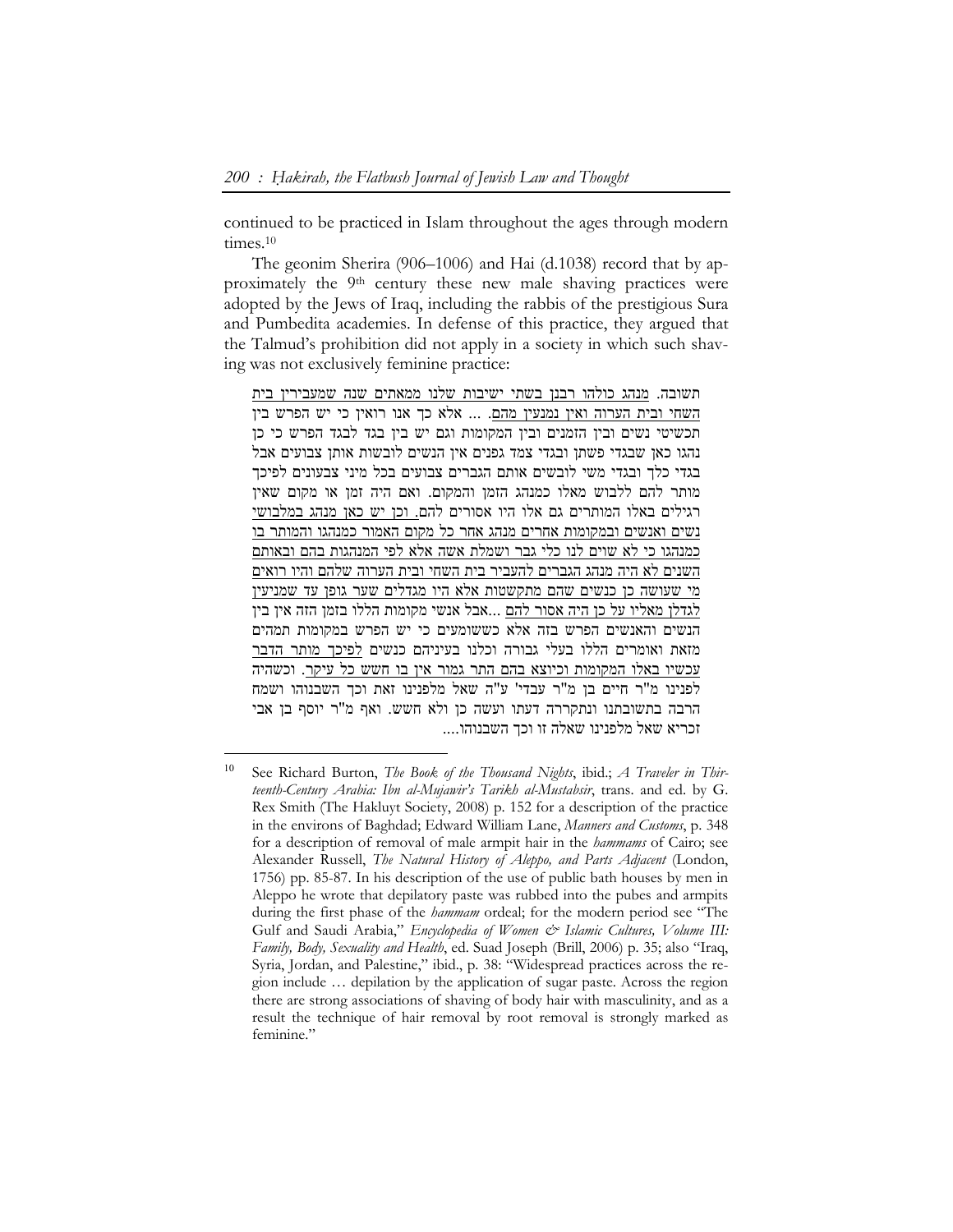וששאלתם מהו להסיר השער מבית השחי ומבית הערוה דעו לכם כי משעה שכתב רחמנא לא יהיה כלי גבר על אשה ואנו מפוזרין בד' פינות העולם וכל פינה ופינה משונין בלבושיהם ובמעשיהם ובתכשיטיהם לפיכך כל דבר שהאנשים של אותו המקום שהם עושין אותו מותר נמי לאנשים ישר' הדרים 11 ביניהם ואעפ"י שאותו הדבר תכשיטי נשים של מקום אחר...

Response: The custom of all the rabbis in our two academies for the past two hundred years is to depilate the pubes and armpit; no one refrains. … This is our understanding: there are differences between various forms of feminine adornments, [as well as differences between] places and time periods. There are also [differences] between various garments, as locally women will not wear linen or cotton garments if these items are dyed. However, local men will wear garments made of *kilakh* and silk colored with all forms of dye. Therefore, it is permissible for [men] to wear such garments in accordance with norms of the time and place. If the [custom of] the time and place were such that men were not accustomed to wearing such gaudy garments, then these clothing would be forbidden for men. The described custom [of men wearing gaudy silk clothing] is only in the local area, however in other countries other dress customs exist. The [cross-dressing laws] of each country follow local dress customs, because dressing styles of men and women are not ubiquitous to all countries. In the [times of the Talmud], men were not accustomed to removing their pubic and axillary hair. They regarded a man who did [remove this hair] as grooming himself in an effeminate manner. Men [in times of the Talmud] would allow their body hair to grow out, and therefore depilation of body hair was forbidden for them... However, men in our countries in modern times are no different than women in this regard. Rather, when they hear that in other countries men do [not share their depilating practice] they are surprised. [Our men] exclaim [in jest] and say, "[those men] think they are so masculine and we are in their eyes as women!" Therefore, the matter [of male body depilation] is permitted entirely nowadays in these countries and other countries [where the practice is similar], it contains no possibility of prohibition at all. When Mar Rabi Chaim ben Mar Rabi Ovadia, may peace rest upon him, presented this query before us, we responded [as above] and he was very pleased with our response, his mind being made at ease. He [personally followed this ruling] without [halakhic] concern. Also, Mar Rabi Yose ben Abi Zekharia presented this query to us and we responded [as above] ….

 $\overline{a}$ 

<sup>11</sup> *Otzar ha-Geonim, Nazir* 58b, vol. 11, ed. B.M. Lewin (Jerusalem, 1942), pp. 199-200.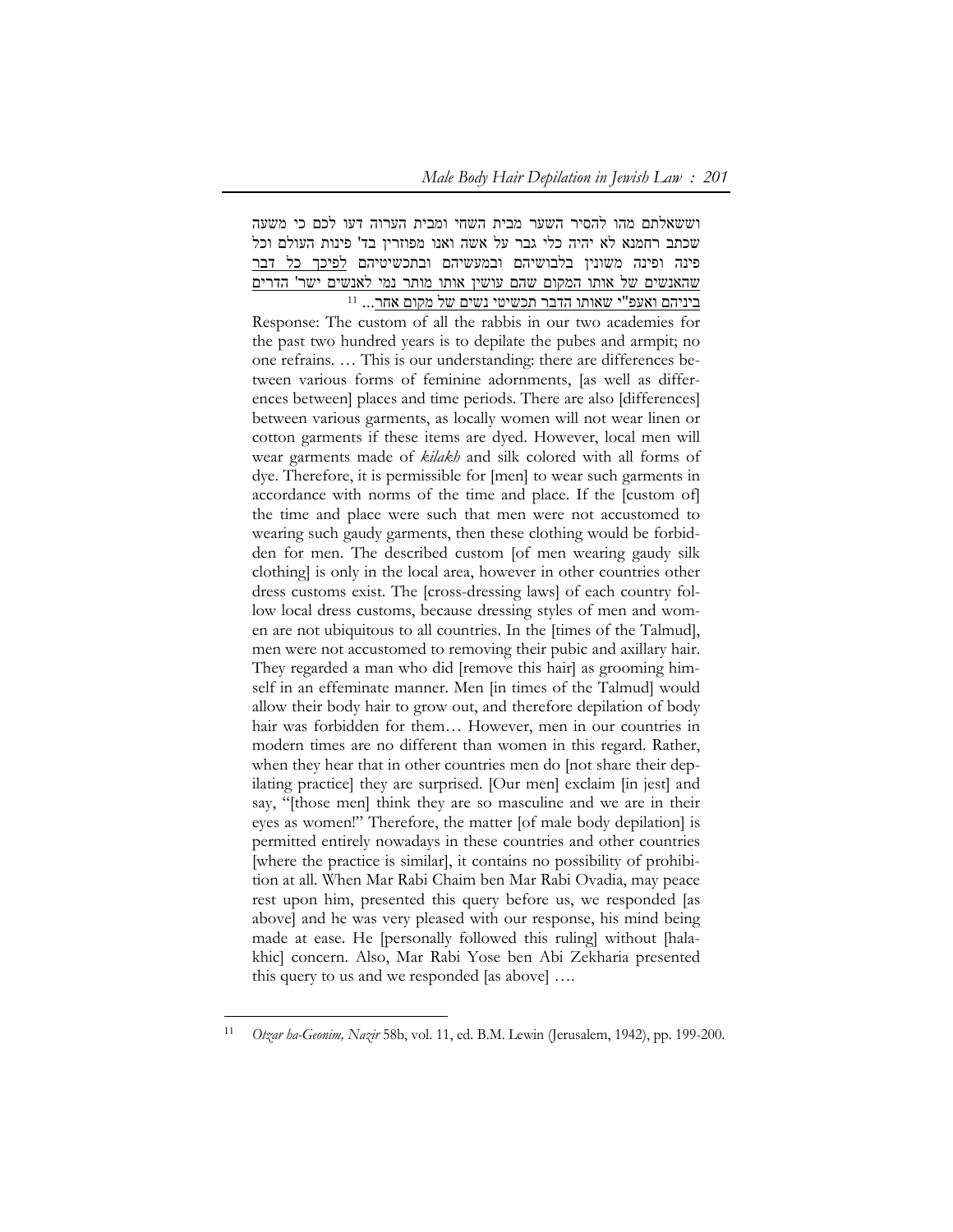That which you asked whether [a man] may remove hair from his pubes and armpit, you should know that when the Merciful One wrote, "the garment of a man shall not be put on a woman" (Deut. 22:5), and [now the Diaspora] is scattered to the four corners of the world, and every corner has unique clothing styles, behavior, and adornments – therefore, any practice engaged in by local [non-Jewish] men is permissible for the Jewish men who reside amongst them, even though such is the conduct of women of a different country…

The 9th century transformation in Jewish male practice from the Talmudic to geonic era coincides with the spread of Islamic hadith which required of adherents pubic and axillary hair shaving. The Jewish community was surely influenced by its surroundings in the way it regarded male body hair. Because society perceived male body hair as unhygienic and an obstacle to spiritual and physical purity Jewish men depilated this hair to meet current standards of body cleanliness.

Modern scholarship has demonstrated many similar ways in which Islamic hygienic expectations of this period influenced parallel developments in Jewish law and custom. For example, though sages of the Talmud abolished the requirement for males to immerse in a ritual bath after seminal emissions, the practice was restored to Judaism during the geonic period from the Islamic *ghusl janabat* requirement.12 With no Tal-

<sup>12</sup> Naphtali Wieder, "Islamic Influences on Jewish Worship," *The Formation of Jewish Liturgy in the East and the West*, vol. 2 (Hebrew: Jerusalem; Ben-Zvi Institute, 1998) pp. 677-679; Yekusiel Yehudah Halberstam, *Divrei Yatziv*, *OḤ* vol. 1:55 (Kiryat Sanz, Netanya, 1996) pp. 106-109. These sources cite the geonim ,"והרואה קרי ... חייב לטבול ... משום נקיות ומשום קידוש השם בפני גוים" ,wrote who "one who experiences a seminal emission … is obligated to immerse … for the sake of cleanliness and for sanctifying [God's] name before the nations" (*Sha'arei Teshuva*, 298 [Leipzig, 1858] p. 27), as well as Maimonides' remarks (*Kovetz Teshuvot ha-Rambam ve-Igrotav*, 140 [Leipzig, 1859] p. 25):

<sup>&</sup>quot;אבל בכל ערי רומי וצרפת וכל פרובינצ"א אנשי עריכם מעולם לא נהגו במנהג זה ומעשים תמיד שיבואו חכמים גדולים ורבנים מעריכים לספרד וכשיראו אותנו רוחצים מקרי שוחקים עלינו ואומרים למדתם מנקיות הישמעאלים ... כל ישראל שבין הישמעאלים נהגו לרחוץ וכל ישראל שבין הערלים לא נהגו לרחוץ."

<sup>&</sup>quot;However, in all the cities of Rome, France, and Provence, the men of your cities have forever not followed such practice. It happened often that great sages and rabbis arrived from your [said] cities to Spain and when they observed the custom of our men to bathe after seminal emissions they taunted us saying, "you have learned from the hygienic practices of the Muslims," … All Jewish [men] who resided amongst Muslims were accustomed to bathe [after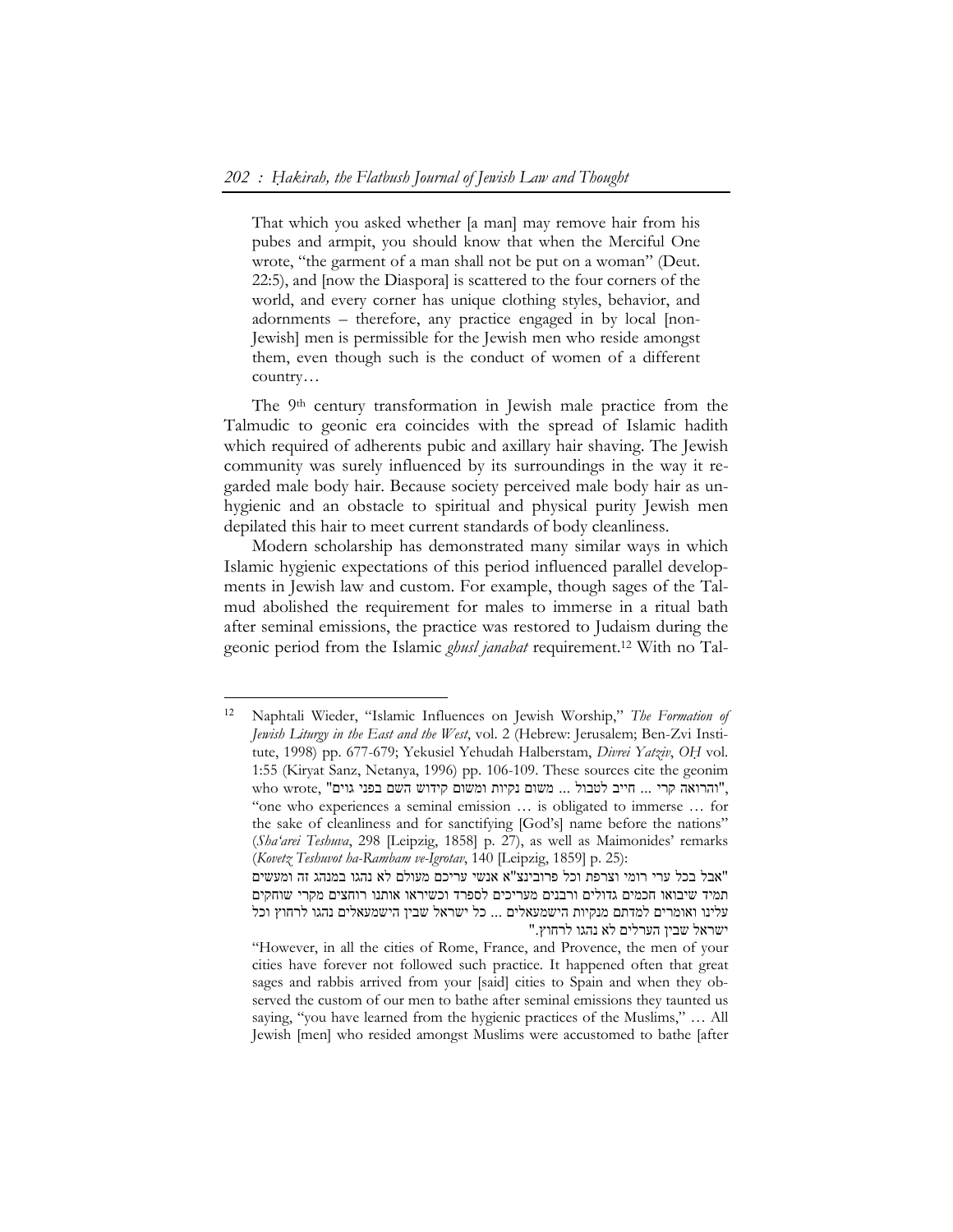mudic precedent, medieval common Jewish custom and halakhic literature of Muslim countries required washing of the feet before the morning prayer, influenced by the *wuḍūʾ* washing requirements of Islam.13 The impact of the importance of hygiene in the Islamic world upon geonic-Sephardi halakhah is better understood when compared to diverging developments in the European Jewish tradition. Unlike the authors of Tosafot in France and Germany,<sup>14</sup> halakhists of the Islamic world considered frequent hot showers a necessity for most people.<sup>15</sup> European customs, such as refraining from bathing in cold water on Shabbat,<sup>16</sup>

 $\overline{a}$ 

"ובתוספות מפרשים רחיצת כל הגוף אינה צורך כל נפש ומן התורה הוא אסור ... ואלו דברי נביאות הן שרחיצת כל הגוף תאסר... ואדרבה הנאת כל הגוף טפי צריכא וטפי שריא."

"Tosafot explain that whole-body bathing is not necessary for all men and therefore is forbidden by Torah law [on holidays] … This view forbidding whole-body washing is nonsensical ... as whole-body bathing is certainly necessary and is permitted."

Though Nachmanides lived in Christian Spain "the bathing traditions of al-Andalus and the broader Muslim world were embraced by many inhabitants of the Iberian Peninsula regardless of religion or region, throughout most of the medieval period" (Olivia Remie Constable, "Cleanliness and Convivencia: Jewish Bathing Culture in Medieval Spain," ed. Marina Rustow, Uriel Simonsohn, *Jews, Christians and Muslims in Medieval and Early Modern Times* (Brill, 2014): 257 - 268). As time progressed and the influence of Islam faded in Spain, the attitude of Tosafot towards hot bathing became more and more popular (compare *Ḥiddushei ha-Ritva*, *Shabbat* 39b [Jerusalem: Kook, 2008] 211 and *Ḥiddushei ha-Ran*, *Shabbat* 39b [Jerusalem: Kook, 2008] p. 161; see Raymond Scheindlin, "The Jews," below).

seminal emissions]; all Jewish [men] who resided amongst Christians were not accustomed to bathe."

<sup>13</sup> Wieder, *The Formation of Jewish Liturgy*, pp. 664-676. Compare Maimonides, *Code*, *Laws of Prayer* 4:3, with the comment of *Hasagot Ravad*, רגליו ידעתי לא" "למה," I do not understand why [Maimonides added] the words 'his feet'." Avraham Maimuni described Jews who would even rinse out their nostrils, head hair, and skin behind the ears, before prayer as performed in Islam's *wuḍūʾ* procedure (Wieder, *The Formation of Jewish Liturgy*, p. 671).

<sup>14</sup> Tosafot, *Beitzah* 21b, s.v. *lo yiḥam*; Mordechai, *Mordechai ha-Shalem*, *Beitzah Ta'anit, Beitzah* 21b, 67 (Jerusalem: Machon Yerushalayim, 1982) pp. 74-75; see also Menaḥem Meiri, *Beit ha-Beḥira, Beitzah* 21b s.v. *amar ha-Meiri ha-Mishnah ha-revi'it*.

<sup>15</sup> Maimonides, *Code*, *Laws of Yom Tov* 1:16; geonim cited in Yisrael Kagin, *Mishnah Brurah: shaar hatziyun* 511:8; Aaron ha-Levi's view cited in *Ḥiddushei ha-Ran, Shabbat* 39b, "attributed to Nissim ben Reuven" (Warsaw, 1862) p. 24b; Nachmanides, *Ḥiddushei ha-Ramban*, *Shabbat* 39b, ed. Moshe Hershler (Jerusalem, 1973) pp. 133-134:

According to the Talmud one is permitted to bathe in cold water on Shabbat (see *Shabbat* 3:4, 22:5; *Shabbat* 57a; *Beitzah* 2:2). European halakhists created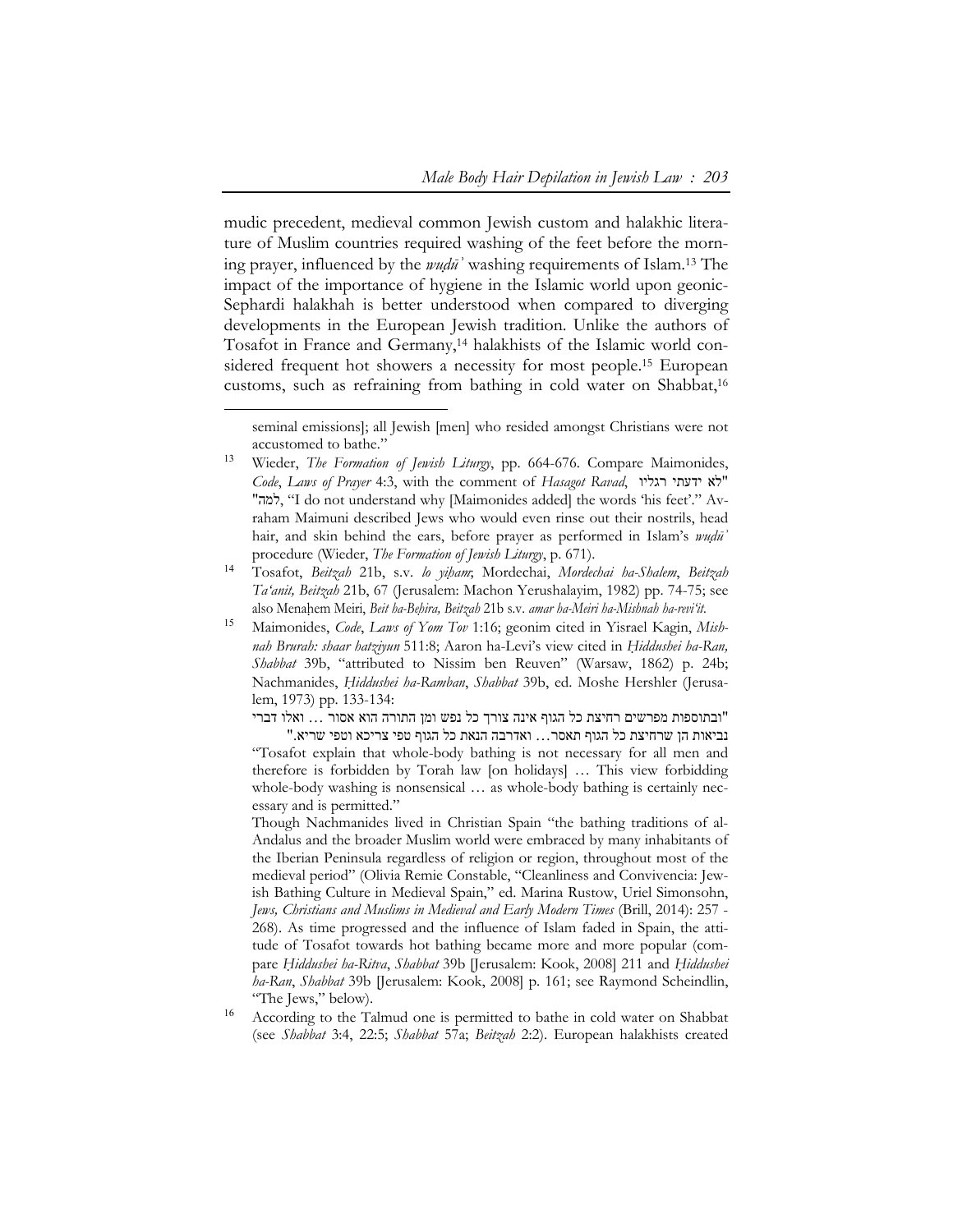-

and restricting the mourner from bathing for thirty days,<sup>17</sup> or for nine days prior to the Ninth of Av fast,<sup>18</sup> would not develop in Jewish communities of the medieval Islamic world. As the widespread custom and religious requirement of Muslim women was to remove body hair, (performed in the *hammam*),<sup>19</sup> such practice was carefully adhered to by Sephardic and Yemenite women as well, especially during preparation for their monthly ritual immersion. This caused many rabbis of these countries to rule that if a woman forgot to remove this hair her immersion is invalid, reasoning that in their society such hair is considered an unwanted extraneous substance.<sup>20</sup> Similarly, the Islamic hygienic shaving of male pubic and axillary hair was surely another cultural norm which influenced practice amongst Jewish men. Regardless of the cause of

reasons to refrain from even cold water bathing (see Avraham ben David, *Ba'alei ha-nefesh*, ed. Yosef Qafih, *sha'r ha-Tevila: ḥafifa* [Jerusalem: Mossad Harav Kook, 2007] p. 83; Maharil cited in *Magen Avraham, OḤ* 326:8; Schneur Zalman of Liadi, *Shulḥan arukh ha-rav* vol. 2, *OC* 326:6 [Jerusalem: Oz ve-Hadar, 1992] p. 298; Yeḥiel Michel Epstein, *Arukh ha-shulḥan, OḤ* 326:8-9; Eliyahu of Vilna, *Ma'aseh rav*, ed. Y. Zelushinski, *Laws of Shabbat* 125 [Jerusalem, 2011] p. 138-139). In the Sephardic world bathing in cold water on Shabbat remained permissible (see Karo, *Shulḥan Arukh, OḤ* 326:1; Ben Tzion Abba Shaul, *Ohr le-tzion* 2:35 [Jerusalem: Ohr le-Tzion, 1992] p. 251; Yitzḥak Yosef, *Kitzur Shulḥan Arukh Yalkut Yosef* [2006] *OḤ* 326:4).

<sup>17</sup> *Or Zarua* 2:435 (Jerusalem: Mechon Yerushalayim, 2009) 512; *Mappa* (Rema) to *Shulhan Arukh, YD* 381:1. For the Jewish mourner's practice in Islamic countries see *Ta'anit* 13b, Maimonides, *Code, Laws of the Mourner* 5:1; Yitzhak Gi'at, *Sha'arei simḥah*, vol. 2, folio 75, ed. Yitzhak Yeranein (Jerusalem, 1998) p. 261.

<sup>&</sup>lt;sup>18</sup> See *Tur*, *OH* 551 citing Ra'avya. For the custom of Jews in Islamic countries during the days before the Ninth of Av, see Maimonides, *Code*, *Laws of Fasts* 5:6.

<sup>19</sup> See Edward Lane, *Arabian Society in The Middle Ages: Studies from The Thousand and One Nights* (London, 1883) p. 181; Russell, *The Natural History of Aleppo, and Parts Adjacent* (London, 1756) p. 87; "The Ottoman Empire," *Encyclopedia of Women & Islamic Cultures*, Volume III, ed. Suad Joseph (Brill, 2006) p. 330; ibid., "Turkey, Central Asia, and the Caucasus," p. 45.

<sup>20</sup> Nissim Chaim Mizrahi, *Admat Kodesh*, vol. 2, *YD* 10 (Salonika, 1756) p. 27a column 2; Avraham ben Shmuel Meyuhas, *Sedeh ha-Eretz*, vol. 3, *YD* 6 (Livorno, 1784) p. 21a; Rafael Aaron ben Shimon, *Nahar Mitzrayim*, *Laws of Niddah* 13 (Alexandria, 1908) pp. 91a-b, notes 1-3; Yitzhak Ratzabi, *Shulḥan Arukh hamekutzar, EH* vol. 1, 157:2 no. 4 (Bnei Brak, 2002) p. 118; Ratzabi, ibid., 158:13, pp. 136-137, esp. note 18. For the hair removing practice of Jewish Syrian women in recent times see Efrat Kedem Tahar, "The Immigration and Absorption Management in Israel and America of Jewish Women from Syrian Origin in the Early 1990's" (PhD Diss., West University of Timisoara, 2010) p. 98.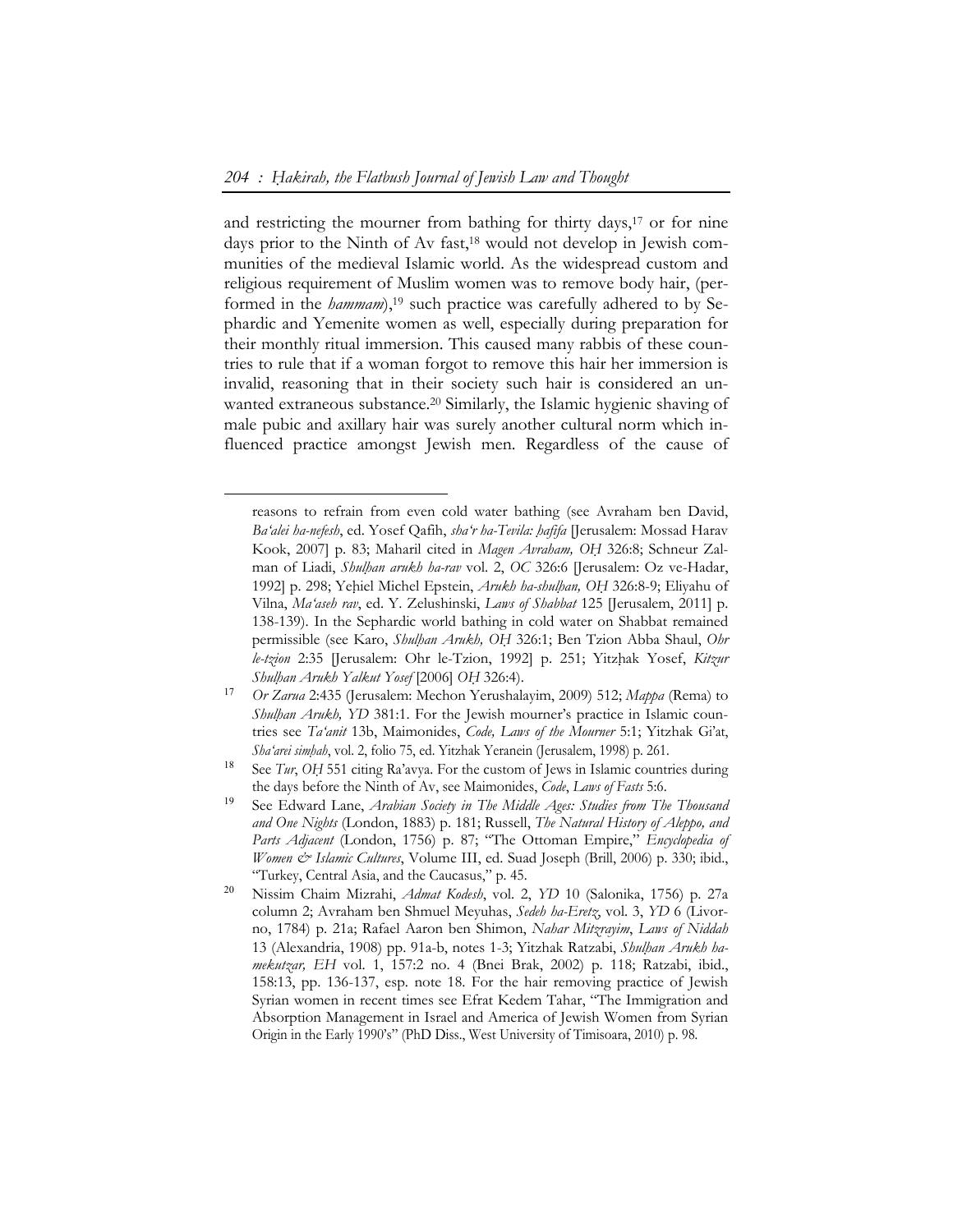change, the geonim explain that such shaving posed no halakhic concern ."התר גמור אין בו חשש כל עיקר" *,all at*

The ruling of the geonim was echoed with approval by Yitzhak Alfasi (b. Algeria 1013, d. Spain 1103),<sup>21</sup> 13<sup>th</sup> and 14<sup>th</sup> century halakhists of Spain,<sup>22</sup> and Shlomo ben Shimon Duran of 15<sup>th</sup>-century Algeria.<sup>23</sup>

Years later this approach was still followed by Jews in Islamic countries. On the Cairo rabbinate, Yaakov de Castro (1525-1610) and Avraham b. Mordechai Ha-Levi (1650-1712) approved of the geonic ruling.24 Yeshua Shababu Yedia Zayyan (b. Egypt ca. 1670, d. Tzefat ca. 1740) reported that "here in Egypt, males, Jewish and non-Jewish, remove [their private body hair]."25 There are rabbinic testimonies to the continuation of this Egyptian custom in the 19th century,<sup>26</sup> and again in the 20<sup>th</sup> century.<sup>27</sup>

- <sup>25</sup> Zayyan, *Perah Shushan*, *YD* 6:2, ed. Pinhas Ovadia (Jerusalem, 1994) p. 110: "ופה" "מצרים ... שהגוים והישראלים נהגו להעבירו.
- <sup>26</sup> See Yom Tov ben Eliyahu Yisroel, *Minhagei Mitzrayim*, *YD* 18 (Jerusalem: Machon Tov Mitzrayim, 2008) p. 42.
- <sup>27</sup> See Rafael Aaron ben Shimon, *Nahar Mitzrayim*, (Alexandria, 1908) p. 87b.

<sup>21</sup> A responsum of Alfasi on the matter was preserved in the writings of Yosef ibn Ḥabiba, *Nemukei Yosef*, *Makkot* 4a:

<sup>&</sup>quot;ונמצא כתוב על שם הרי"ף ז"ל שכתב בתשובה וששאלת על העברת בית השחי ובית הערוה אם הוא מותר או לא, ראיתי בזה תשובה לרבינו שרירא גאון ז"ל דהאידנא יש בו צד היתר והטעם כי עתה רגילים להעביר אנשים ונשים ואיסורו היה משום לא ילבש גבר שמלת אשה ועתה אינו עדי הנשים בלבד אלא עדי הנשים והאנשים."

<sup>&</sup>quot;A responsum attributed to Alfasi was discovered: 'That which you asked regarding removal of pubic and axillary hair, if it is permitted or not, I saw a responsum of Rabbeinu Sherira Gaon opining that nowadays there is an opening for leniency. The reason is that in modern times men and women remove [this hair], and as the prohibition is based upon the biblical cross-dressing injunction, [now that] such depilation is not unique to women, but rather belongs to [both] men and women [it is therefore permissible].'"

<sup>22</sup> Nissim ben Reuven, *Commentary to Alfasi's Halakhot*, *Avodah Zarah* 9a:

<sup>&</sup>quot;ומכאן הורו הגאונים ז"ל שמותר להעביר שער של בית השחי ושל בית הערוה במקום שנהגו." "From this source, the geonim derived that it is permitted for men to remove the hair of the pubes and armpits, in locales where such practice is customary [for men]";

Samuel ben Meshullam Gerondi, *Ohel Mo'ed* vol. 1, *sha'ar issur ve-hetter* 10:11, ed. Shalom and Hayyim Gagin (Jerusalem, 1886) p. 31b; Yosef ibn Habiba, *Nemukei Yosef*, *Makkot* 4a.

<sup>23</sup> Shlomo ben Shimon Duran, *Shu"t Rashbash* 610 (Jerusalem, 1998) p. 515.

<sup>24</sup> Yaakov de Castro, *Erekh Leḥem*, *YD* 182 (Constantinople, 1718) p. 35b; Avraham b. Mordechai Ha-Levi, *Ginat Veradim*, YD 6:12, ed. Pinhas Obadia (Jerusalem, 2008) p. 251.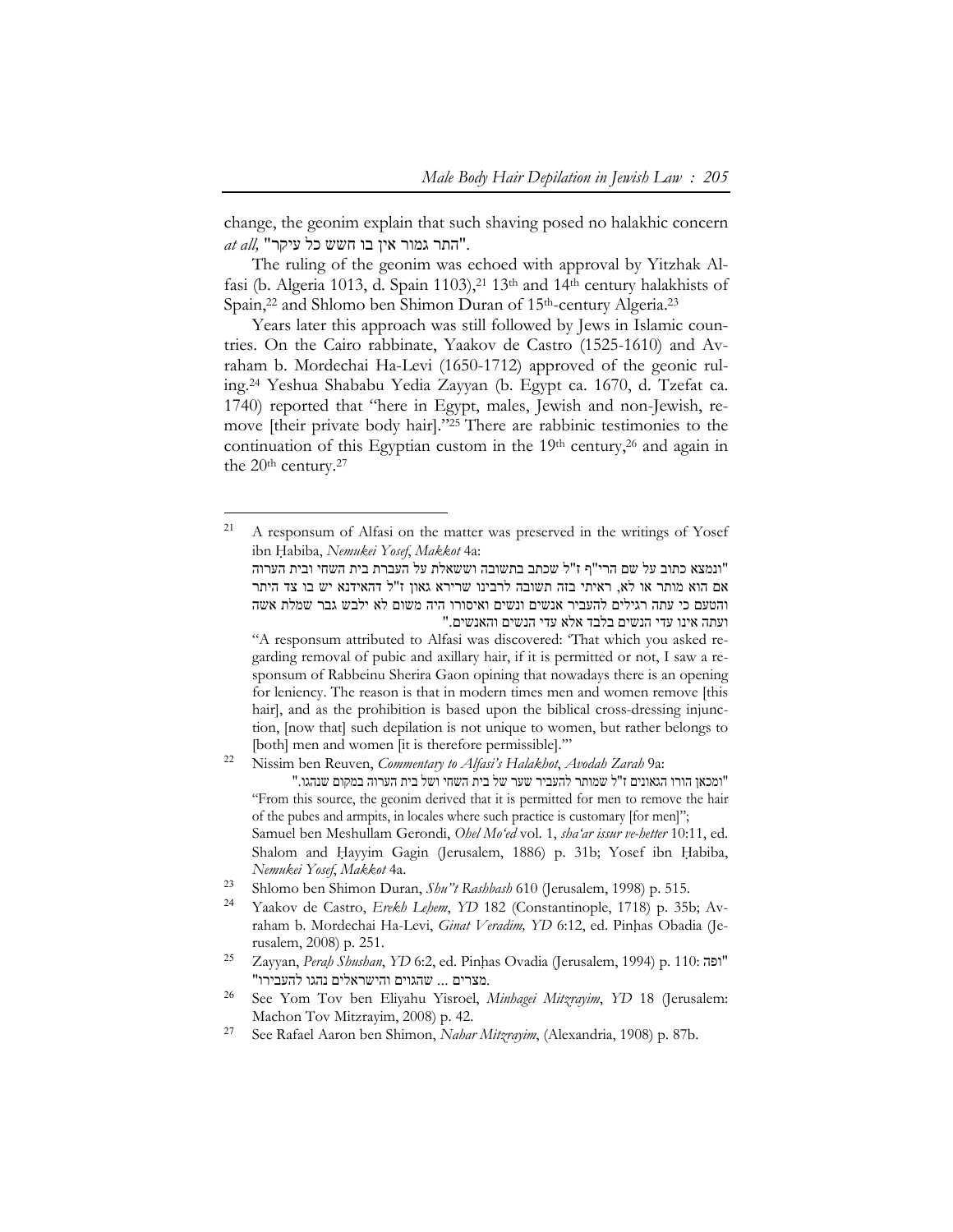In Ottoman Turkey, 17th-century scholars including Hayyim Benveniste and Avraham ben Shlomo Allegri favored the ruling of the geonim.28 Benveniste wrote approvingly of the local male depilating practice:

…as they have relied on the teachings of the geonim as cited by Rabbeinu Nissim that in a locale where it is customary for men to depilate this becomes permissible and not deemed cross-dressing. In our location, it is customary for men to view themselves in mirrors and shave their body hair; there is no transgression in such behavior.<sup>29</sup>

The anonymous ethical work *Ḥemdat Yamim*, written in the 1720s or 1730s in Izmir, Turkey,30 reports that the common custom of Jews was to shave their body hair. The author's account that "the practice spread amongst most of Jewry to remove their axillary and pubic hair with a razor or depilatory while in the *hammam*,"31 likely reflects Jewish practice in much of the Ottoman Empire. It is significant that the Jewish men shaved in the *hammam*, the place of choice for such shaving amongst Muslims.32 This supports the notion that body hair removal was perceived by Jews as part of their personal hygiene.

Yosef Hayyim of Baghdad (1835–1909) wrote that the Jewish men in Baghdad removed their body hair with a depilatory salve: "here in our city of Baghdad [Jewish] men are accustomed to remove pubic hair with a depilatory lotion."33

<sup>28</sup> Avraham Allegri, *Petiḥa shu"t me-harav ba'al Lev Sameaḥ*, *YD* 6 (Salonika, 1793), p. 18a, column 2.

<sup>29</sup> *Dina D-Ḥayei*, negative commandment 45 (Constantinople, 1747), p. 53a: "וכמו שסמכו על מה שכתב הר"ן בשם הגאונים ז"ל דבמקום שנהגו האנשים לגלח שער בית השחי ובית הערוה מותר ולית בה משום לא ילבש גבר שמלת אשה, ובמקומינו זה מקום שנהגו להסתכל במראה ולגלח שער בית השחי ובית הערוה ואין איסור בדבר."

<sup>&</sup>lt;sup>30</sup> Recent scholarship places the provenance of *Hemdat Yamim* in early 18<sup>th</sup>century underground Sabbatian circles of Izmir, Turkey (see Bezalel Naor, *Post-Sabbatian Sabbatianism* [New York: Orot, 1999] pp. 65-68).

<sup>&</sup>lt;sup>31</sup> *Hemdat Yamim*, vol. 3 5:72 (Bnei Brak: Makhon Hemdat Yamim, 2011), p. 94: "פשתה ... ברוב ישראל להעביר בבית המרחץ שער בית השחי ושער בית הערוה או בתער או בסם." The author, however, disapproved of this practice. See Appendix C available at www.Hakirah.org/vol29AdamsAppendices.pdf.

<sup>32</sup> Shaving the body hair was part of the *hammam* experience, often performed by a bath-attendant. See Edward William Lane, *Manners and Customs of the Modern Egyptians* (London: J.M. Dent & Co., 1908), p. 348.

<sup>33</sup> Yosef Ḥayyim, *Rav Pe'alim*, YD vol. 3:18 (Jerusalem, 1980) pp. 36a-b: "פה עירינו בגדא'ד יע"א נהגו האנשים להעביר שער בית הערוה בסם". Yosef Hayyim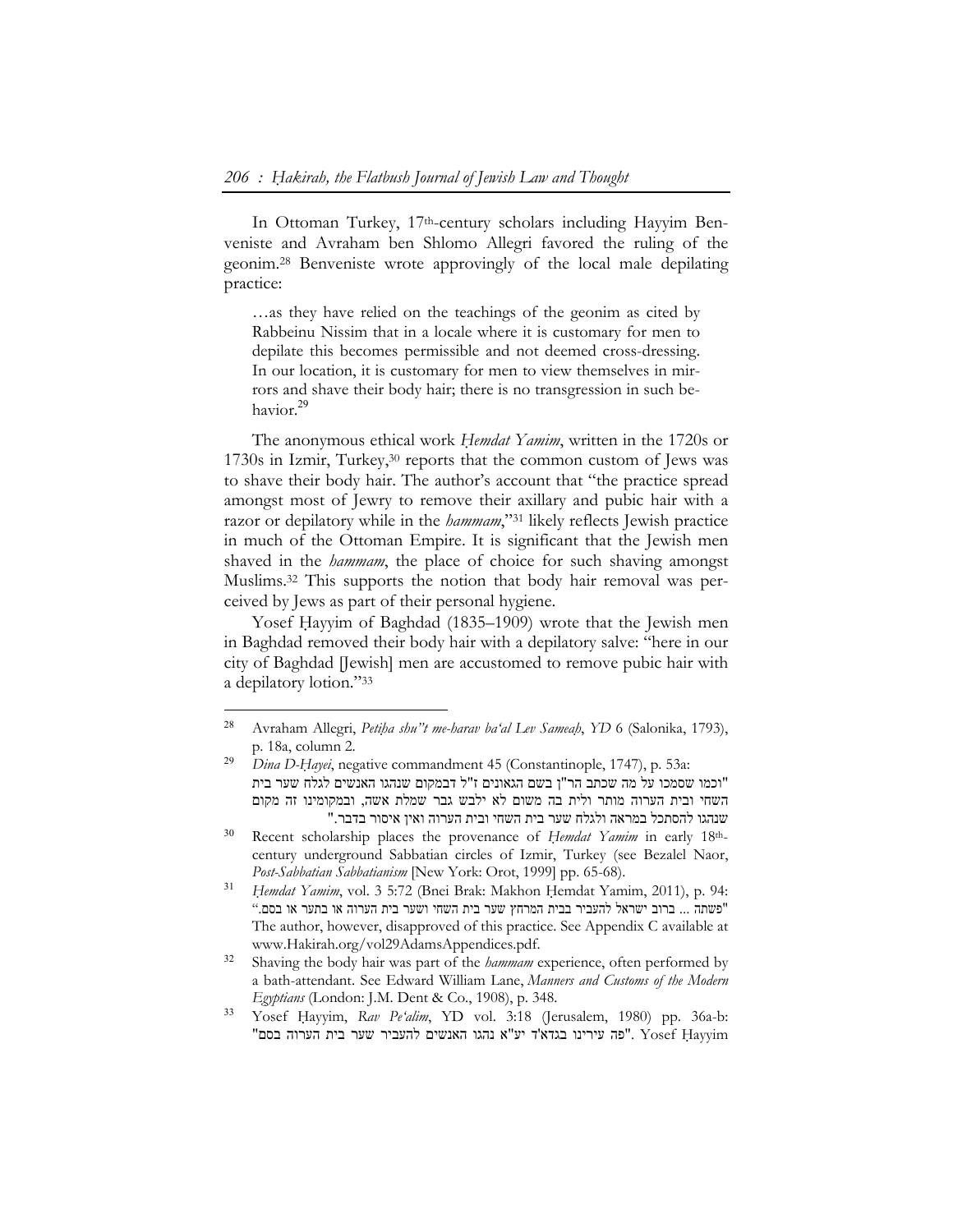### **European Practice**

-

While these developments were occurring in the Near East, Europeans preserved the custom of Talmudic times: men did not remove their body hair, while women generally did.34 Knowledge of the grooming practices of medieval Europe comes from several sources:

Arab Syrian diplomat and soldier Usāmah ibn Munqidh (1095-1188) recounted in his autobiography an encounter with a crusader knight:

opined that men are allowed even a skin-close trim (מספרים כעין תער) because manscaping was the cultural norm in his country, Iraq. However, after much discussion he forbids using a razor (תער) to give this skin-close effect:

<sup>&</sup>quot;פה עירינו בגדא'ד יע"א נהגו האנשים להעביר שער בית הערוה בסם ושואלין הלכה אם מותר להעבירו בתער ממש או לאו יורינו ושכמ"ה."

<sup>&</sup>quot;תשובה: ...אך פה עירינו בגדא'ד יע"א נהגו באמת בזה כסברת המתירין אפילו לכתחלה כמ"ש מור"ם ז"ל הגה"ה, כי פה המנהג פשוט וברור להעביר שער בית הערוה בסם... ...יש לאסור בתער ממש אלא יעביר בסם כמנהג או במספרים כעין תער."

<sup>&</sup>quot;Here in our city of Baghdad [Jewish] men are accustomed to remove their pubic hair with a depilatory lotion. They ask if they may do so with a razor as well. Please teach us…"

<sup>&</sup>quot;Response: In our city of Baghdad the men are lenient like the words of Moshe Isserles, for here the custom is clearly to use depilatory cream… however, a razor should not be used. Rather either scissors or a cream should be used."

The distinction made between a paste depilatory and use of a razor is perhaps an error in legal thinking. Besides the lack of rationale (noted by Yosef Hayyim himself), there is evidence that even in the era of the geonim men commonly used depilatory pastes. The 9<sup>th</sup>- to 10<sup>th</sup>-century Iraqi toxicologist Ibn Wahshiyyah described the depilatory effects of quicklime and arsenic (see Martin Levey, "Medieval Arabic Toxicology: The Book on Poisons of ibn Wahshīya and Its Relation to Early Indian and Greek Texts Author[s]," *Transactions of the American Philosophical Society*, Vol. 56, No. 7 [1966]: pp. 40, 105, 110). Its definite use by men is described in the tales of *Arabian Nights* of this period (see Richard Burton, *The Book of the Thousand Nights*, p. 152), and other sources. The geonim made no distinction between various methods of removal. The same is true of most halakhists who discuss this topic even though such pastes were used ubiquitously (see Alexander Russell, *The Natural History of Aleppo, and Parts Adjacent* [London: Printed for A. Millar, 1756], pp. 85-87; Lane, *Manners and Customs*, p. 348).

Some sources suggest that depilation for women became popular only after the crusaders brought the practice back with them from the East (see Usāmah ibn Munqidh, *An Arab-Syrian gentleman and warrior*, p. 165; *The Book of Women's Love and Jewish Medieval Medical Literature On Women [Ahavat Nashim]* edited and translated by Carmen Caballero-Navas [London: Kegan Paul; 2004] p. 34).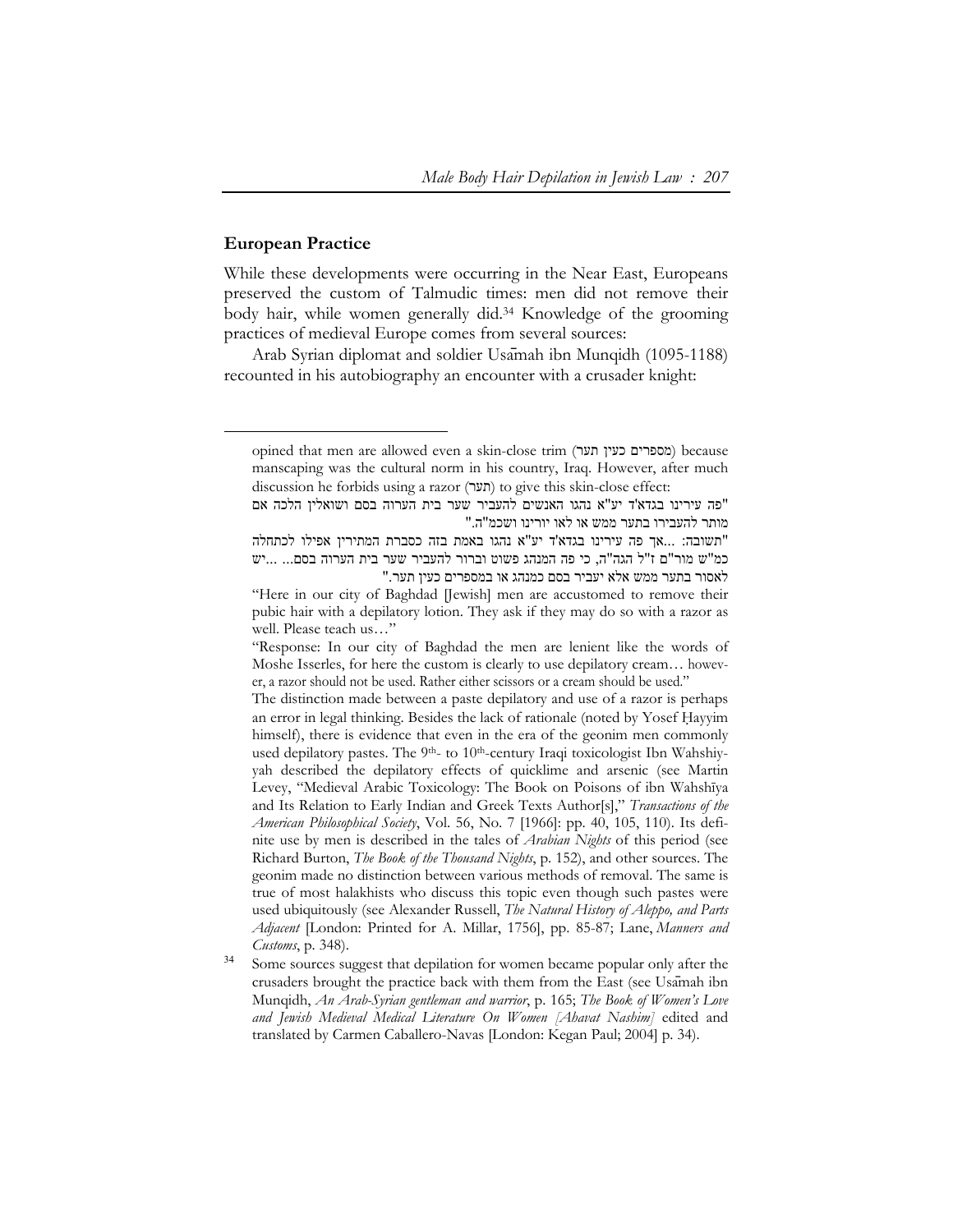We had with us a bath-keeper named Salim, originally an inhabitant of al-Ma'arrah, who had charge of the bath of my father (may Allah's mercy rest upon his soul!). This man related the following story: I once opened a bath in al-Ma'arrah in order to earn my living. To this bath there came a Frankish knight. The Franks disapprove of girding a cover around one's waist while in the bath. So this Frank stretched out his arm and pulled off my cover from my waist and threw it away. He looked and saw that I had recently shaved off my pubes. So he shouted, "Salim!" As I drew near him he stretched his hand over my pubes and said, "Salim, good! By the truth of my religion, do the same for me." Saying this, he lay on his back and I found that in that place the hair was like his beard. So I shaved it off.35

Persian geographer Zakariya al-Qazwini (1203–1283) describing French people wrote:

They do not cleanse or bathe themselves more than once or twice a year…They shave their beards, and after shaving they sprout only a revolting stubble. One of them was asked as to the shaving of the beard, and he said, "Hair is a superfluity. You remove it from your private parts, so why should we leave it on our faces?"36

This reality is reflected in a trend observed in medieval art. European painting and sculptures from the 13<sup>th</sup> through 16<sup>th</sup> centuries include body hair in male but generally not female art.37 Notable examples include Lorenzo Maitani's Adam and Eve reliefs in the Orvieto Cathedral

<sup>35</sup> Usāmah ibn Munqidh, *An Arab-Syrian gentleman and warrior in the period of the Crusades: memoirs of Usāmah ibn-Munqidh* (Kitāb al-Iʻtibār), transl. by Phillip Hitti (New York: Columbia University Press, 2000) p. 165.

<sup>36</sup> *Islam*: *From the Prophet Muhammad to the Capture of Constantinople,* edited and translated by Bernard Lewis, Walker Publishing, 1974, Volume II, p. 123 from al-Qazwini's *Ātar Al-Belad*; Carole Hillenbrand, *The Crusades: Islamic Perspectives*  (New York: Psychology Press, 2000) p. 272.

<sup>&</sup>lt;sup>37</sup> Penny Howell Jolly, "Pubics and Privates: Body Hair in Late Medieval Art," *The Meanings of Nudity in Modern Art*, ed. Sherry C. M. Lindquist (Farnham, England: Ashgate Publishing, 2012) pp. 183-190. Jolly notes that the appearance or lack of hair in art at times more conveyed symbolic meaning (e.g., humanity or divinity) than a reflection of social norms. Some artists' work left contradictory evidence. For example, Michelangelo's Sistine Chapel ceiling painting included no male body hair. However, the overall trend is indicative of a positive attitude towards male body hair and a negative attitude towards female body hair (Jolly, ibid.).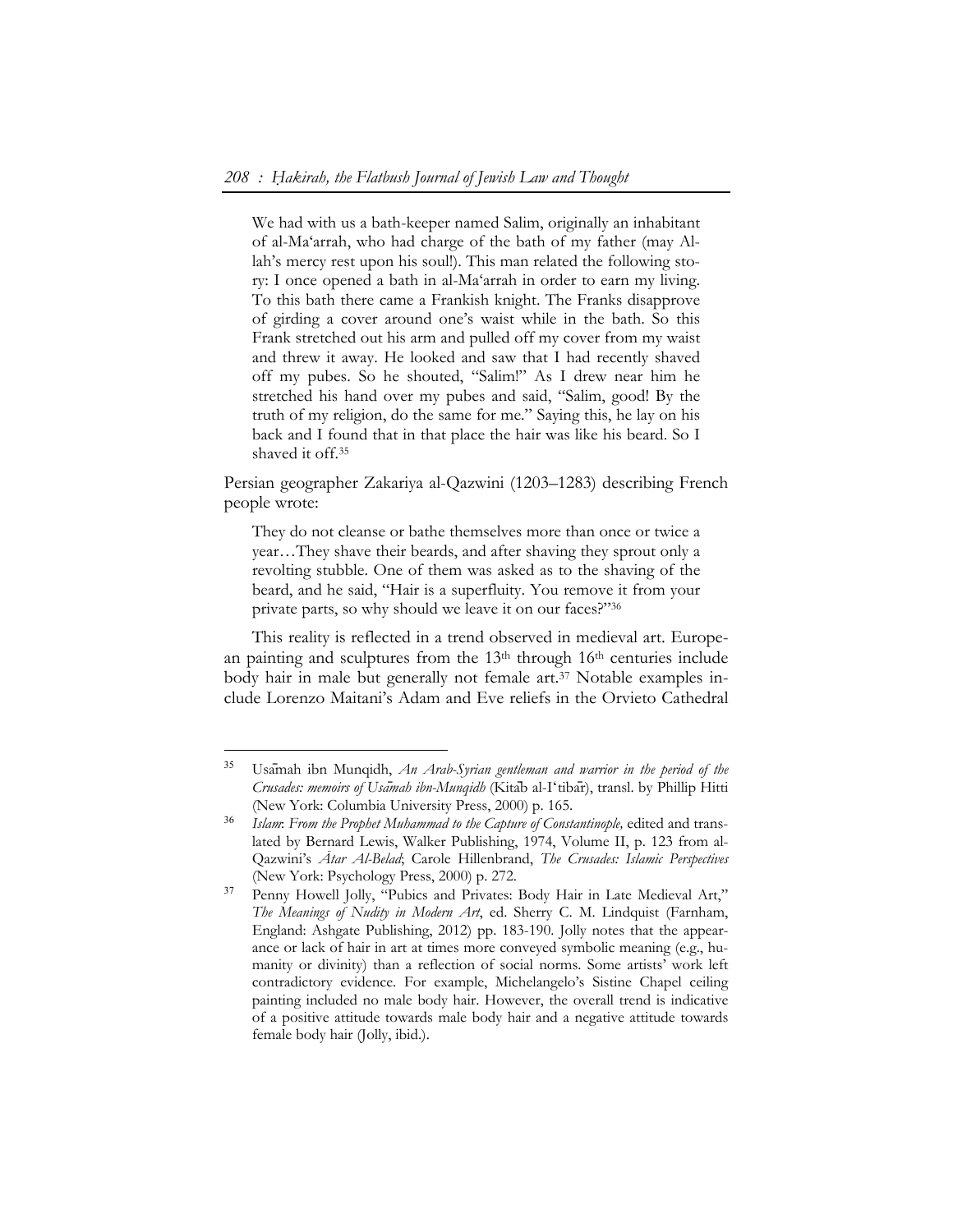(c. 1310),38 Masaccio's *Expulsion of Adam and Eve from Eden* (1426– 1427),39 Michelangelo's *David* (1501–1504),40 and Giulio Romano's *Jupiter Seducing Olympias* (1526–28).41

Another source indicating that depilation was a feminine practice is the *Trotula*, a 12th-century compendium on women's health composed in southern Italy which circulated widely throughout medieval Europe.<sup>42</sup> The *Trotula* includes extensive advice for a woman's full body depilation using quicklime and orpiment "in order that a woman might become very soft and smooth and without hairs from her head down."43 This Latin work underwent translations into many European vernaculars, as well as Hebrew,<sup>44</sup> indicating that its advice on feminine care was influential, but limited to females who were expected to be "soft and smooth." Further depilatory recipes for feminine body care are found in other

 $\overline{a}$ 

<sup>38</sup> Mary Ann Sullivan, "Orvieto, Italy: Orvieto Cathedral: the low reliefs--page 3," *Digital Imaging Project: Art historical images of sculpture and architecture from pre-historic to post-modern*, Bluffton University, 2005, https://homepages.bluffton.edu/~sullivanm/italy/orvieto/cathedral/duomo3

<sup>.</sup>html. See the "first pillar row two." <sup>39</sup> "Masaccio's Expulsion of Adam and Eve from Eden," in ItalianRenaissance.org, August 2, 2012, http://www.italianrenaissance.org/masaccios-expulsionof-adam-and-eve-from-eden/.

<sup>40</sup> Mary Ann Sullivan, "Florence, Italy: Galleria dell'Accademia," Digital Imaging Project: Art historical images of sculpture and architecture from pre-historic to post-modern. Bluffton University, 2001, https://www.bluffton.edu/homepages/facstaff/sullivanm/micheldavid/david.html.

<sup>&</sup>lt;sup>41</sup> Web Gallery of Art, "Giulio Romano: Jupiter Seducing Olympias, 1526–28, Fresco, Sala di Psiche, Palazzo del Tč, Mantua,"

https://www.wga.hu/html\_m/g/giulio/1pala\_te/psyche/3east2.html. <sup>42</sup> Monica H. Green compiled an extensive list of medieval and renaissance own-

ers of *Trotula* manuscripts from all over Europe (see Green, *Making Women's Medicine Masculine: The Rise of Male Authority in Pre-Modern Gynaecology* [Oxford: Oxford University Press, 2008] pp. 325-345).

<sup>43</sup> *The Trotula: An English Translation of the Medieval Compendium of Women's Medicine*, ed. and transl. by Monica H. Green (University of Pennsylvania Press, 2010) p. 113.

<sup>44</sup> Ron Barkaï, *A History of Jewish Gynaecological Texts in the Middle Ages* (Leiden: Brill, 1998), pp. 30, 61-64.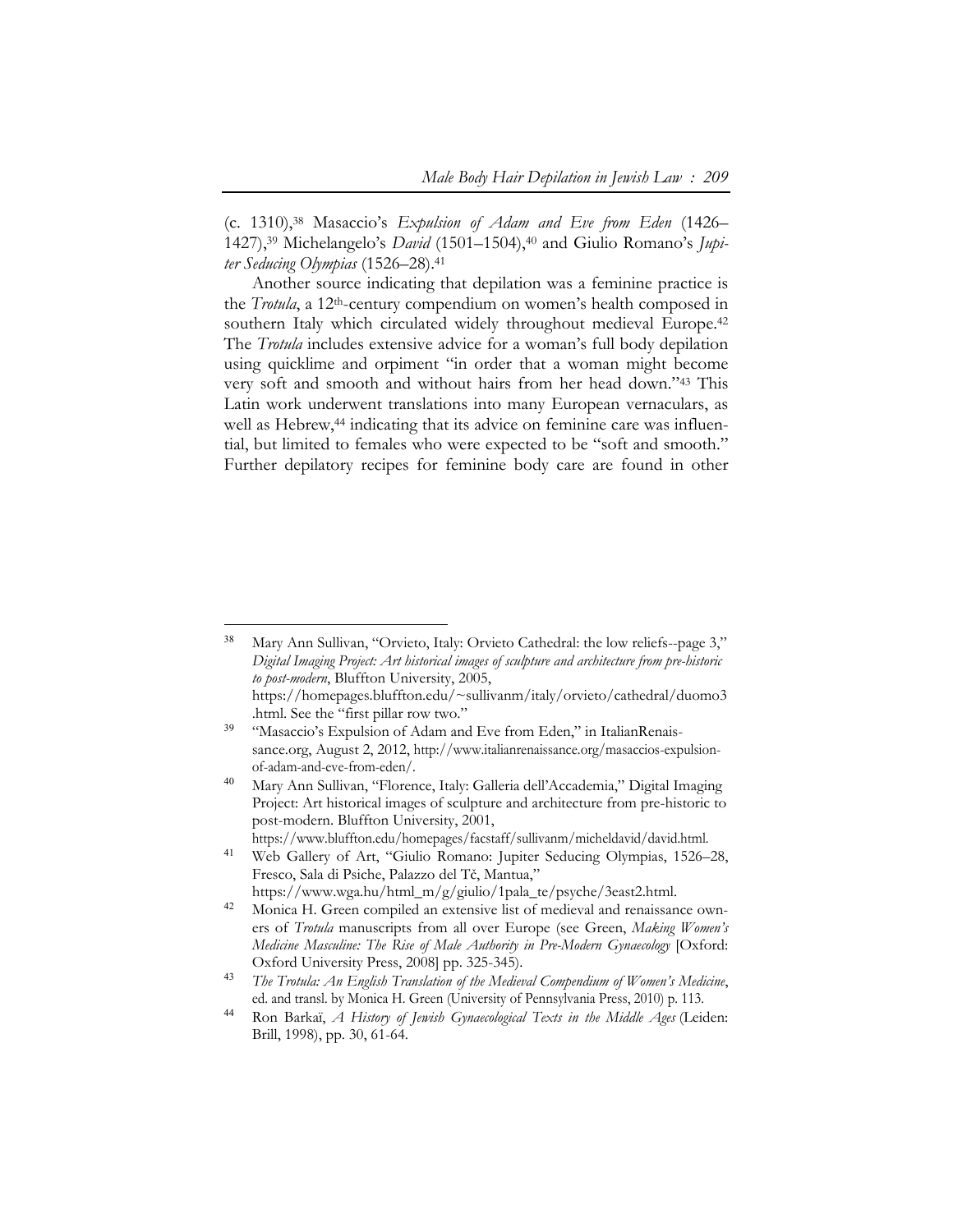$\overline{a}$ 

medieval European cosmetic guides,45 including the Hebrew work *Ahavat Nashim*.46

The general practice in medieval Europe is reflected in the silence on this subject in the writings of medieval European halakhists. Halakhic scholars of Christian Europe, in their discussions of the crossdressing restriction (*lo yilbash*) as it applies to shaving, do not address whether the law can adapt in locales where it becomes customary for men to groom.47 This silence can surely be attributed to lack of rele-

<sup>47</sup> Scholars from medieval Europe who discuss the law of refraining from body grooming, but do not address an alternate social norm include:

- 12th-century Germany: Eliezer ben Samuel of Metz, *Yerei'im ha-Shalem* 385- 386 vol. 3 (Mechon Torah She-bi-ktav, 2014) pp. 368-370.
- 13th-century Germany: Meir of Rothenburg, *Shitat ha-Kadmonim: Tosafot Maharam le-rabi Meir … me-Rothenburg, Yevamot*, ed. Moshe Blau 48a (Brooklyn, 1986) pp. 101-102.
- 13th-century Germany: Asher ben Yeḥiel, "Rosh," *Tosafot ha-Rosh Yevamot* 48a (Jerusalem: Kook, 2016) pp. 468-469.
- 14th-century Germany, Alexander Suslin Ha-Kohen, *ha-Aguda*: *Seder Nashim, Yevamot* 65, ed. Elazar Brazil (Jerusalem, 1979) pp. 31-32.
- 12th-century France: Rabbeinu Tam, cited in *Tur, YD* 182.
- 13th-century France: the 'scholars of Évreux,' *Shitat ha-Kadmonim: Shitah Le-Ḥakhmei Ivra, Nazir*, ed. Moshe Blau 58b (Brooklyn, 1973) p. 205.
- 13th-century France: Moshe of Coucy, *Mitzvot Gadol ha-Shalem*, vol. 1, negative commandment 60 (Jerusalem: Makhon Yerushalayim, 2003) pp. 97-99.
- 13th-century France: Yitzḥak of Corbeil, *Amudei Gola (Sma"k)* 33, ed. J. H. Ralbag (New York, 1959) p. 50.
- 13th-century France: Ḥayyim Paltiel, *Peirushei ha-Torah le-Rabbeinu Ḥayyim Paltiel,* Deut. 22:5 (Jerusalem, 1981) pp. 598-599.
- 13th–14th centuries, b. Provence, d. Spain: Yeruḥam ben Meshullam, *Toldot Adam ve-Ḥava* 23:1 (Venice, 1560) p. 192a.
- Authors of various Tosafot, e.g. Tosafot, *Yevamot* 48a, s.v. *lo asa raglav*.
- 13th-century Italy: Menaḥem ben Benjamin Recanati, *Recanati*, M. Betzalel edition 585 (Pietrokov, 1894) p. 160.
- 13th–14th-century Provence: David Kochavi, *ha-Battim* cited in *Kovetz Shitot Kamai, Nazir* 59a (Zikhron Ya'akov, 2011) p. 575.

An exception is found in the 1287 work of Ya'akov Hazzan of London who paraphrases Maimonides' ruling on the matter (*Eitz Ḥayyim*, *Hilkhot Avodah* 

<sup>45</sup> Claudio Da Soller, "The Beautiful Woman in Medieval Iberia: Rhetoric, Cosmetics, and Evolution" *Dissertation* (University of Missouri-Columbia, 2005), pp. 145-146.

<sup>46</sup> *The Book of Women's Love and Jewish Medieval Medical Literature on Women (Ahavat Nashim)* edited and translated by Carmen Caballero-Navas (London: Kegan Paul, 2004) pp. 140-141.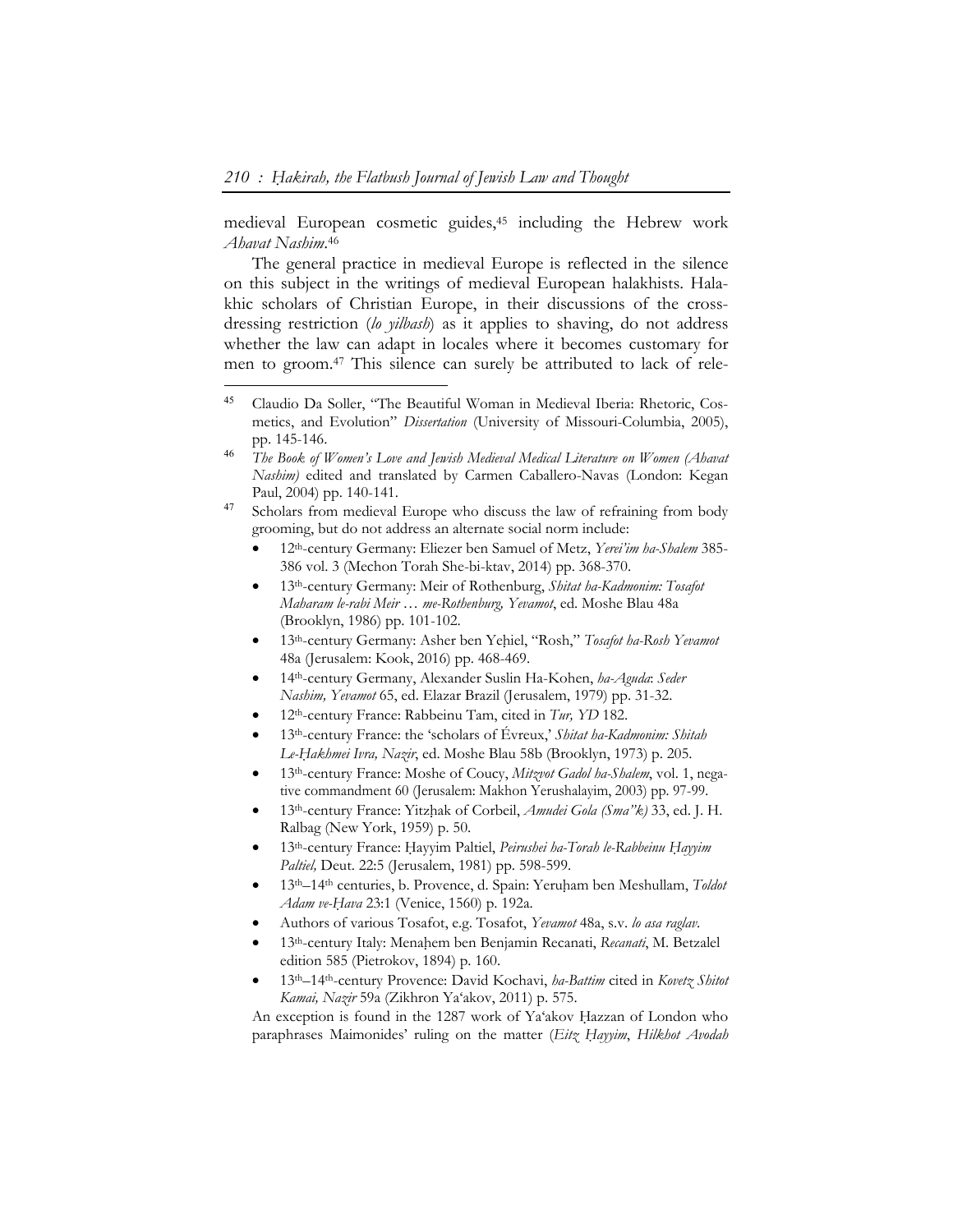vance. Halakhic discussion was generally focused toward practical guidance. These authors seem to have been unaware of any change in practice since Talmudic times; they do not show knowledge of the writings of the geonim upon the question of new societal norms of male body hair removal.

# **Recent Centuries**

 $\overline{a}$ 

In more recent centuries, popular Eastern European halakhic guides including Avraham Danzig's *Ḥokhmat Adam* (published in 1814) and Shlomo Ganzfried's *Kitzur Shulḥan Arukh* (published in 1874) teach the prohibition against men shaving these private parts without elaboration upon the possibility of an alternate local custom.48 Ganzfried simply wrote:

It is forbidden for a man to remove his axillary or pubic hair even if [the instrument of depilation] is a scissor. Such shaving is forbidden only if the hair is removed close to the skin. This is because such behavior resembles the conduct of women.

Both *Ḥokhmat Adam* and *Kitzur Shulḥan Arukh* were intended for and digested by the layman. Danzig and Ganzfried did not address the question of an alternate societal norm in their practical guides because it was remote and mostly irrelevant to their readers.<sup>49</sup> By contrast, the 18<sup>th</sup>

"אסור לאיש להעביר שער בית השחי ובית הערוה אפילו במספרים כעין תער, דהיינו שמגלחין סמוך לבשר ממש, מפני שזהו תיקון לנשים."

*Zarah*, 7 vol. 2, ed. Yisrael Brodi [Jerusalem, 1964] pp. 340-341). Unfortunately, the manuscript omits the very words which would shed light on the ambiguity in Maimonides' words. See below for discussion of Maimonides' unclear ruling. Much of *Eitz Ḥayyim* is based upon *Mishneh Torah* and the mention of this scenario does not necessarily reflect a local custom (see Brodi's introduction ibid.).

<sup>48</sup> *Ḥokhmat Adam* 90:2; *Kitzur Shulḥan Arukh* 171:2:

Ironically, in *Shulḥan Arukh, YD* 182, it is Yosef Karo, a Sephardi, who indicates stringency, and Moshe Isserles, an Ashkenazi, who endorses the geonic leniency, albeit with recommendation for stringency for the pious.

<sup>49</sup> In Western Europe, Samson Raphael Hirsch's *Horeb*, which is sprinkled with practical post-Talmudic halakhah, likewise ignored the teaching of the geonim when reviewing these laws (Hebr. transl.):

<sup>&</sup>quot;מטעם סיג אסרו חכמינו ז"ל על הגברים הקשוט עד למותר, לבל ישימו כל מעינם ביפי הגוף והתעדנות העור והשער, אשר הוא נאות רק בעד הנשים, אף בדברים הבלתי נוגעים להופעתם החיצונה" (י"ד קפ"ב).

<sup>&</sup>quot;As a precautionary measure, our sages restricted men from personal beautification, so that men will not focus heavily upon the beauty of [their] body, the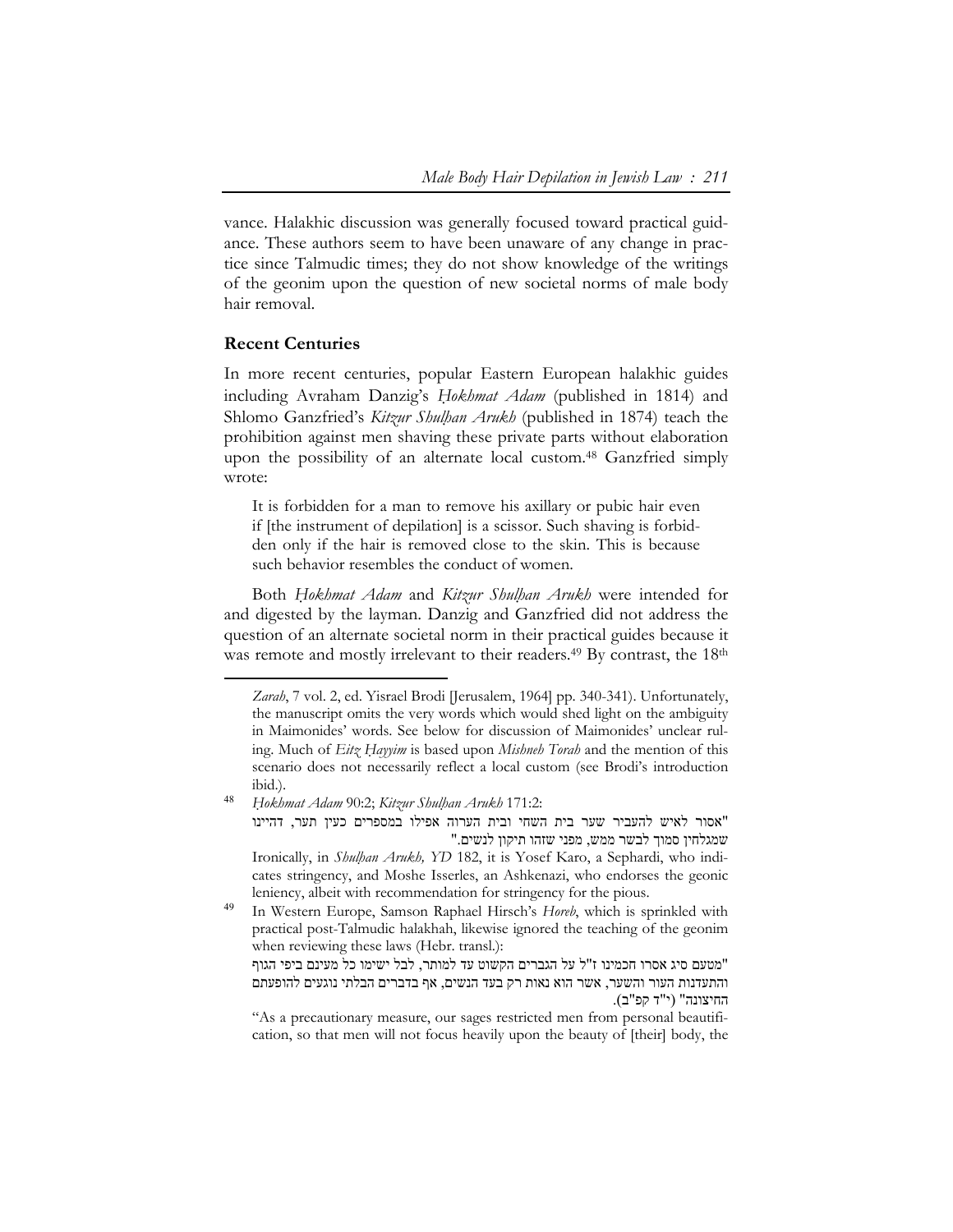$\overline{a}$ 

century *Me'am Lo'ez*, written in Ladino for the Turkish Jewish layman, teaches that body shaving is permitted if such is local custom, which at that time in Turkey was for men to depilate per the testimonies of Benveniste, the author(s) of *Ḥemdat Yamim*, and Orientalists who visited the Ottoman Empire.50

smoothness of [their] skin and [appearance of their] hair, conduct which is befitting only women – even in matters which do not affect one's outside appearance" (i.e. removal of private body hair – S.A.) (YD 182).

Apparently, his audience, the Jewish students of Germany, understood that body grooming was a distinctly feminine behavior – and therefore the scenario of the geonim had little relevance (see Hirsch, *Horeb* transl. Moshe Zalman Aaronson, [Hebrew: New York, 1953] p. 287; *Horeb: A Philosophy of Jewish Laws and Observances*, volume 2, ed. I. Grunfeld [English: Soncino, 1968] p. 305; for examples of practical halakhah see e.g., ibid., p. 322).

<sup>50</sup> Yitzhak Bechor Agruiti, *Yalkut me'Am Lo'ez*, Deut. 8, ed. Shmuel Yerushalmi, (Hebrew: Jerusalem, 1970) p. 828; Benveniste, *Dina d-Ḥayei*, p. 53a; e.g., Alexander Russell, *The Natural History*, pp. 85-87.

One century after the publication of *Ḥemdat Yamim*, another ethical work, *Pele Yo'etz* was published by Eliezer Papo (Constantinople, 1824), rabbi of the Sephardic community of Silistra, Bulgaria, of the Ottoman Empire. Papo wrote, "ואפילו במקום שמעבירים אותו האנשים, אסור לישראל להעבירו", "even in a country where [non-Jewish] men remove this hair, it is forbidden for Jewish men to do so" (*Pele Yo'etz*, vol. 2 [Jerusalem, 1903] p. 8a). That the author felt it necessary to include this line in his ethics manual is telling. However, it should be noted that this book was hardly intended as a work of halakhah. Its author had a penchant for piety and kabbala, and included many extreme directives, often not informing readers that these are not required by the letter of the law. (See ibid., vol. 2 p. 9a where Papo codifies a midrash cited in Tosafot, *Niddah* 17a, s.v*. u'mastin mayyim*, as law; he rebukes the custom of Ashkenazi, Italian, and Turkish Jews to meet with their fiancé on holidays prior to the wedding [ibid., vol. 1, p. 88b – these country names were censored out in later editions]; Papo requires the reader to remain engaged in marital relations "הניצוצות שיכלו עד, " [ibid., vol. 1, p. 55]; he demanded that herbs and vinegar be inspected for insects in a manner not required by the Talmud [vol. 1, p. 23; see Adams, "The Scientific Revolution and Modern *Bedikat Tola'im* Trends," *Ḥakirah* (Spring 2017), pp. 109-110]; he encouraged regular reading of Zohar, vol. 1, p. 56a). Papo's view on body hair removal should be contrasted with the defense of leniency by the eminent chief rabbi of Smyrna Hayyim Palaggi (Rahamim *leḤayyim* to *Teshuvot ha-Rashba* vol. 5, 121 [Vilna, 1884] p. 44 note 4).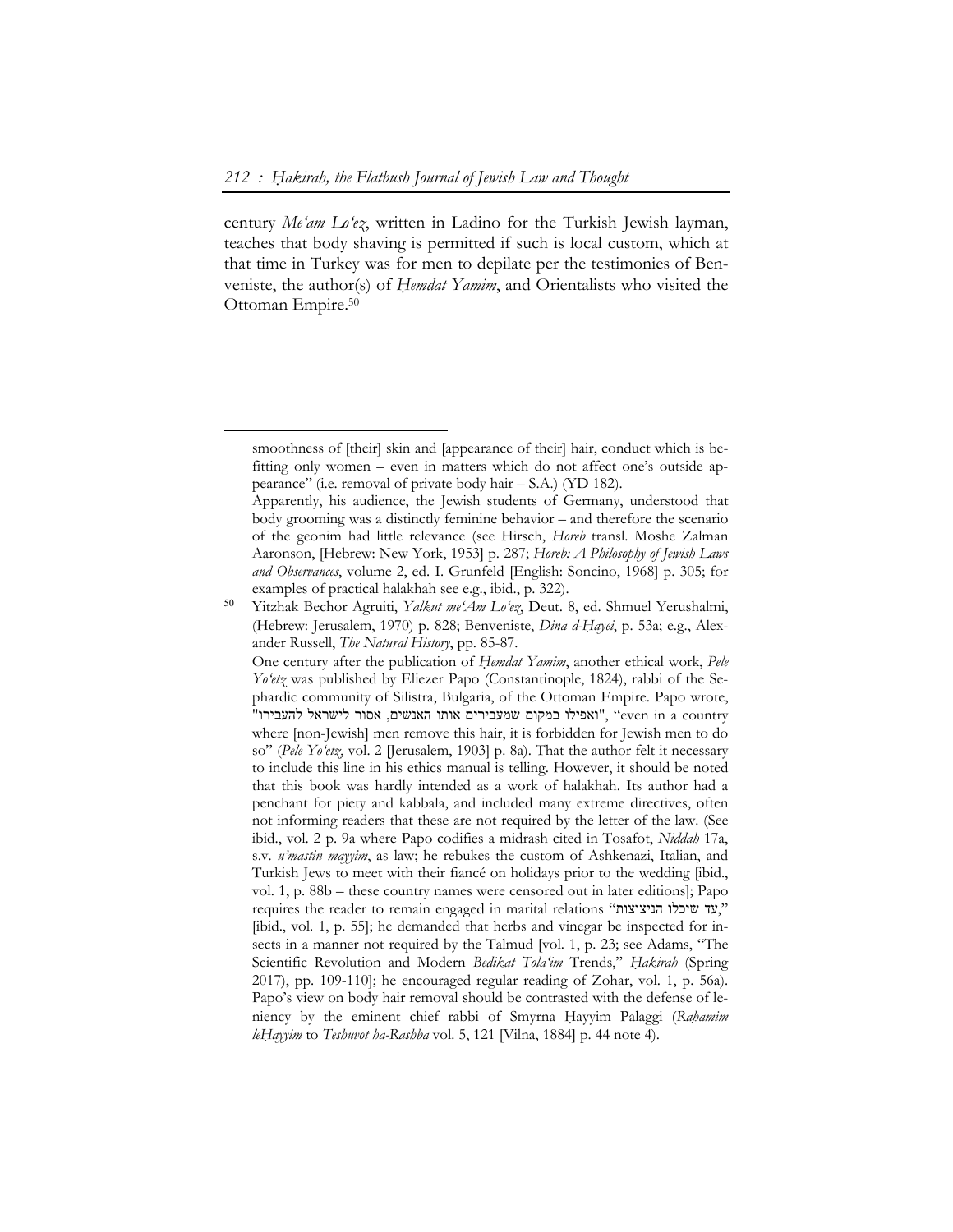#### **Europe: Hair and Masculinity**

The general practice of European men to refrain from shaving body hair was likely influenced and reinforced by their perception of male body hair as an expression of manliness. The healthy male body was hairy, lack of hair being a sign of weakness and disease. English physician John of Gaddesden (13th century) wrote that relative lack of pubic hair is considered a sign of impotence.<sup>51</sup> Evrant de Conty, the 14<sup>th</sup>-century physician to King Charles V of France, explained that abundant hair growth is evidence of virility.52 The 13th-century law-book, *The Saxon Mirror*  (*Sachsenspiegel*; composed c. 1220–1225), prescribed as a proof of age for a man "if he has hair in his beard and down below and beneath each arm, then one will know that he is of age."53 Thus, body hair signified manhood and virility. European halakhists were surely comfortable with these biological notions because of their resemblance to similar ideas from the Talmud.54 Identical notions of hair in the Islamic world were limited to the conceptual study of physiology by practical religioushygienic requirements.55

In ancient Greek as well as medieval medicine, each of the four humors — blood, yellow bile, black bile, and phlegm — the correct balance of which was thought to control health and disease — became associated with an element. Yellow bile was the humor identified in ancient and medieval medicine with the element of fire, and was thought to be linked with heat, aridity, and masculinity. Male hair was thought to arise from the body's internal heat. Constantine the African (11th century, d. Monte Cassino, Italy), whose Latin translations of Arabic medical

 $\ddot{\phantom{a}}$ 

<sup>51</sup> Vern L. Bullough, "On Being a Male in the Middle Ages," ed. Clare A. Lees, Thelma S. Fenster, Jo Ann McNamara, *Medieval Cultures: Medieval Masculinities: Regarding Men in the Middle Ages* (Minneapolis: University of Minnesota Press, 1994) pp. 41-42.

<sup>52</sup> See Alastair Minnis, "Chaucer and the Queering Eunuch," *New Medieval Literatures*, 6 (2003), p. 113.

<sup>53</sup> *Sachsenspiegel*, Landrecht I. xlii, ed. Karl Eckhardt (Gottingen, 1955), p. 104 as cited in Bartlett, Robert. "Symbolic Meanings of Hair in the Middle Ages," *Transactions of the Royal Historical Society* 4 (1994) p. 44. For the relationship of medieval European Jewry to the *Sachsenspiegel* see Joseph Shatzmiller, *Cultural Exchange: Jews, Christians, and Art in the Medieval Marketplace* (Princeton: Princeton University Press, 2013) pp. 37-38.

<sup>54</sup> *Niddah* 5:9; *Kiddushin* 16b.

<sup>55</sup> See "Constantinus Africanus," a translation of an Arabic medical work, cited below.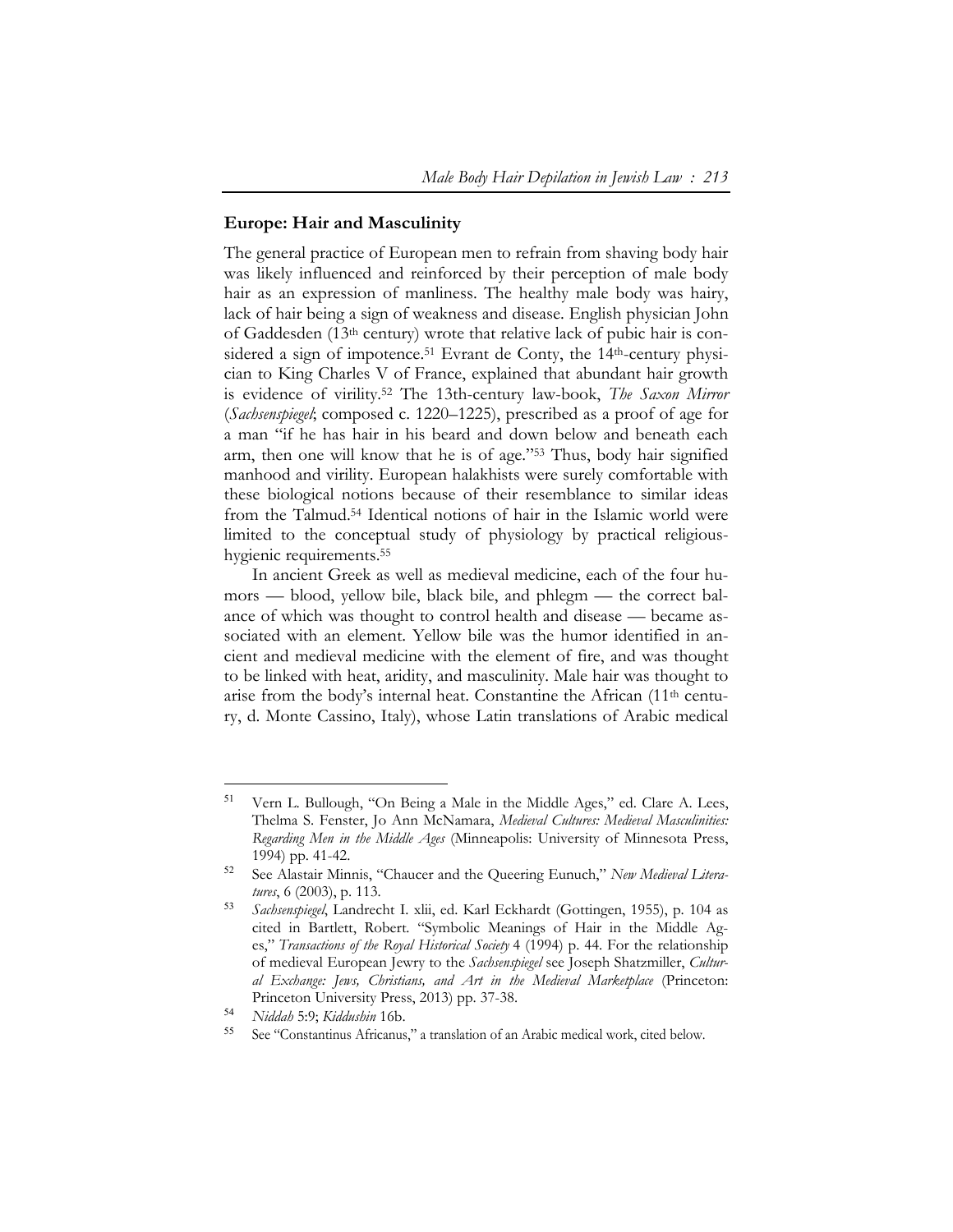treatises were widely read throughout Europe during the Middle Ages,<sup>56</sup> wrote the following:

Warmth increases desire and masculinity, whereas cold reduces desire and renders effeminate. If a man has warm testicles, therefore, he will be very lecherous and will conceive more boys; his pubic hair will appear at the right time, and also the hair on the rest of his body. But men with cold testicles will be effeminate and without desire; their hair will appear late and will be scanty around the pubis and groin. If the testicles are dry the man will have little desire, and his semen will be scanty and weak. If they are moist, much semen will be produced and the hair will be flat and soft. So much for testicles of simple quality.57

Spanish renaissance physician, Juan Huarte de San Juan, wrote in *The Examination of Men's Wits* (*Examen de ingenios para las sciencias*; published 1575), describing various natural character tendencies and temperaments, that the "perfect" male character has much hair, while the ideal female has little hair. Huarte attributed male hair to a man's body heat and aridity.58 The influence of *The Examination* upon European scientists and philosophers is evident in its being reprinted eighty times in seven languages.59

 $\ddot{\phantom{a}}$ 

<sup>59</sup> Javier Virués-Ortega et al. "A systematic archival inquiry on Juan Huarte de San Juan (1529−88)," *History of the Human Sciences,* Vol 24, Issue 5 (August 2011) p. 23:

Huarte's *Examination of Men's Wits* is cited by Menashe ben Yisrael, while Moses Raphael Isaac d'Aguilar, a leading rabbi in 17<sup>th</sup>-century Amsterdam, ap-

<sup>56</sup> See Martha A. Brozyna, *Gender and Sexuality in the Middle Ages: A Medieval Source Documents Reader* (McFarland & Company, 2005), p. 150; *Medieval Medicine: A Reader*, ed. Faith Wallis (Toronto: University of Toronto Press, 2010) p. 511.

<sup>57</sup> Paul Delany, "Constantinus Africanus' 'De Coitu': A Translation," *The Chaucer Review* 4, no. 1 (1969), pp. 57-58.

<sup>58</sup> Huarte de San Juan, *The Examination of Men's Wits*, trans. Richard Carew (1594), pp. 273-277, 281, 284; summarized by Or Hasson, "On Sex-Differences and Science in Huarte de San Juan's *Examination of Men's Wits*," *Iberoamerica Global*, 2:1 (2009), p. 205.

<sup>&</sup>quot;Huarte's publication of the *Trial* in the 16th century had a great impact in Europe. Within 100 years after the manuscript was first published in Baeza (1575), the *Trial* was translated into French, Italian, German, Dutch, English and Latin. Before the 1700s there were no fewer than 60 editions circulating throughout Europe. The *Trial* became common reading among the intelligentsia of the period but it also made interesting reading for a wider audience, as shown by its presence in private collections. The book was also present in the collections of medical practitioners, educators and politicians."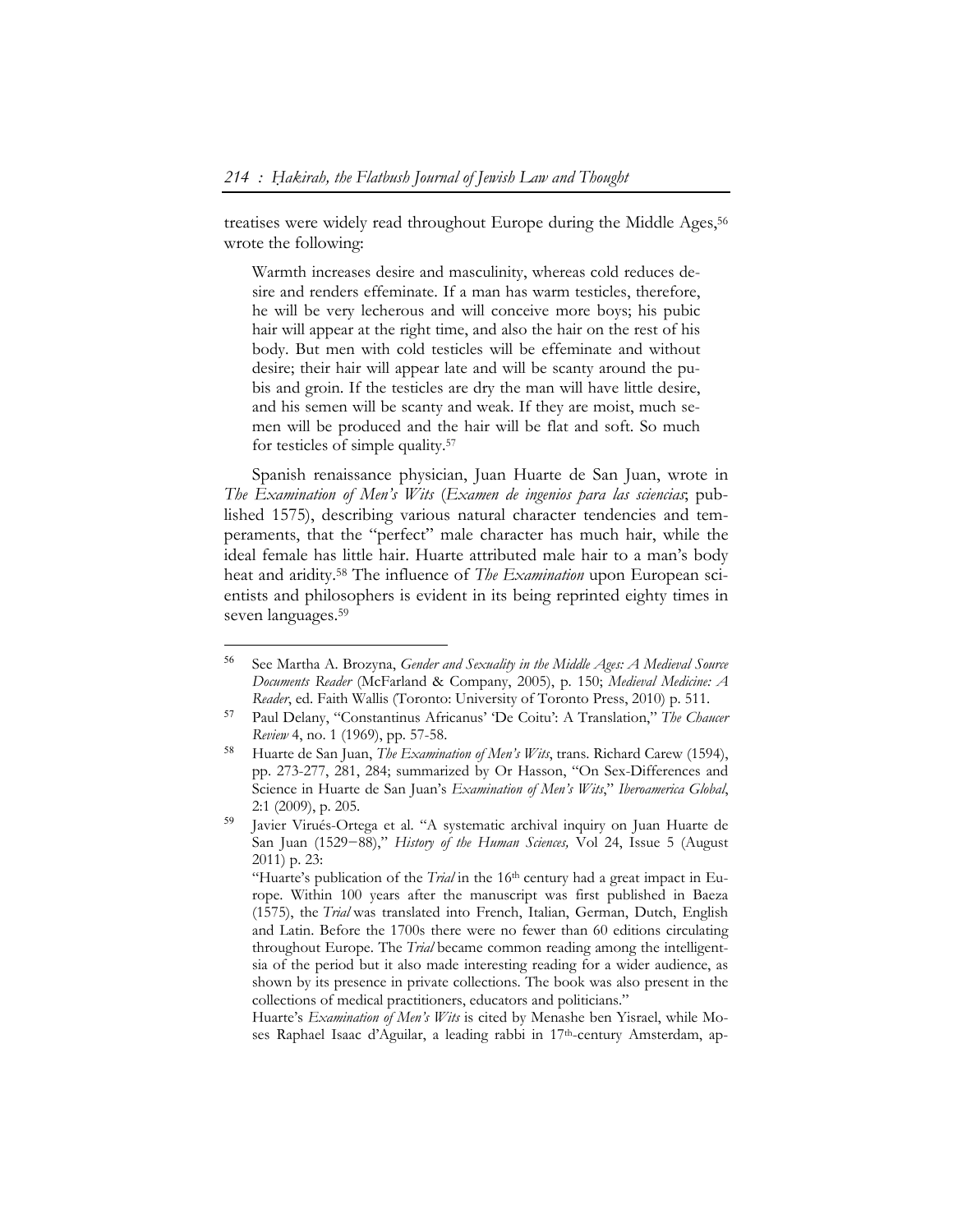In Dutch physician Levinus Lemnius's (1505–1568) writings we find that more male body hair signals ferocity and courage. 60

These widespread European notions of a distinctive hirsute feature of masculinity influenced the outlook of local rabbinic scholars.61 Thus, in southern France, we find in Gersonides's (1288–1344) writings a biological explanation for the perceived association between hair growth and strength:

… discussion of hair growth brings us to the topic of strength… for the imprint on hair growth upon one's strength is due to the

 $\overline{a}$ 

The Italian philosopher and kabbalist, Abraham Yagel (1553-1623), was very familiar with Lemnius's writings (see David B. Ruderman, *Kabbalah, Magic, and Science: The Cultural Universe of a Sixteenth-century Jewish Physician* [Cambridge, MA: Harvard University Press, 1988] pp. 51, 67).

<sup>61</sup> Further noteworthy are the remarks of French philosopher and art critic, Denis Diderot (1713–1784), explaining why in ancient and modern sculpture pubic hair was present in male but not female figures:

"This isolated tuft [=pubic hair] is connected to nothing and serves as a blemish for the woman, while for the man this is sort of natural clothing, casting a heavy enough shadow around the nipples, actually becomes lighter on the flanks and sides of the stomach but is still there, although sparsely, moving without interruption to encounter itself more dense, more raised, more full around the natural parts [=pubes]; it wishes to show you that depilated, these natural parts of the man will look like a small intestine, an unpleasantly formed worm."

(Translation by Johannes Endres cited in Ann Ponten, "Realism Versus the Real Thing: Showing the Skin in Art and Medicine," ed. Caroline Rosenthal and Dirk Vanderbeke, *Probing the Skin: Cultural Representations of Our Contact Zone* [Newcastle upon Tyne: Cambridge Scholars Publishing, 2015] p. 293.)

pears to have been acquainted with Huarte's work as well (see Yosef Kaplan, "Political Concepts in the World of the Portuguese Jews of Amsterdam During the Seventeenth Century: The Problem of Exclusion and the Boundaries of Self-Identity," *Menashe Ben Israel and His World,* ed. Yosef Kaplan, Henry Méchoulan and Richard H. Popkin [Brill, 1989] p. 59; S. Berger, *Classical Oratory and the Sephardim of Amsterdam: Rabbi Aguilar's "Tratado de la Retórica"* [Hilversum: Uitgeverij Verloren, 1996] p. 72).

<sup>60</sup> Levinus Lemnius, *The Touchstone of Complexions: Expedient and profitable for all such as bee desirous and careful of their bodily health*, Englished by Thomas Newton (London, 1633), pp. 68-69:

<sup>&</sup>quot;It is therefore by reason of heat that men bee hayrie and bolder than woman bee... the hotter of complexion therefore that every man is, and further off from moderate temperature, the hayrier is his body: and the fiercer is his courage.... For vehement heat maketh men shout of courage, fierce ... some that not onely in their outward parts, but in their very Entrailes and inward parts, also have beene found rough and hayrie."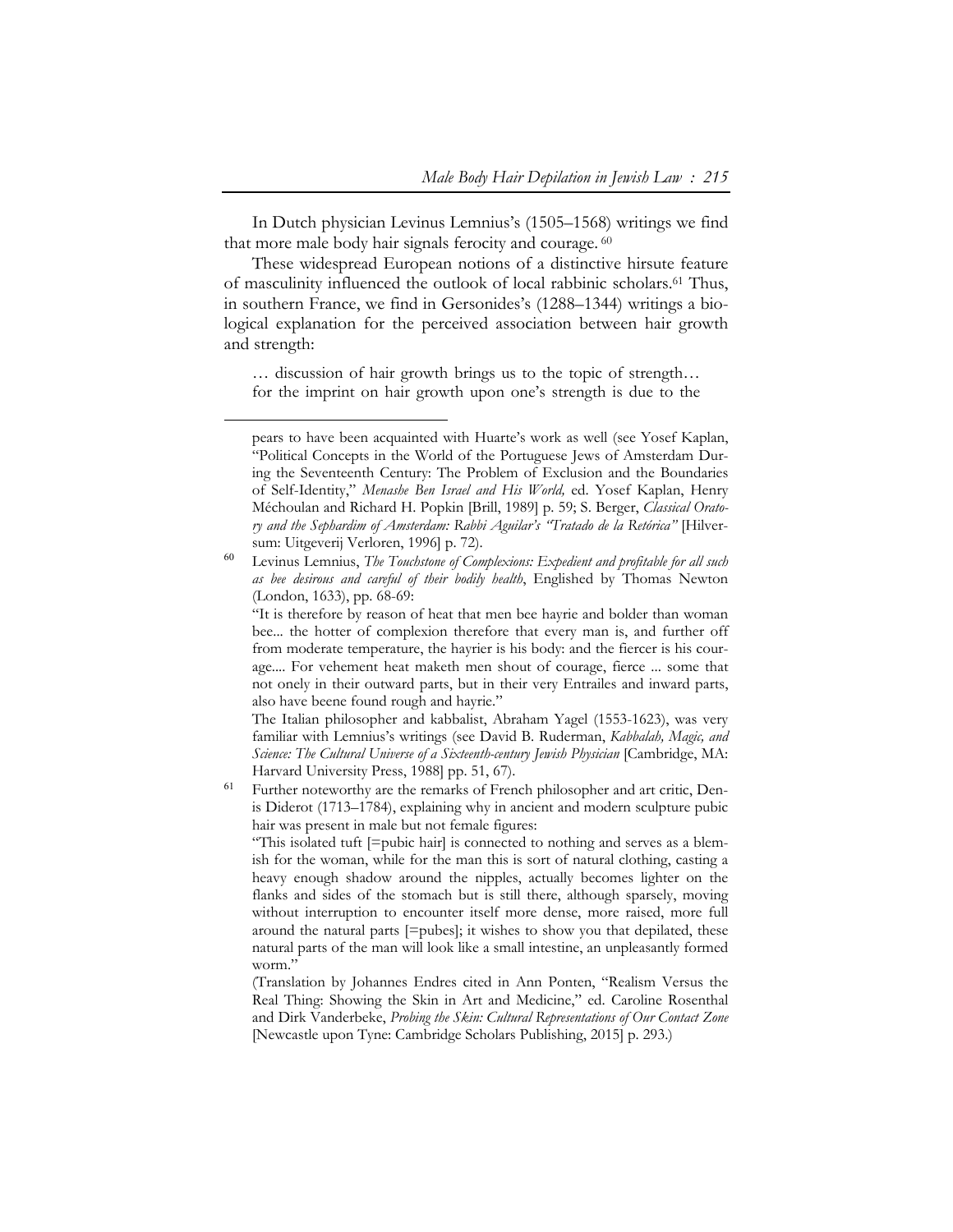containment of exhalations within the body. Hair itself is a product of these exhalations; however, when hair grows to its maximum length it no longer allows the internal exhalations to escape [as hair], thereby causing a buildup of exhalations and (yellow?) bile in the body, which fills one with might. $62$ 

Similar ideas are found in other later rabbinic works, including those of Moshe Cordevero, Tzadok Rabinowitz, and Moshe Hayyim Luzzato, the latter of whom wrote, "know that hair grows from the body's heat, this is the secret of might."63 Such cultural norms and notions of human physiology may explain some of the reactions of Western rabbis to the inquiries of men interested in shaving off their body hair—as shall be discussed.64

<sup>62</sup> *Rabbeinu Levi ben Gershom: Nevi'im Rishonim,* vol. 1, Judges 13:3 (Jerusalem: Mossad Ha-Rav Kook, 2008) 112:

<sup>&</sup>quot;עם שבזה הענין מבוא לענין הגבורה ר"ל גדול השער... כי הרושם שיש בגדול השער בגבורה הוא מצד עצרו האודים העשנים בגוף שהיה מדרכם שיתהוה מהם השער וזה כי השער כשהגיע אל תכליתו לא יגדל ואז יעצרו האידים העשניים ההם תוך הגוף ותתגבר האדומה בגוף ויתחדש מזה רוח גבורה."

Gad Freudenthal wrote (e-mail message to author, January 16<sup>th</sup>, 2018) that, "האודים is a misprint for האידים and the term is to be translated as "exhalations," a technical term deriving from Aristotle's *Meteorology*."

 $^{63}$  הגבורה". See Appendix C. הגבורה"  $\,$  See Appendix C.

In more recent centuries there are indications that even women of European countries did not practice body hair depilation. In 16th-century Poland, Shlomo Luria oddly wrote that he would concede to Maimonides that men who violate the law and depilate should not deserve lashes "in a country where even women do not depilate [body hair]," הנשים אף הנשים שאין במקום שאין (Luria, Yam shel *Shlomo*, p. 59b). Luria's choice to bring up this matter suggests familiarity. In the 18th century, Nissim Hayyim Mizrahi wrote, וכמו ששמעתי שבארצות אשכנז ,*Kodesh Admat* (עד היום לא קפדי אהעברות שער ממקום התורף ... הני נשי דידן הנשואות" vol. 2, YD 10 (Salonika, 1756), p. 27a column 2). In the beginning of the 20th century, Rafael Aaron ben Shimon of Egypt reported, " ומפורסם ידוע והדבר שבארצות אשכנז אינן מסירין אותו כלל אפילו הנשואות לעולם. וכלפי לייא יש מקומות אשכנז מבני אמת מגידי מפי שמעתי וכאשר . האשה אותו תסיר אם דקפדי) "*Nahar Mitzrayim*, *Laws of Niddah* 13 (Alexandria, 1908) pp. 91a-b, note 3). This change is apparent from art studies as well (see Jolly, *The Meanings of Nudity*, pp. 191-198, and on p. 195: "Increasingly, sixteenth century northern artists depict Eve with pubic hair, possibly reflective of changing grooming practices…"). Except for Shlomo Luria, who maintained that this reality brings no practical change of the halakhah, the effect of such feminine practice upon the legal restriction for male body grooming was not addressed by halakhists of this period — per my research. (Note: In 12th-century Provence, Avraham of Lunel, wrote [Avraham ha-Yarhi, *ha-Manhig*, vol. 2 (Jerusalem: Kook, 1994) p. 569], apparently extrap-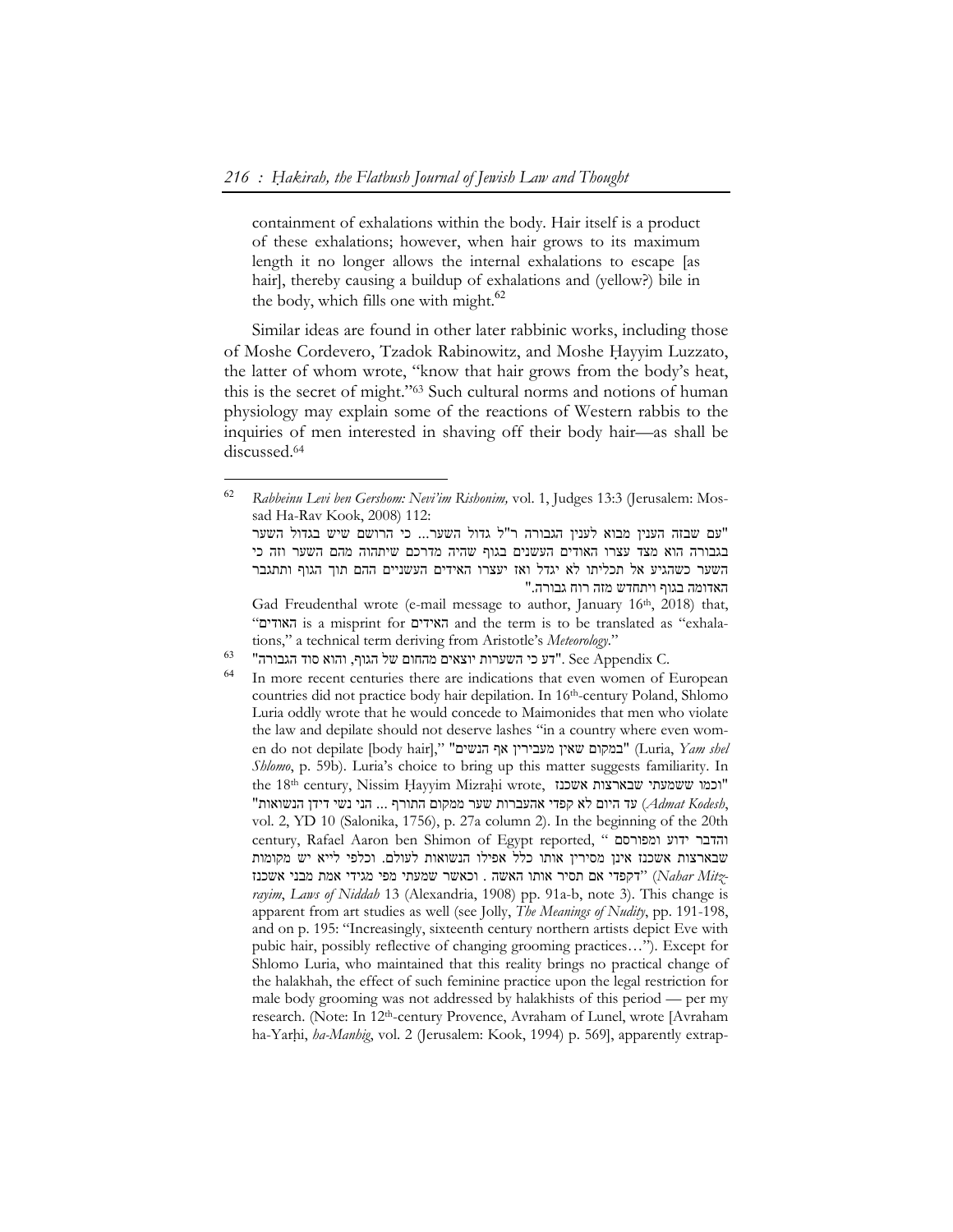# **Clash of Cultures**

 $\overline{a}$ 

We have posited that the practice in Ashkenazi communities in the early medieval period reflected social norms consistent with the reality of Rabi Yohanan of the Talmud, while the Sephardic community custom followed the accepted practice in Islamic countries. Would the early medieval Ashkenazi scholars have permitted men to depilate their body hair if this became the societal norm for men? For most of these sages we can only speculate as to what their opinions would be. However, from the 13<sup>th</sup> century and onwards, there are isolated instances in European halakhic literature from north of the Pyrenees, where this question is addressed. Notably, these sources are from Provence, Italy, and Austria, southern European countries.<sup>65</sup> It is possible that Muslim custom influenced bordering regions of Europe and thereby brought this halakhic question to the attention of European scholars.

According to the 13<sup>th</sup>-century account of Menahem Meiri, Jewish men in Provence would remove their body hair.<sup>66</sup> His contemporary and colleague, Avraham ben Yitzhak of Montpellier, addressed this phenomenon, acceptingly, by citing a lenient ruling of Maimonides (which will be discussed in detail below):

Maimonides wrote that if is customary [for men] to depilate then such practice becomes permissible for men. [This is] because this

olating from the cited geonic ruling, that if women locally do not remove personal hair then men may do so because it is not a female practice). Perhaps this general silence reflects a mindset in which male body hair was viewed positively because of its masculine symbolism, regardless of whether local female practice was to remove this hair; the view being that women may have some natural body hair but healthy men are assumed to be even hairier. With this approach, body hair removal for men, in Europe of recent centuries, was perceived more as emasculating, rather than effeminizing.

<sup>65</sup> Rabbi of Padua, Yehudah ha-Levi Minz ("Mahari Minz," c. 1408–1508), citing an anonymous otherwise unknown commentary of Tosafot, mentions the view of the geonim, and seeks to apply its reasoning to his question concerning masquerading (Mahari Mintz 17, ed. Yohanan Preschel [Munkacs, 1898] pp. 81b-82a).

<sup>66</sup> *Beit ha-Beḥira, Nazir* 58b (Jerusalem; Mekhon ha-Talmud ha-Yisraeli, 1973) p. 162: "דברים אלו אף על פי שאינו מן התורה ראוי להזהר עליהם וכל שכן שראוי לתלמידים ליזהר ביד הרבה מפני שהמון עמי ארץ מקילין בה ונעשית להם כהיתר."

<sup>&</sup>quot;One should be careful to adhere to these [guidelines], though they are only rabbinic in nature. The rabbinic students should certainly be careful to observe these laws because the ignorant masses are lenient and [erroneously] consider such depilation permitted."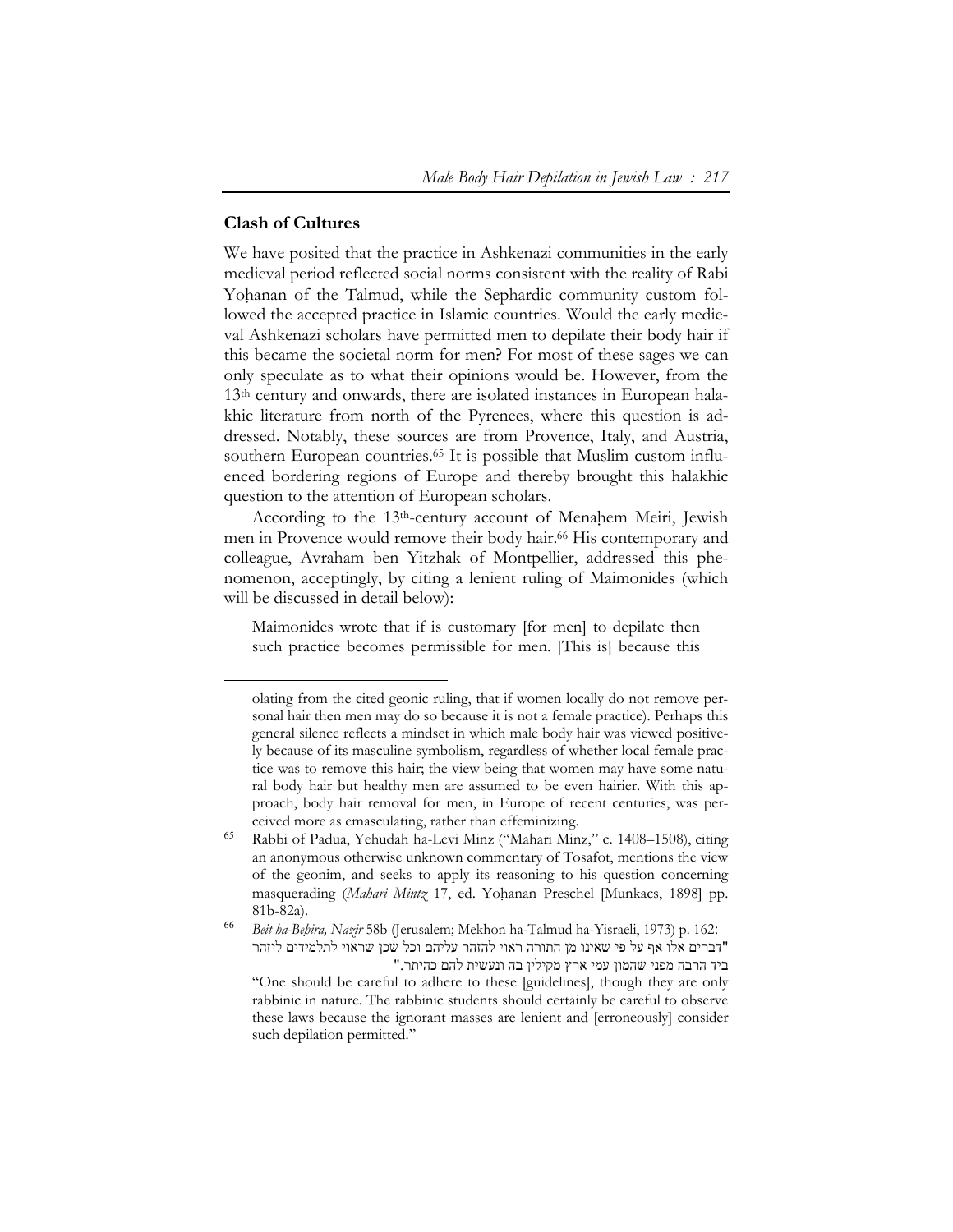prohibition was a rabbinic injunction intended to prevent men from cross-dressing. However, in a scenario where men and women commonly share a mode of dress there can be no violation of *lo yilbash* in donning such dress. Similarly, with regards to male depilation where such conduct is customary amongst men [body hair depilation] cannot be deemed [feminine behavior].67

By contrast, a similar inquiry to Avigdor Cohen of Vienna (13th century), a student of rabbinic academies in Germany, evoked a radically different response:

Rabbi Avigdor Cohen-Tzedek was asked if male axillary and pubic hair can be removed with a scissors. He responded that this is forbidden as it resembles feminine behavior, [supporting his position from words of] the sages in *Nazir* who forbade even scratching one's private hair [lest this causes the hair to fall out]. [Avigdor added that] even though all male non-Jews nowadays are accustomed to remove [personal hair] using an arsenic-lime [depilatory recipe] we should not abandon our sages' (=the Talmud's) teaching [that such grooming is forbidden] because of the practice of [modern-day] gentiles.<sup>68</sup>

The words "all male gentiles nowadays are accustomed to remove [personal hair] using an arsenic-lime [depilatory recipe]," suggests that at least in some European communities, perhaps of Austria or Italy, depilation was then common amongst men.<sup>69</sup> Though the duration of this cus-

 $\overline{a}$ 

<sup>68</sup> Zidkiyahu ben Abraham Anav ha-Rofe, *Shibboley ha-Leket*, ed. Simḥa Ḥasida vol. II: 40 (Jerusalem: Mekhon Yerushalayim, 1987) p. 139: "ולהר"ר אביגדור כהן צדק נר"ו נשאל אם מותר להקל במספרים שער של שחי ושל בית הערוה והשיב דאסור שהרי אמרו רבותינו במסכת נזיר שאפילו לחוך אסור והטעם משום תכשיטי נשים ואעפ"י שנוהגין בזמן הזה כל זכרי הערלים להסירם בזרניך וסיד אין לנו להניח דברי רבותינו הקדושים על נהוג הערלים."

<sup>67</sup> Avraham ben Yitzchak of Montpellier, *Peirush Rabbeinu Avraham min ha-Hor, Nazir* 59a (Jerusalem: Ofak, 2016) pp. 103-104:

<sup>&</sup>quot;וכתב הר"ם שאם נהגו לגלחן מותר דהאי אסורא דרבנן הוא משום שלא יבא לעבור לא ילבש גבר שמלת אשה והתם אם נהגו האנשים ללבוש כבגדי הנשים והנשים כבגדי האנשים אין כאן לא ילבש גבר שמלת אשה הכי נמי בהעברת שיער כי נהגו אין כאן שמלת אשה."

 $69$  It is not clear who posed this question to R' Avigdor. This response appears in *Shibboley ha-Leket* of Zidkiyahu Anav ha-Rofe of Rome, an Italian rabbi and younger contemporary of Avigdor, which suggests that the question was of relevance to the Italian community and was sent to Avigdor in Austria for resolution. Zidkiyahu Anav first repeats the ruling and rationale of the geonim before citing the unique response of Avigdor, suggesting that the matter was of importance to local readership. Avigdor was a student of Tosafot schools in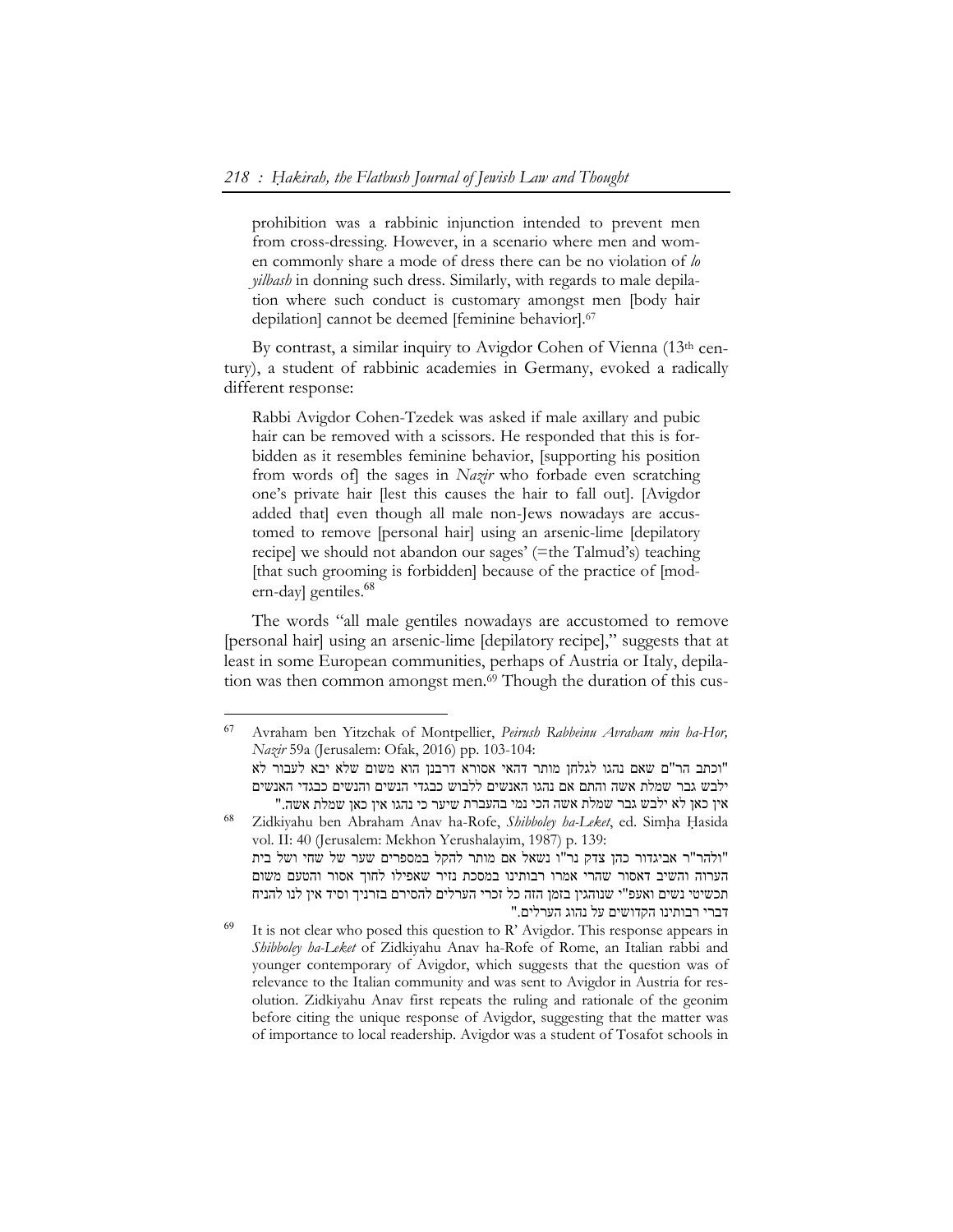tom and exactly how widespread it was is unclear, the words, "in these times," "בזמן הזה", suggest that the custom was somewhat recent. Avigdor's response, "we should not abandon our sages' (=the Talmud's) teaching [that such grooming is forbidden] because of the practice of "אין לנו להניח דברי רבותינו הקדושים על נהוג ,Jews-non] day-modern[ "הערלים, is in direct contrast to the reasoning of Hai and Sherira namely, that the Talmud's restriction on male grooming was itself based upon then-current cultural norms of greater non-Jewish society, and as these norms change, the halakhah adapts.70 Perhaps what we see here is a scholar trained in German Tosafist schools, presiding over Austrian communities,<sup>71</sup> for most of whom any male body shaving was an unheard-of and truly queer behavior. When presented the suggestion that an alternate local non-Jewish trend should change the standard halakhah his instinctive response was that this conflicts with sacred traditional Jewish teachings ("דברי רבותינו הקדושים"). Avigdor was perhaps unaware that Jews living in Muslim countries, who comprised the vast majority of

 $\ddot{\phantom{a}}$ 

Germany and was also a pupil of Italian Tosafist Eliezer ben Samuel of Verona (see Naftali Yaakov ha-Cohen, *Otzar ha-Gedolim Alufei Ya'akov*, vol. 2 [Haifa, 1967], pp. 10-11). A conclusion that the question was a concern of Italian residents is supported by the absence of similar discussion in the writings of Avigdor's colleagues from the northern Tosafist schools. Thirteenth-century Italy had a significant Muslim community in Lucera, in the Apulia region of Southern Italy—not far from the major Jewish centers in Trani and Rome. (See Julie Anne Taylor, "Muslim-Christian Relations in Medieval Southern Italy," *The Muslim World* Vol. 97, Issue 2 [April 2007] p. 194; J. A. Taylor, *Muslims in Medieval Italy: The Colony at Lucera* [Lanham, MD: Lexington Books, 2005] p. 71; also see Alex Metcalfe, *The New Edinburgh Islamic Surveys: The Muslims of Medieval Italy* [Edinburgh University Press, 2008] pp. 275-298.)

 $70$  One might explain that the reality with which Avigdor was asked was that of a very local limited phenomenon, and he therefore ruled that the deviation of a small group of people cannot change halakhic guidelines. A precedent for such "המוציא משוי על ראשו פטור ואת"ל אנשי :b-a92 *Shabbat* in seen is reasoning legal "הוצל עושין כן, בטלה דעתן אצל כל אדם, "If one carries out a burden on his head, he is not culpable. And should you object, But the people of Hutzal do thus, their practice is null by comparison with that of all men." (*The Soncino Babylonian Talmud Shabbos*, transl. by H. Freedman [Raanana, 2011] pp. 75-76) However, Avigdor's words "*all* the gentile males are accustomed today…" שנוהגין" "בזמן הזה כל זכרי הערלים, indicate that it was not merely a small village where gentiles had changed practice, but a larger group, an entire country or district perhaps.

<sup>71</sup> See Daniel Terni, *Ikrei Dinnim*, *YD, Hilkhot Mezuzah* 14.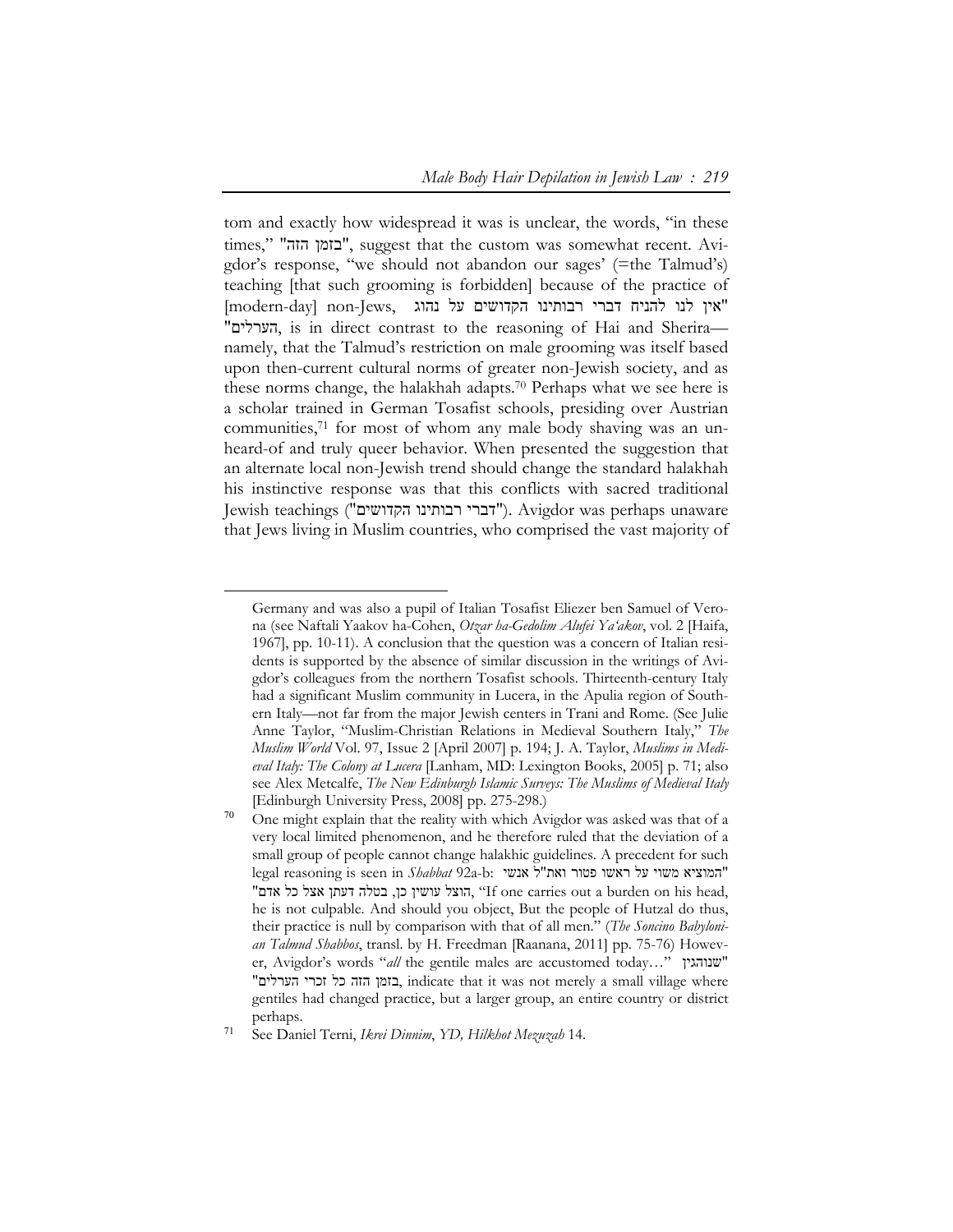global Jewry since the spread of Islam,72 had by his lifetime regularly depilated their pubic and axillary hair for nearly five centuries with broad rabbinic approval, and that in no way was such practice inherently un-Jewish.73

The thinking of Avigdor and others who shared his view seems to have been persuaded by an impression that true Torah values expect men to maintain their body hair. This was likely reinforced by Rashi's Torah commentary, which was widely popular and studied weekly in 13th-century Europe.<sup>74</sup> On the verse, יִהְיֶה כְּלִי גֶבֶר עַל אִשֶּׁה וְלֹא "תְּלֵבַשׁ גֶּבֶר שִׂמְלַת אָשֶׁה כִּי תוֹעֲבַת יִי אֱלֹקיִדְּ כָּל עֹשֶׂה אֱלֶה A woman must not put on man's apparel, nor shall a man wear woman's clothing; for whoever does these things is abhorrent to the Lord your God (Deut. 22:5 JPS)," Rashi comments as follows:

לא יהיה כלי גבר על אשה: שתהא דומה לאיש כדי שתלך בין האנשים, שאין זו אלא לשם ניאוף. ולא ילבש גבר שמלת אשה: לילך ולישב בין הנשים. דבר אחר שלא ישיר שער הערוה ושער של בית השחי. כי תועבת: לא אסרה תורה אלא לבוש המביא לידי תועבה.

*A man's attire shall not be on a woman*: making her appear like a man, thereby enabling her to go among men, for this can only be for the [purpose of] adultery. — [*Nazir* 59a]. *nor may a man wear a woman's garment*: to go and abide among women. Another explanation: [In addition to not wearing a woman's garment,] a man must also not remove his pubic hair or the hair of his armpits [for this is a practice exclusive to women]. — [*Nazir* 59a]. *because … is an abomination*: The Torah forbids only [the wearing of] clothes that would lead to abomination [i.e., immoral and illicit behavior]. — [*Nazir* 59a] 75

 $\ddot{\phantom{a}}$ 

<sup>&</sup>lt;sup>72</sup> Some estimate that by the  $12<sup>th</sup>$  century, 80 to 90 percent of worldwide Jewry lived in Muslim lands, a demographic which did not change until the 17<sup>th</sup> century (see Naomi E. Pasachoff, Robert J. Littman, *A Concise History of the Jewish People* (Lanham, MD: Rowman & Littlefield, 2005) pp. 117-119; see also Bernard Lewis, *The Jews of Islam* (Princeton: Princeton University Press, 2014) pp. 67-68).

<sup>73</sup> It is obvious from the geonic responsa and many other sources cited in this article that the halakhah determines normal grooming behavior from the general non-Jewish population. (This observation is also found in Yitzhak Ratzabi, *Shulḥan Arukh ha-Mekutzar, YD* vol. 1, 150:1 note 2 [Bnei Brak, 2000] p. 466). The viewpoint, articulated by Avigdor of Vienna, that gentile custom should not influence the halakhic process, is but a minority view.

<sup>74</sup> See *Tur* and *Beit Yosef, OH* 285.

<sup>75</sup> *The Complete Tanakh With Rashi*, transl. A. J. Rosenberg (New York: Judaica Press, n.d.).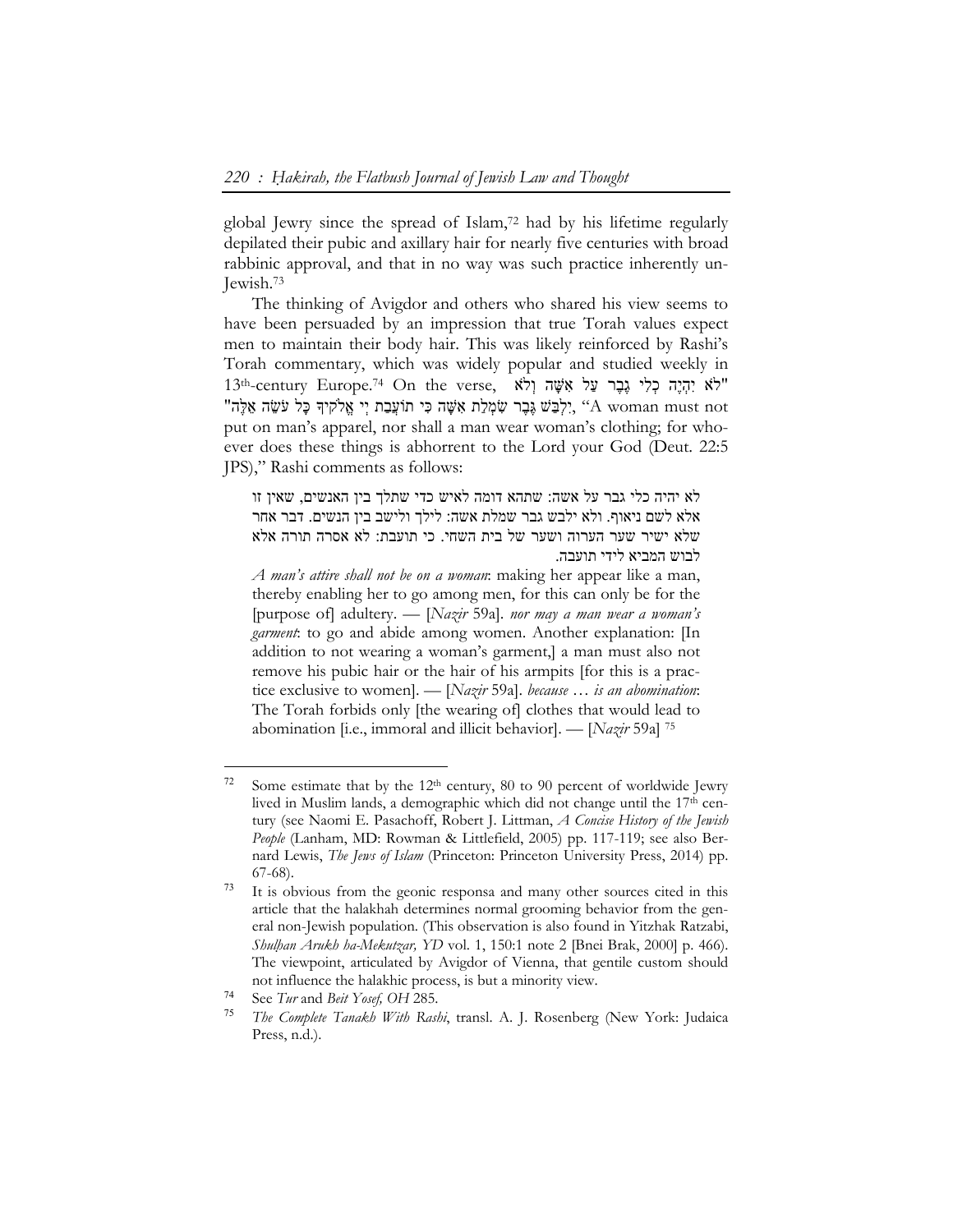A simple reading of Rashi tells that male body hair removal is "abhorrent to the Lord your God." Against such a deep-seated imprint in the European Jewish psyche, the aberrant behavior by "*areilim*" infidels could not revert such an abomination into an acceptable behavior. Of course, Rashi, who wrote his commentary in 11th-century France, was addressing a European audience for whom male body hair depilation was an unnatural behavior. Rashi, like most other medieval European Jewish scholars, did not express an opinion on the reality of Muslim countries most likely because it was unfamiliar to him.

Menahem Meiri (13<sup>th</sup>-century Provence), commenting upon a ruling by Maimonides, reacted in a manner similar to Avigdor:

…even if a razor were to be used, the greatest of authors [=Maimonides] wrote that lashes are only befitting in those localities in which only women remove such hair, however, in localities where men also do so, no lashes are befitting – [Meiri exclaims:] these words are strange!76

Arguably, Meiri's exclamation, "these words are strange!" (" והדברים זרים(", were not intended as a legal pronouncement, but rather as an expression of astonishment at the thought of such queer male behavior. Meiri's perspective was that body hair is an essential masculine attribute.

#### **Maimonides: Textual vs. Contextual Readings**

 $\overline{a}$ 

Maimonides' formulation of this halakhah is vague:

העברת השיער משאר הגוף כגון בית השחי ובית הערוה אינו אסור מן התורה אלא מדברי סופרים והמעבירו מכין אותו מכת מרדות, במה דברים אמורים במקום שאין מעבירין אותו אלא נשים כדי שלא יתקן עצמו תיקון נשים, אבל

במקום שמעבירין השיער הנשים ואנשים אם העביר אין מכין אותו. The Torah does not forbid the removal of hair from other portions of the body—e.g., the armpits or the genitalia. This is, however, prohibited by the Rabbis. A man who removes [such hair] is given stripes for rebelliousness. Where does the above apply? In places where it is customary only for women to remove such hair, so that one will not beautify himself as women do. In places where it is

<sup>76</sup> *Beit ha-Beḥira, Nazir* 58b (Jerusalem: Mekhon ha-Talmud ha-Yisraeli, 1973) p. 162: "ואף בתער כתבו גדולי המחברים שאין מרדות אלא במקום שאין דרכן להעבירו אלא נשים אבל במקום שאף דרך האנשים בכך אין כאן מרדות והדברים זרים."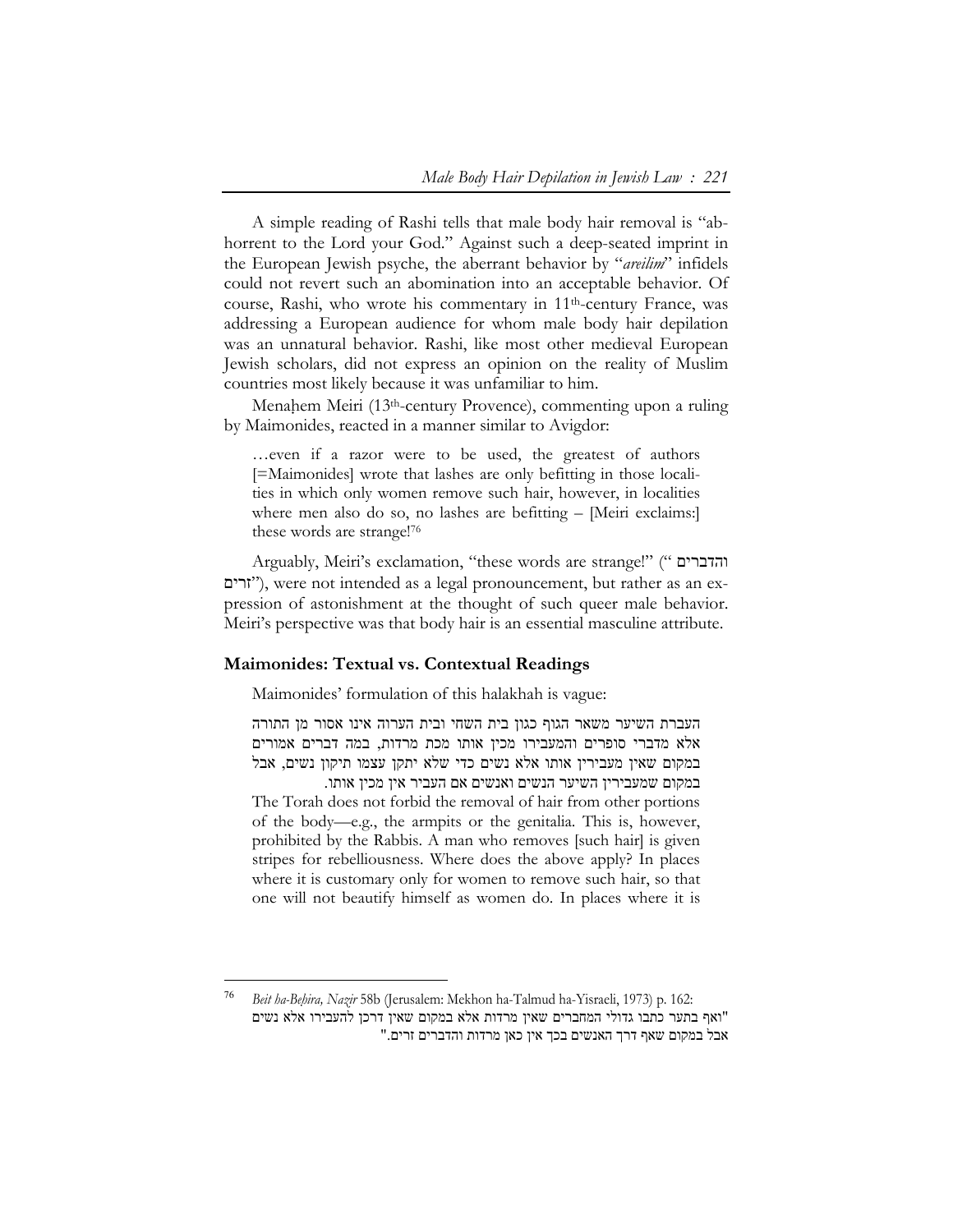$\ddot{\phantom{a}}$ 

customary for both men and women to remove such hair, one is not given stripes.77

In the latter case, where it is customary for both men and women to remove such hair, did Maimonides intend that a man may choose to remove this hair or did he mean that one who does so is merely exempt from lashes? *Mishneh Torah*'s interpreters were divided on this question.78

A careful review of *Mishneh Torah*'s commentaries, from medieval times through the modern era, shows that the trend amongst rabbis of Sephardic tradition was to render Maimonides' ambiguity leniently,<sup>79</sup>

- <sup>79</sup> Scholars from Islamic countries who interpreted Maimonides leniently are:
	- 15th-century Algiers: Shlomo ben Shimon Duran, *Shu"t Rashbash* 610 (Jerusalem: Mekhon Yerushalayim, 1998), p. 515.
	- 17th-century Turkey: Chaim Benveniste, *Dina d-Ḥayei*, negative commandment 45 (Constantinople, 1747), p. 66b.
	- 17th-century Constantinople: Yom Tov Tzahalon, *Shu"t Yom Tov Tzahalon* 56 (Venice, 1694), p. 58b.
	- 17th-century Constantinople: Avraham ben Shlomo Allegri, *Petiḥa Shu"t me-harav ba'al Lev Sameaḥ*, *YD* 6 (Salonika, 1793) p. 18a, column 2.
	- 18th-century Salonika: Ḥayyim David Shiriro, *Mishneh kesef* (Salonika, 1817), pp. 128d-129a*.* Shiriro understood that Maimonides was discussing a locale where men shaved, but only with clippers, not razors. In such a scenario, according to Shiriro, *Mishneh Torah* ruled shaving with a razor is forbidden but does not incur lashes. The implication is that in countries where it is common for men to use a razor a man may choose to do so.

<sup>77</sup> *Code*, *Laws of Idolatry* 12:9, transl. Eliyahu Touger (New York / Jerusalem: Moznaim Publishing Corporation, 1990).

<sup>78</sup> It is unlikely that Maimonides would have discouraged men from depilation. As Islam placed great importance on all matters of hygiene and given that Jewish men often shared public bath houses with Muslim men (see Shelomo Dov Goitein, *A Mediterranean society: the Jewish communities of the Arab world as portrayed in the documents of the Cairo Geniza*, vol. 5 [Los Angeles: University of California Press, 1999], p. 98), Jews could not risk appearing unkempt and dirty in the eyes of their Muslim neighbors. Such reasoning can be gleaned from the following: Though ritual bathing for men (עזרא טבילת (was abolished in the Talmudic period, Jews resurrected it in the geonic era because of the Islamic *ghusl* bathing practice. The geonim indicate the reason this custom was restored: הרואה קרי ... חייב לטבול ... משום נקיות ומשום קידוש השם בפני גוים"). היה השל השם הידוש השם הים ה ences a seminal emission … is obligated to immerse … for the sake of cleanliness and for sanctifying [God's] name before the nations" (see *Sha'arei Teshuva*, 298 [Leipzig, 1858] p. 27). Jews in the Islamic world could not risk being perceived as less clean or less religious than their Muslim neighbors. See discussion in Wieder, *The Formation of Jewish Liturgy*, p. 671.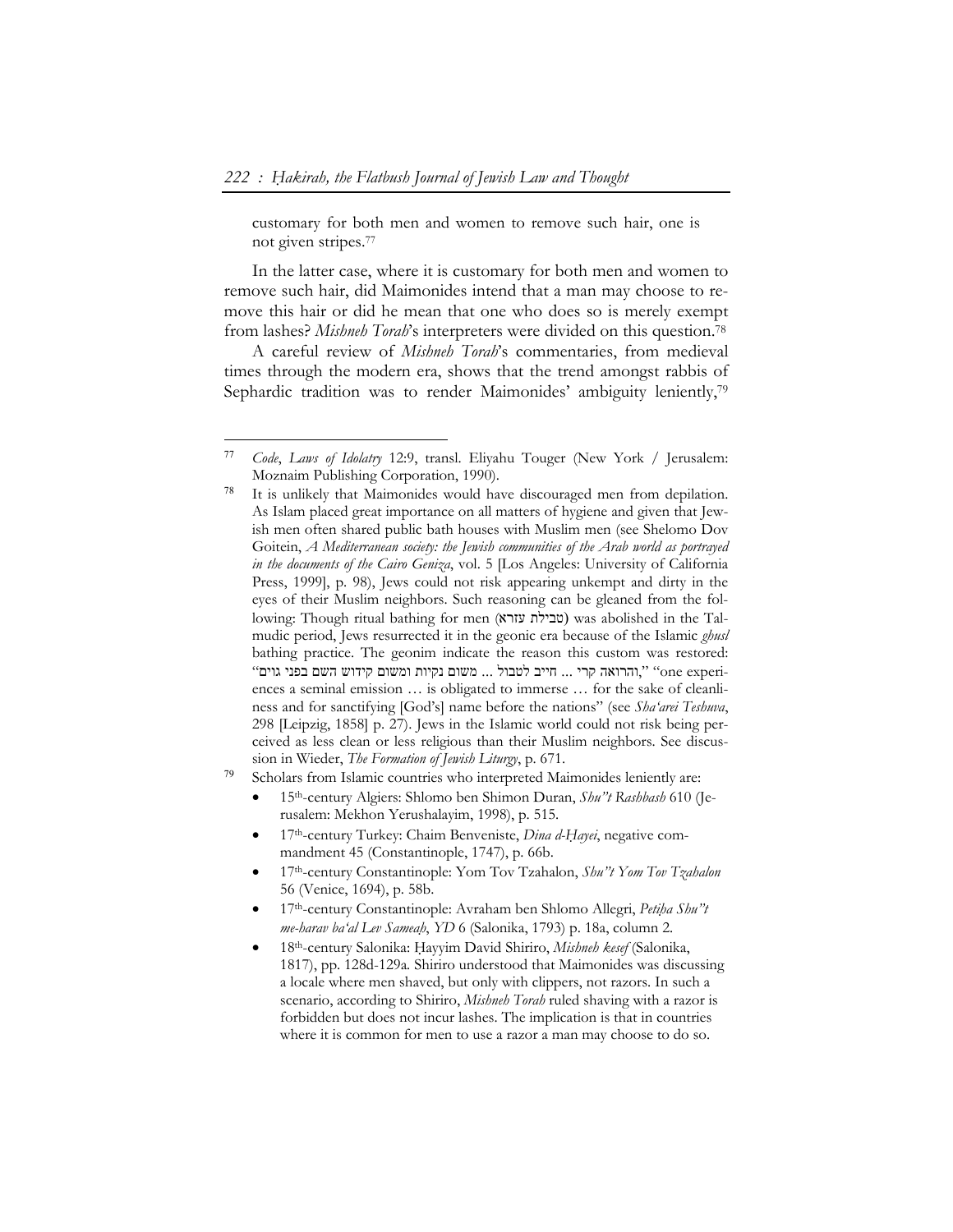while rabbis aligned with European-Ashkenazi heritage were inclined to read the same passage stringently.80

-

- 17th–18th-century Egypt: Avraham b. Mordechai Ha-Levi, *Ginat Veradim* YD 6:12, ed. Pinhas Obadia (Jerusalem, 2008), p. 251; see there for how *Mishneh Torah* can be interpreted in line with the geonim.
- 17th–18th-century Egypt, Israel: Yeshua Shababu Zayyan, *Peraḥ Shushan*, YD 6:2, ed. Pinhas Obadia (Jerusalem, 1994) p. 109.
- 16th-century Ottoman Empire: Moshe di Trani, *Kiryat Sefer, Avodah Zarah*  12:10 (Jerusalem, 2002) p. 24. Trani omits the confusing phrase "he does not receive lashes."
- Chalom Messas (b. Morroco, d. Israel, 1913–2003), *Shu"t Shemesh u-Magen* vol. 1, *YD* 19 (Jerusalem, 1985) p. 180.
- 16th-century Jerusalem: Yehuda Albutini, *Yesod Mishneh Torah*, *Laws of Idolatry* 12:9 (Haifa, 2003) p. 220.
- Solomon ben Samuel ibn Muvhar, *Ḥozek Yad*, *Hilkhot Avodat Elilim*, 12:9 (Odessa, 1865), p. 72. This work, however, was brought to press by Zerah, Abraham ben Samuel Firkovich's son and is unknown from other sources. The title page asserts that its author was a Sephardic rabbi and a contemporary of Shlomo Algazi (17th-century Turkey).
- 1788–1869 Smyrna: Ḥayyim Palaggi, *Raḥamim le-Ḥayyim* to *Teshuvot ha-Rashba* vol. 5, 121 (Vilna, 1884), p. 44 note 4; also printed in *Teshuvot ha-Rashba* 5:121 (Jerusalem: Mekhon Yerushalayim, 1998), pp. 73-74.

Rabbis of Sephardic heritage who read Maimonides stringently were:

- Masud Hai Roke'aḥ (d. Tripoli, 1690–1768), *Ma'aseh Rokeaḥ* to *Code*, *Laws of Idolatry* 12:9, though Masud writes that Maimonides' language "indicates a partial forbidden nature," "משמע קצת איסור בדבר".
- Shalom Yitzhak Mizrahi, *Divrei Shalom*, vol. 6, *YD* 58 (Jerusalem, 2004) p. 166-167.

See below for Elazar Azikri, Avraham Azulai, and *Ḥemdat Yamim*, three Sephardic kabbalist readers of Maimonides who understood his words stringently. It will be suggested that their kabbalistic beliefs influenced their readings.

- <sup>80</sup> Of European authors (and those of *Ashkenazi* heritage) the following interpreted Maimonides stringently:
	- 16th-century Poland: Shlomo Luria, *Yam shel Shlomo*, *Yevamot* 12 (Szczecin, 1861) p. 59b.
	- 16th-century Poland: Moshe Isserles, *Darkei Moshe, YD* 182:2.
	- Vilna Gaon, *Biur ha-Gra, Shulḥan Arukh, YD* 182:3.
	- 1853–1778 Poland: Yosef Yuski Shapiro, *Ḥiddushei Mahari Shapira, Avodah Zarah* 29a (Jerusalem, 1992) p. 57.
	- 19th-century Eastern Europe: Meir Leibush Malbim indicates this is how he understood Maimonides, *Artzot ha-Ḥayyim*, 3:10 ed. Z. Y. Braun (2009), p. 109.
	- Nahum Rabinovitch, *Yad Peshuta*, *Laws of Idolatry* 12:9 (Israel, 1990), p. 837.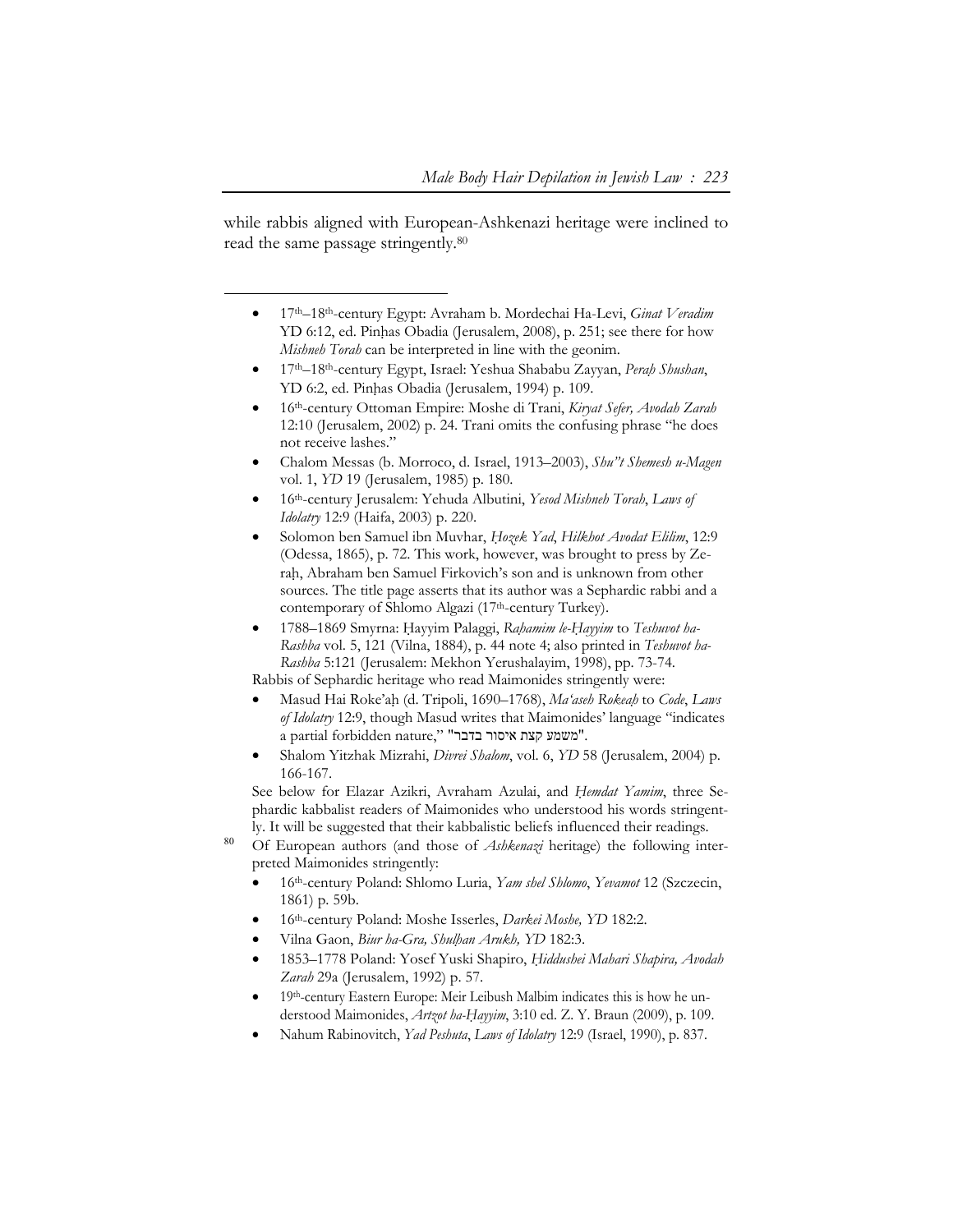While certainly these great scholars based their rendering primarily upon careful analysis of Maimonides' words and earlier rabbinic sources, the attitude and taboos concerning body hair of the societies in which they lived were likely contributing factors as well. It may be that perceptions of inherent masculinity in male body hair facilitated the stringent halakhic interpretations of Maimonides' European readers. To their minds, Maimonides was addressing an almost theoretical scenario in which it is customary for men to shave their private hair. Such a reality can only lighten the severity of such practice for local Jewish males but the intrinsically non-male nature of body hair depilation would surely prevent Maimonides from permitting it completely. Conversely, rabbis in Islamic countries, likely influenced by local perceptions of body hair as an undesirable repository for the collection of sweat and odor, were bent upon aligning Maimonides' position with the common custom of Sephardic Jewish communities. Maimonides, an important physician in the Islamic world, would not restrict such a basic hygienic practice as removing undesirable body hair, they surely assumed.

#### **Shlomo Luria**

 $\ddot{\phantom{a}}$ 

The European mindset's implication in the interpretation of *Mishneh Torah* is further supported by a remark by Shlomo Luria (16<sup>th</sup> century Poland):

Maimonides wrote (*Code*, *Laws of Idolatry* 12:9): "… it is only true that such depilation is forbidden in countries where it is exclusively a feminine practice, so that men will not prepare themselves as women; however, in countries where both men and women remove this hair, one who removes it does not receive lashes." [Maimonides' language] implies that it is forbidden to remove arm-

Meiri appears to have interpreted *Mishneh Torah* stringently as well, though his intention is not entirely clear (*Beit ha-Beḥira, Nazir* 58b [Jerusalem: Mekhon ha-Talmud ha-Yisraeli, 1973] p. 162).

*Ashkenazi* scholars who understood Maimonides leniently are:

13th–14th-century Provence: Avraham ben Yitzchak of Montpellier, *Peirush Rabbeinu Avraham min ha-Hor, Nazir* 59a (Jerusalem: Ofak, 2016) pp. 103- 104, though his wording (cited above) suggests that the *Mishneh Torah* text before him explicitly permitted shaving in our scenario.

1846–1899 Lithuania: Yosef Zundel Hutner, *Ḥevel Yosef Olam ha-Mishpat: Ḥadrei De'ah*, vol. 1 (Warsaw, 1880) p. 159.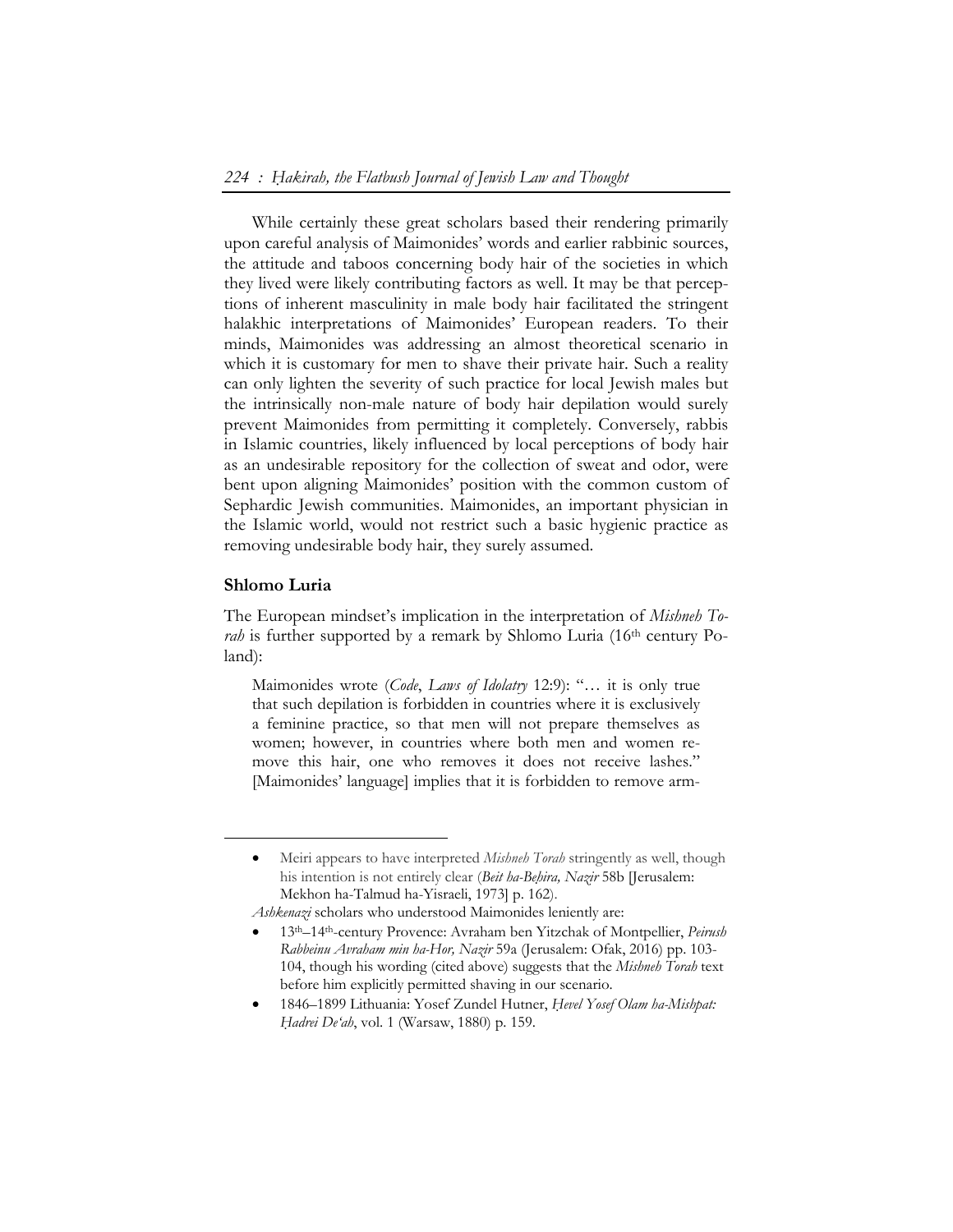pit hair, even if this is the local custom [of men], only that such conduct does not receive lashes…

[Maimonides wrote] "In countries where it is customary for men as well to remove such hair…", I was inclined to believe that this clause [in *Mishneh Torah*] was inserted by means of a scribal error (for why would Maimonides seek to give hand to a custom which was started by sinners by lightening their punishment, exempting them from lashes).81

In other words, the idea of a widespread practice of men shaving their pubic and axillary hair was so bizarre to Luria, that he assumed such a practice amongst Jews, surely theoretical, could only have been initiated by small groups of Jewish offenders who gradually changed the societal norm – "a custom which begins with sinners," ( שבא מנהג" "בעבירה(. He did not entertain the possibility (and historical reality) that far away from Poland, adherents of Islam (non-Jews) had for centuries shaved and thereby Jews in those countries were able to follow suit without initiating in violation. Luria did not merely interpret Maimonides stringently (as he explains in the first paragraph). He sought to erase the entire clause discussing the possibility of any leniency.82

Scholars of Spain, in possession of a rich geonic-Islamic heritage combined with later heavy Christian influence, produced varied readings of Maimonides' ambiguous statement. Some interpreted the master leniently,83 while others wrote that his words *may suggest* stringency.84 Yosef Karo gave two contradictory interpretations of Maimonides' position. In

<sup>81</sup> *Yam shel Shlomo*, *Yevamot* 12 (Szczecin, 1861) p. 59b: "כתב הרמב"ם (ה' עכו"ם פי"ב ה"ט) בד"א שיש איסור באותה העברה, במקום שאין מעבירין אותו אלא הנשים לבד, כדי שלא יתקנו תיקון נשים לבד, אבל במקום שמעבירין השער האנשים והנשים, אם העביר, אין מכין [אותו] עכ"ל, משמע דאסור להעביר בית השחי, אפילו במקום שמעבירין, רק שאין מכין אותו..."

<sup>&</sup>quot;ובמקום שאף האנשים מעבירין כו', הייתי אומר ט"ס הוא ברמב"ם, (וחלילה לנו לחזק "אלא נראה שהיה להן ,(a21 *Sanhedrin* (*Shlomo okhmaṭH* in comments s'Luria If 82 המנהג, שבא בעבירה, כדי לפוטרו מן הלאו)."

<sup>&</sup>quot;שערות אבל מעט מזער שלא נמאסים לתשמיש", "it appears the [females] only had few body hairs, so that they would not be repulsive for intercourse," reflect his personal feelings, then placing together his two statements we see that in his view male body hair is expected and appropriate, but similar feminine hair is

grotesque. However, see *Yam shel Shlomo* cited above note 64.<br><sup>83</sup> Yosef ibn Habiba and Nissim ben Reuven referenced above. Shem Tov ibn Gaon's comments (see note 131 in Appendix C) also suggest he understood Maimonides leniently.<br><sup>84</sup> Menahem ben Aaron ibn Zerah, *Zedah la-Derekh* 2:4:8 (Warsaw, 1880) p. 126.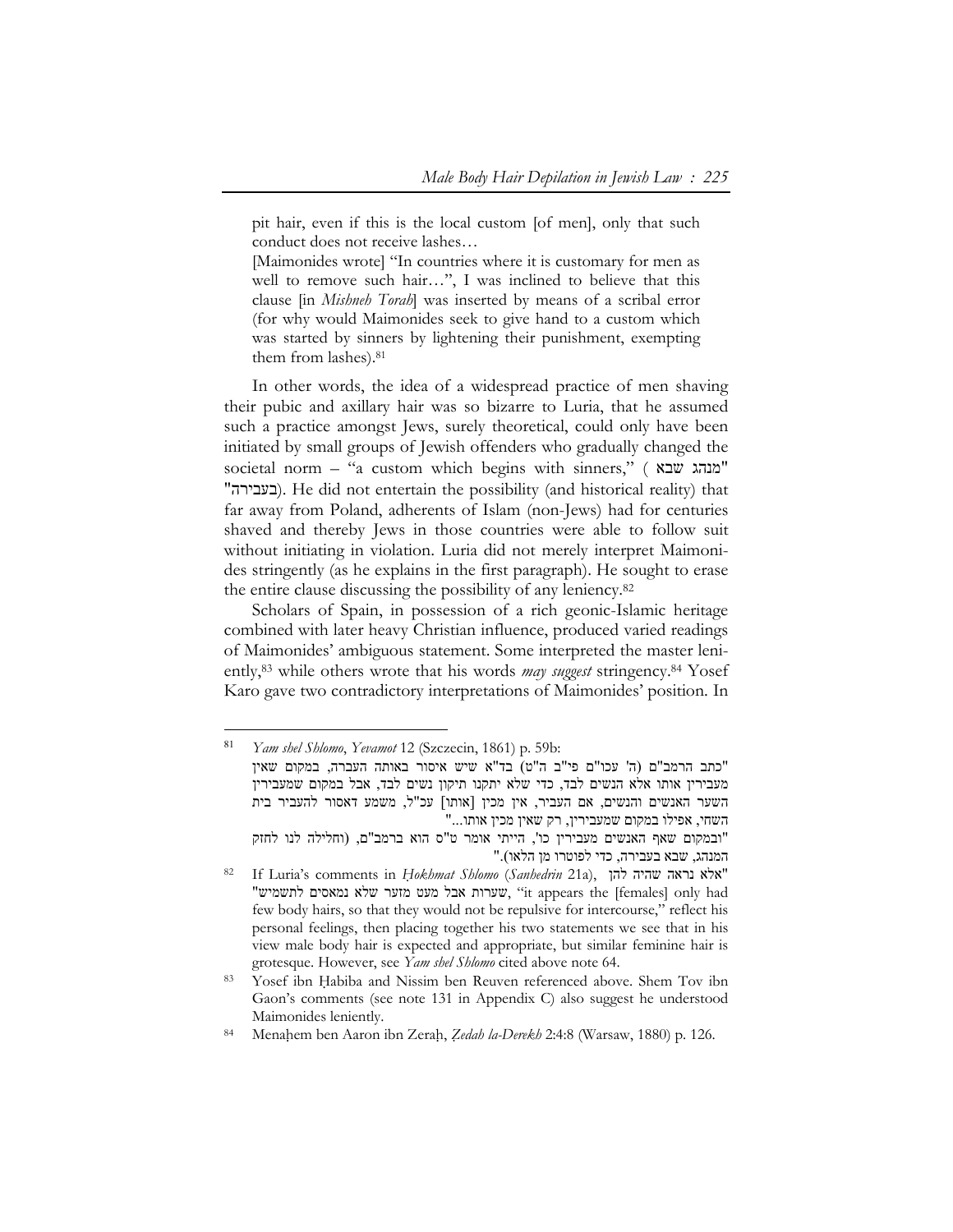*Kesef Mishneh* he equated Maimonides with the geonim,85 while in *Beit Yosef* he inferred that Maimonides forbade such male shaving, exempting one only from lashes.86 The unique blend of religious and cultural influences in medieval Spain may help explain the varying views emerging from these authors.

#### **Spain: Conflict Between Islam and Christianity**

Sherira, Hai, and Alfasi permitted personal hair removal for men in the Islamic world with no qualifiers. Hai and Sherira even reported that rabbis of the academies were lenient already for two centuries, and approved, stating that body hair removal "is entirely permitted, [this leniency] having no qualms at all," ("יהתר גמור אין בו חשש כל עיקר"). After Jews living under Islam followed the practice of regular body hair removal for five centuries, Shlomo ben Aderet ("Rashba") of 13th-century Spain, outright rejected the geonic ruling.<sup>87</sup> Other Spanish halakhists agreed with the geonic ruling, but taught that *ḥaveirim*, those who are extra meticulous, should refrain. Nissim ben Reuven ("Ran," 14th century) and Shmuel ben Meshullam Gerondi (c. 1300) are the first authorities to indicate that pious men should refrain.<sup>88</sup> Yosef ibn Habiba (14<sup>th–15th</sup>century Spain), attempting to find precedent for a stringent approach to body shaving for the pious in the Talmud, wrote, משום שהחברים ואפשר" "עצמן על החמירו חסידות," it is possible that the devout were stringent upon themselves out of piety."89 It may be no coincidence that Rashba,

<sup>85</sup> *Kesef Mishneh*, *Avodah Zarah* 12:9.

<sup>86</sup> *Beit Yosef, YD* 182:2. 87 *Teshuvot ha-Rashba* 4:90 (Jerusalem: Mechon Yerushalayim, 1998) p. 37. 88 Nissim ben Reuven, *Commentary to Alfasi's Halakhot*, *Avodah Zarah* 9a; Samuel ben Meshullam Gerondi, *Ohel Mo'ed* vol. 1, *sha'ar issur ve-hetter* 10:11, ed. Shalom and Hayyim Gagin (Jerusalem, 1886), p. 31b. However, it is unclear whether Gerondi is discussing male shaving or use of mirrors (or both)—a practice which was in former times exclusively feminine, when he writes that the pious refrain. Once the newly created halakhic pious class conduct in private hair shaving was introduced by these respected Spanish authorities, it was widely cited in later codes as a legitimate guideline (see *Rema, YD* 182; *Rav Pe 'alim* YD 3:18; *Dina d-Ḥayei*, negative commandment 45 (Constantinople, 1747) p. 66b; and many others).

<sup>89</sup> Yosef ibn Ḥabiba, *Nemukei Yosef*, *Avodah Zarah* 29a, ed. M. Blau (New York, 1969) p. 208. These authorities adduce support for stringency for *ḥaveirim* from a story in *Nazir* 59a:

<sup>&</sup>quot;ההוא דאיתחייב נגידא קמיה דרבי אמי איגלאי בית השחי חזייה דלא מגלח אמר להון רבי אמי שיבקוה דין מן חבריא."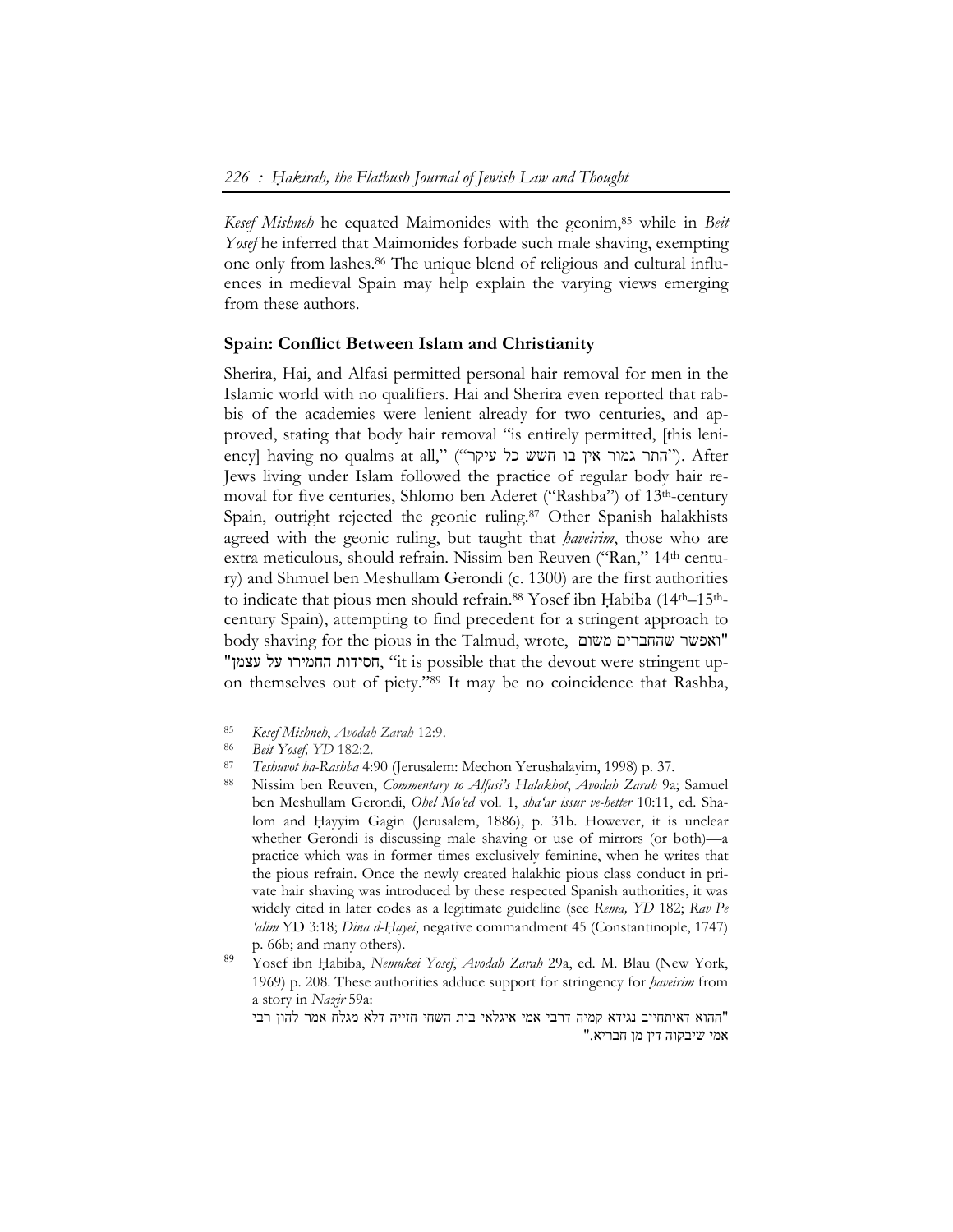Ran, and ibn Habiba resided in Catalonia, under the Crown of Aragon. Unlike other districts of Spain, Catalonia had very little Islamic influence by the 13th century.90

Catalonia had never been deeply Arabized to begin with, and had close links with southern France. Here the Andalusis soon lost their connection with Arabic and came under the influence of intellectual and cultural trends that had gotten their start north of the Pyrenees. By the 13th century the Jewish culture of Catalonia, and of all Aragon, had almost completely lost its Arabic cast.91

The cultural influences these scholars were subjected to may have shaped their attitude towards the application of the Talmudic law.92 As Muslim influence was fading and Jewish European ideals were becoming increasingly popular amongst Sephardic Talmudists, European practices and perspectives were perceived as more correct.<sup>93</sup> As demonstrated

<sup>&</sup>quot;A certain man was sentenced to scourging before R. Ammi, and when his armpits became bared, he noticed that they were not shaven. R. Ammi said to them: Let him go free. This man must be a member of the [learned] fraternity." (Soncino translation)

The story suggests that others of the community did shave their axillary hair, making the man's conduct unique. R. Ammi approved of this pious behavior. It should be noted that this source did not disturb the geonim and five centuries of practice in Judaism prior to ibn Habiba. It was likely understood that the implied hair removal practice of other local men in the Talmud's account was a limited aberration from societal norm.

Raymond Scheindlin, "The Jews in Muslim Spain," in *The Legacy of Islamic Spain*, ed. Salma Khadra Jayyusi (Leiden: E. J. Brill, 1992) pp. 196-198. For example, the Jews of Toledo, in the Kingdom of Castile of central Spain, were still heavily intertwined with Islamic culture in the 13th century (see Norman Roth, "New Light on the Jews of Mozarabic Toledo," *AJS Review* 11, no. 2 [1986]: 189-220; Jane S. Gerber, "The Word of Samuel Ha-Levi: Testimony from the El Transito Synagogue in Toledo," ed. Jonathan Ray, *The Jew in Medieval Iberia: 1100–1500* [Boston: Academic Studies Press, 2012]: 33-59).

<sup>91</sup> Scheindlin, *The Legacy of Islamic Spain*, 198.

<sup>&</sup>lt;sup>92</sup> See José Faur: "...Although the Jews of Gerona and Catalonia were part of the Sephardic culture and tradition, in many significant aspects they were very close to their Franco-German coreligionist, since they too lived in a society that never produced a secular culture free from Catholic ideology and Church influence." (Faur, "The Legal Thinking of the Tosafot: A Historical Approach," *Sephardic Heritage Update* (August 2012) p. 1 n. 1).

<sup>&</sup>lt;sup>93</sup> Norman Roth may have intended something along these lines when he wrote of Rashba's strict ruling, "One wonders if his strong objection is not, in fact, due to the prevalence of the custom among Muslims" (Norman Roth, *Jews,*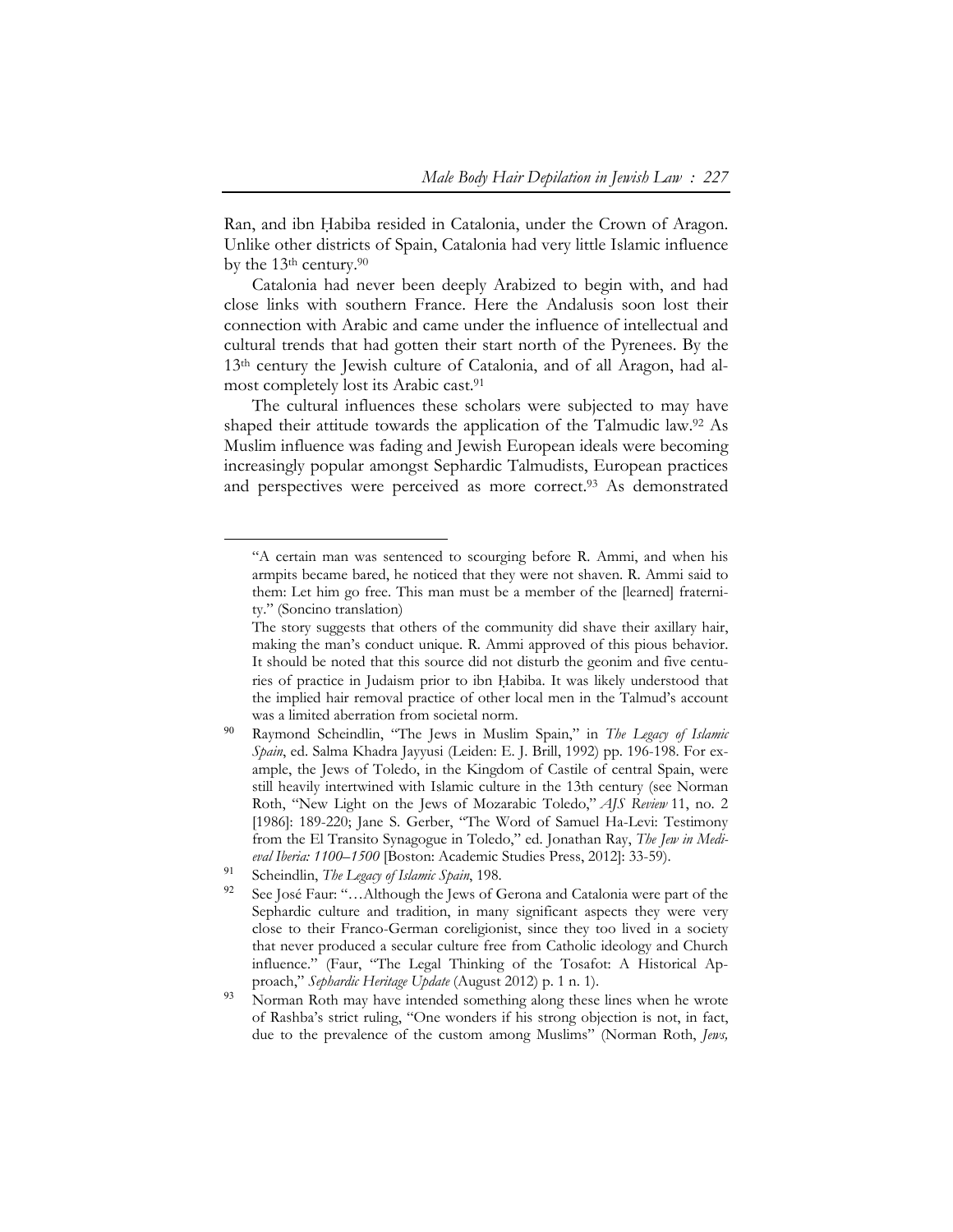above, body hair was perceived in European thought as a natural expression of maleness, a philosophy which did not allow for adapting the halakhah. Indeed, Rashba argued that depilation is "only befitting women, not men," and is not a flexible issue.<sup>94</sup> Moreover, medieval Christianity had a very negative perspective on the human body and physical indulgences.95 Muslim male pubic and axillary shaving was likely frowned upon by many Christians as excessive vanity. Perhaps Rashba and Ran, wholly and partially, respectively, rejected the ancient Sephardic-Islamic practice of shaving male pubic hair because they viewed the ascetic Christian style as more devout.

The external influence of Christian society was likely coupled with internal associations with Ashkenazi scholars and studying methods. Many French and German scholars immigrated to Spain during the 13<sup>th</sup> century and the "Tosafot" method of Talmud study was adopted.96 These developments enhanced respect for customs of Jewish communities in the north. Generally, Ashkenazi rabbis thought of their traditions as superior to those of their Sephardic brethren.<sup>97</sup> Conversely, the Spanish scholars, from the 13th century onwards, revered the Ashkenazi teachings, carefully analyzing each word of the Tosafist school.98 It is therefore understandable that an abstaining practice from Ashkenaz could quickly become popular in Spain even without local external Christian influences.

*Visigoths, and Muslims in Medieval Spain: Cooperation and Conflict* [Leiden: Brill, 1994] p. 169).

<sup>94</sup> Shlomo ben Aderet, *Teshuvot ha-Rashba* 4:90 (Jerusalem: Mekhon Yerushalayim, 1998), p. 37: "ראוי לנשים ולא לאנשים".

<sup>95</sup> See Stephen Garton, *Histories of Sexuality* (London: Acumen, 2004), pp. 65-66. This approach should be contrasted with the positive way Islam viewed the body and physical pleasures (see Ze'ev Maghen, *Virtues of the Flesh—Passion and* 

*Purity in Early Islamic Jurisprudence* [Leiden: Brill, 2004] pp. 5-10).<br><sup>96</sup> Yom Tov Assis, "The Judeo-Arabic Tradition in Christian Spain," *The Jews of Medieval Islam: Community, Society, and Identity*, ed. Daniel Frank (Leiden: Brill, 1995) pp. 117-118.<br>For example, Asher ben Yehiel doubted the reliability of Sephardic *kashrut* 

traditions, (see *She'eilot u-teshuvot le-Rabbeinu Asher* 20:20 [Jerusalem: Mechon Yerushalayim, 1993], p. 104); Asher ben Yehiel found it necessary to explain that Sephardi Torah script is not disqualified, see ibid*.*, 3:11, p. 18; see also: Haym Soloveitchik, "The Halachic Isolation of the *Ashkenazic* Community," *Collected Essays,* Volume 1 (Littman Library, 2014), pp. 31-38; José Faur, "Anti-

José Faur, *The Horizontal Society: Understanding the Covenant and Alphabetic Judaism*, vol. 1 (Boston: Academic Studies Press, 2008) pp. 349-353.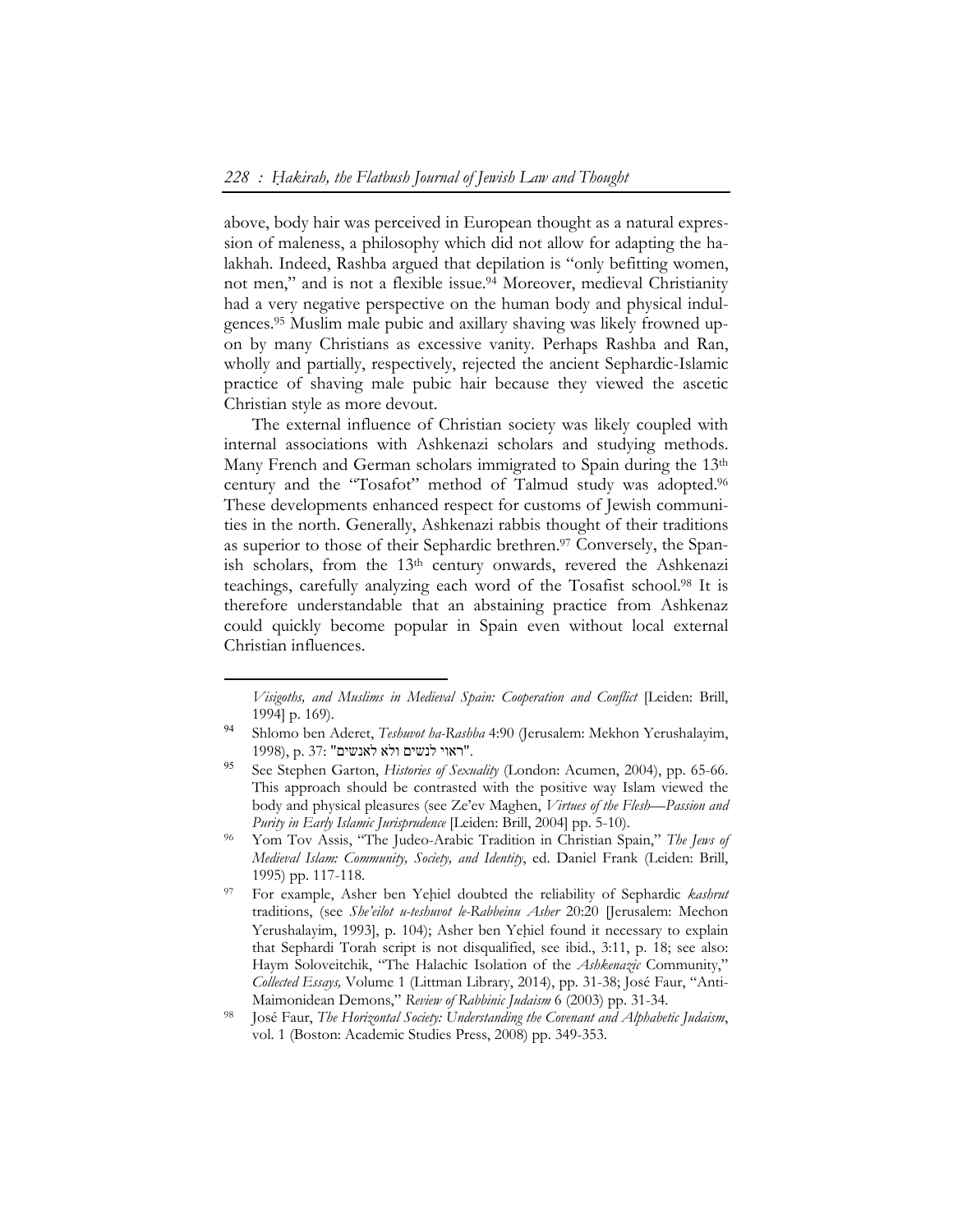It is further noteworthy that at the end of the 13<sup>th</sup> century, the eminent Talmudist, Asher ben Yehiel of Germany ("Rosh"), an admirer of the German Pietists school (*Ḥasidei Ashkenaz*),99 relocated to Spain. This "brought to bear "the spirit of inerrant piety"—commonly known as "*hasidut*"—into Spain."<sup>100</sup> With piety endorsed as a worthy path of life, halakhic scholars accommodated this virtue by finding recommendations for piety in earlier rabbinic sources.101 In contrast to these (possibly Christian-inspired) sentiments, the responsum of Sherira and Hai shows that even the rabbis of the two greatest rabbinic academies of the geonic era regularly removed their private body hair.102

#### **Summary**

 $\ddot{\phantom{a}}$ 

The geonim describe the cross-dressing (*lo yilbash*) laws as they apply to male body hair removal as being subjective; they change and adapt to custom according to place and time. In contrast, when confronted with shifting male grooming customs, several European *rishonim* (Rashba, Avigdor of Vienna, and Meiri) viewed body hair removal with objectivity and saw no room for adaptation in application of the laws of crossdressing.

It is reasoned that Jewish men in Muslim countries shaved their body hair because their society considered this to be hygienic practice. The suggestion is put forth that because society had a positive understanding of depilation (as part of body cleanliness) the geonim were inclined to interpret *lo yilbash* subjectively.

Jewish men in Christian countries refrained from removing their body hair in continuation of the tradition from Talmudic times and because their contemporary culture equated male body hair with virility. It is suggested that because European society had a negative view of male

<sup>99</sup> For example, see *Teshuvot ha-Rosh* 19:16 (Jerusalem: Mekhon Yerushalayim, 1994) p. 94. 100 José Faur, "Anti-Maimonidean Demons," *Review of Rabbinic Judaism* 6 (2003) p. 30.

<sup>101</sup> See above note 89. After five centuries of being ignored (or interpreted in a different fashion) the account in *Nazir* 59a was used by Ran and ibn Habiba as a source for the devout refraining from depilation even if the custom of local men is to do so.<br><sup>102</sup> Perhaps Mordechai Yoffe recognized the very late creation of the pious

*haveirim* guideline and therefore emphasized that when it is the societal norm for men to shave there is no reason not to (Yoffe, *Levush ateret zahav gedolah*  "אבל במקום שמעבירין אותו גם האנשים, מותר לכתחלה :(182:1 YD] 1608 ,Prague[ .לעשות כן, ואפילו משום פרישות אין בו"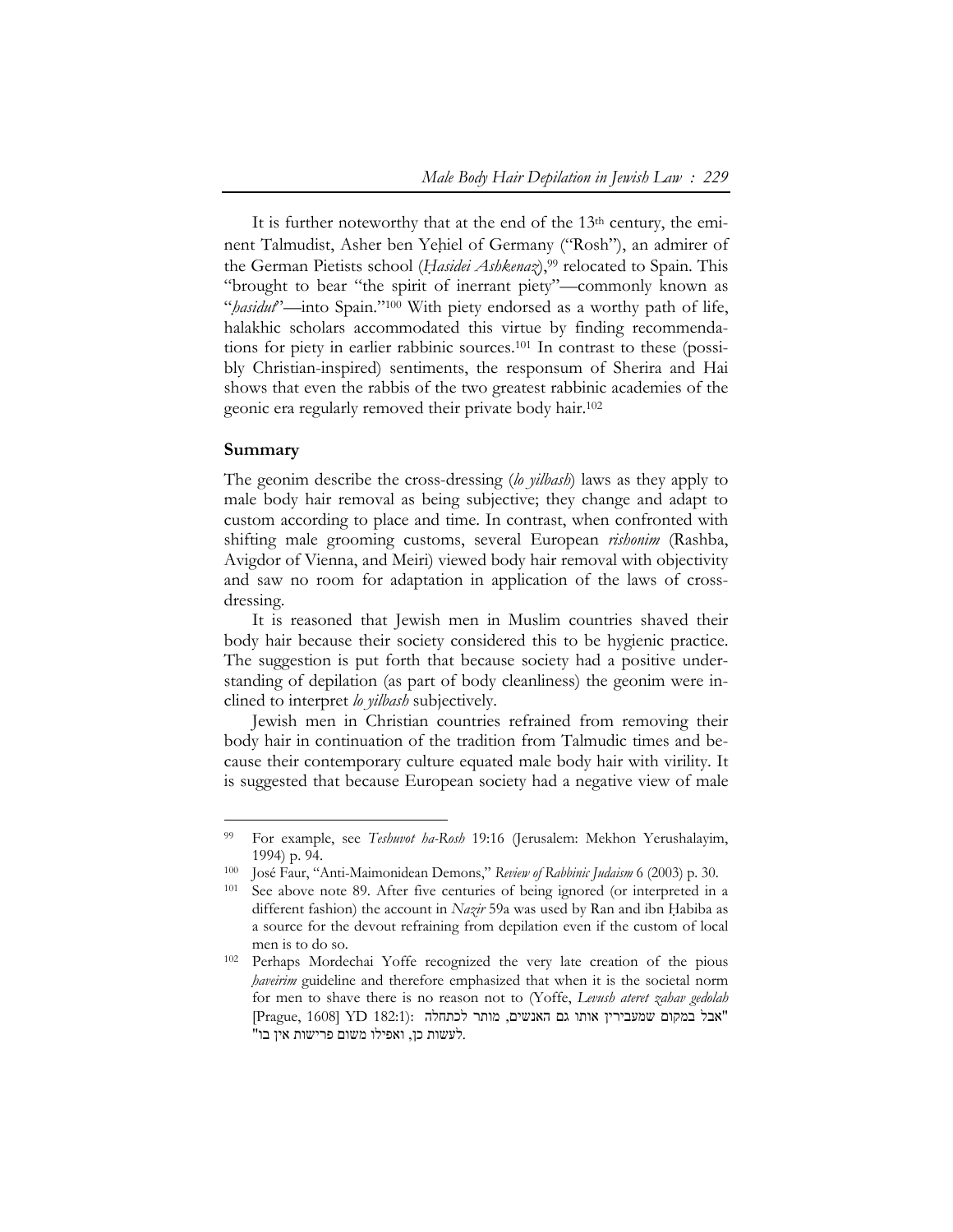depilation several European *rishonim* were disposed to rigid objectivity in applying the *lo yilbash* laws.

# **Contemporary Practice**

 $\overline{a}$ 

Over the past fifteen years many surveys have demonstrated that it has become common for men in the United States and other Western countries to engage in body hair removal. The halakhah does not require scientific studies and precise statistical figures; general knowledge that depilation is a common practice amongst males in one's surroundings is sufficient.103 Some data, however, will be cited because such information is available and of interest.

A small study conducted in 2016 showed that of 483 U.S. adult males, aged 18 and over, only 24% reported pubic hair removal, 12% axillary hair removal, with the prevalence of grooming decreasing with age.104 However, a larger study conducted in 2013 indicated a higher prevalence of personal hair removal—of 4,198 U.S. males, ages 18 to 65 years, 2,120 (50.5%) reported regular pubic hair grooming, prevalence decreasing with age.105 A study from 2005 surveyed 118 male partici-

<sup>103</sup> In recent years, many Western men remove their body hair but many still do not as was most common until recent decades (see surveys cited below). Perhaps a precedent for the modern-day scenario can be seen in medieval Spain, where many Muslims and Christians lived close to one another. Jews living in this setting were not required to research carefully whether the Muslim male grooming population in their area was greater than the Christian nongrooming population. Spanish halakhists of this period dealt with this question with broad strokes, citing the geonic lenient ruling without discussing precise demographic details.

<sup>104</sup> Peter, Moore. "Young men expected to trim their pubic hair," *YouGov* March 16, 2016 <https://today.yougov.com/news/2016/03/16/young-menexpected-trim-pubic-hair/>.

<sup>105</sup> Gaither, TW et al. "Prevalence and Motivation: Pubic Hair Grooming Among Men in the United States," *American Journal of Men's Health* 11:3 (August 2016): 620-640. Abstract: "Pubic hair grooming is a growing phenomenon and is associated with body image and sexual activity. A nationally representative survey of noninstitutionalized adults aged 18 to 65 years residing in the United States was conducted. Differences in demographic and sexual characteristics between groomers and nongroomers were explored. Four thousand one hundred and ninety-eight men completed the survey. Of these men, 2,120 (50.5%) reported regular pubic hair grooming. The prevalence of grooming decreases with age, odds ratio =  $0.95$  (95% confidence interval [0.94, 0.96]), p < .001. ... The majority of men report grooming in preparation for sexual activity with a peak prevalence of 73% among men aged 25 to 34 years, followed by hygiene (61%)